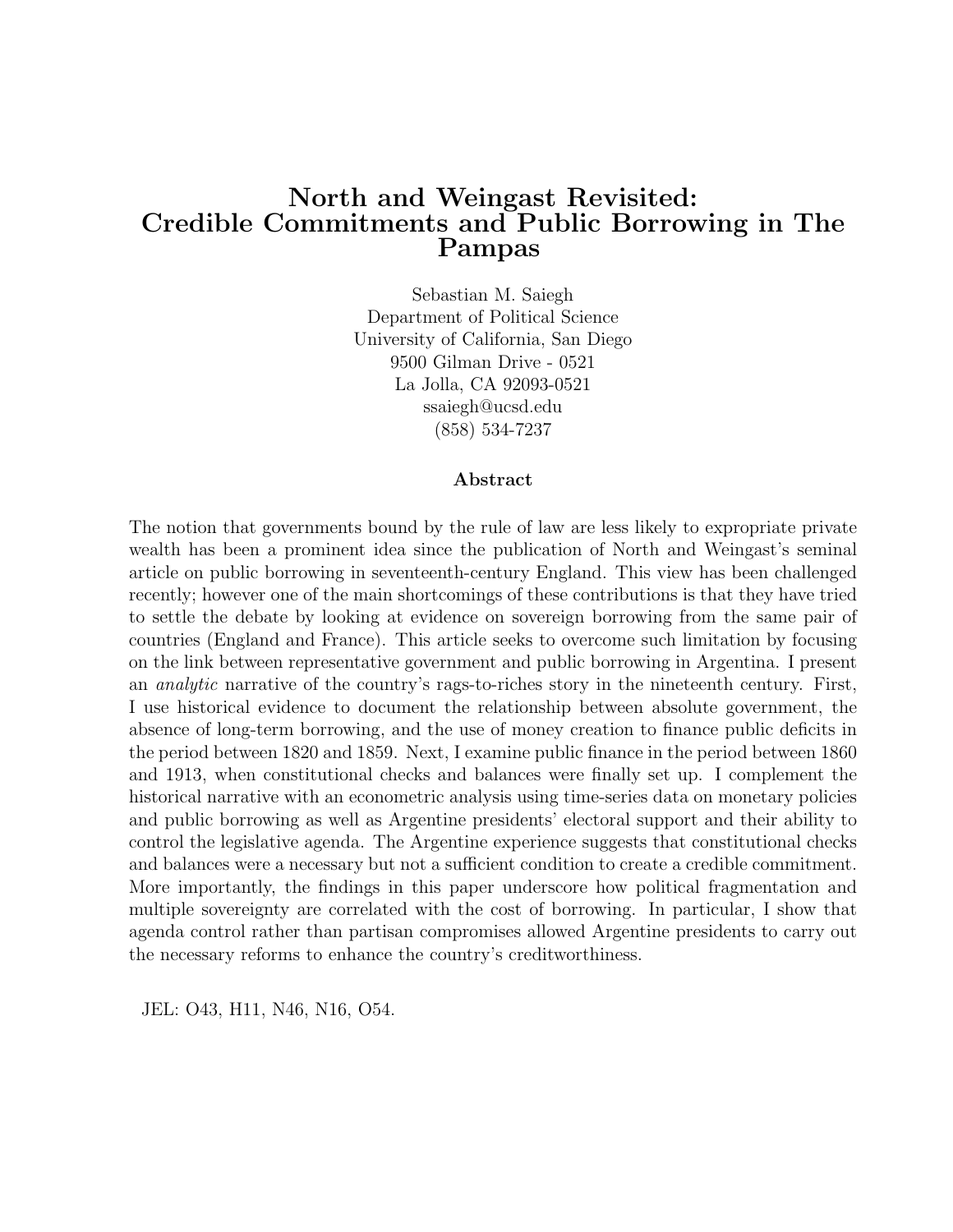### Introduction

Why do some countries develop and not others? Providing a definitive answer to this question has proven to be an "elusive quest" for political economists since Adam Smith onwards. In the past two decades, a host of researchers have turned to non-economic factors to explain variations in wealth across countries. Economic theory suggests that institutions affect decisions about labor supply, saving, investment, production and exchange. Therefore, according to the institutionalist view, laws and regulations that enforce contracts, guarantee property rights and promote well-developed financial markets can foster economic growth by encouraging investment in human and physical capital, and development of technological innovations.

The emphasis on the institutional causes of material well-being is well established in the literature. For example, North (1997) states that institutions are the *primary* cause of economic development. In turn, Djankov et. al. (2003) consider the concern with institutional design at the core of the field of comparative economics. But, despite immense scholarly input and much econometric analysis, the impact of political institutions on economic growth has been difficult to substantiate empirically. Cross-country studies have documented a set of correlations between measures of various non-technological factors, such as constitutional structures or security of property rights, and economic growth. However, most of these findings are not robust (Aron 2000). Therefore, the scholarly debate about the importance of institutions still rages on (see Przeworski 2004 and Acemoglu and Robinson 2004).

The inconclusiveness of the empirical findings reflects two important problems facing this research agenda (Przeworski 2004). The first relates to the difficulty of identifying the effect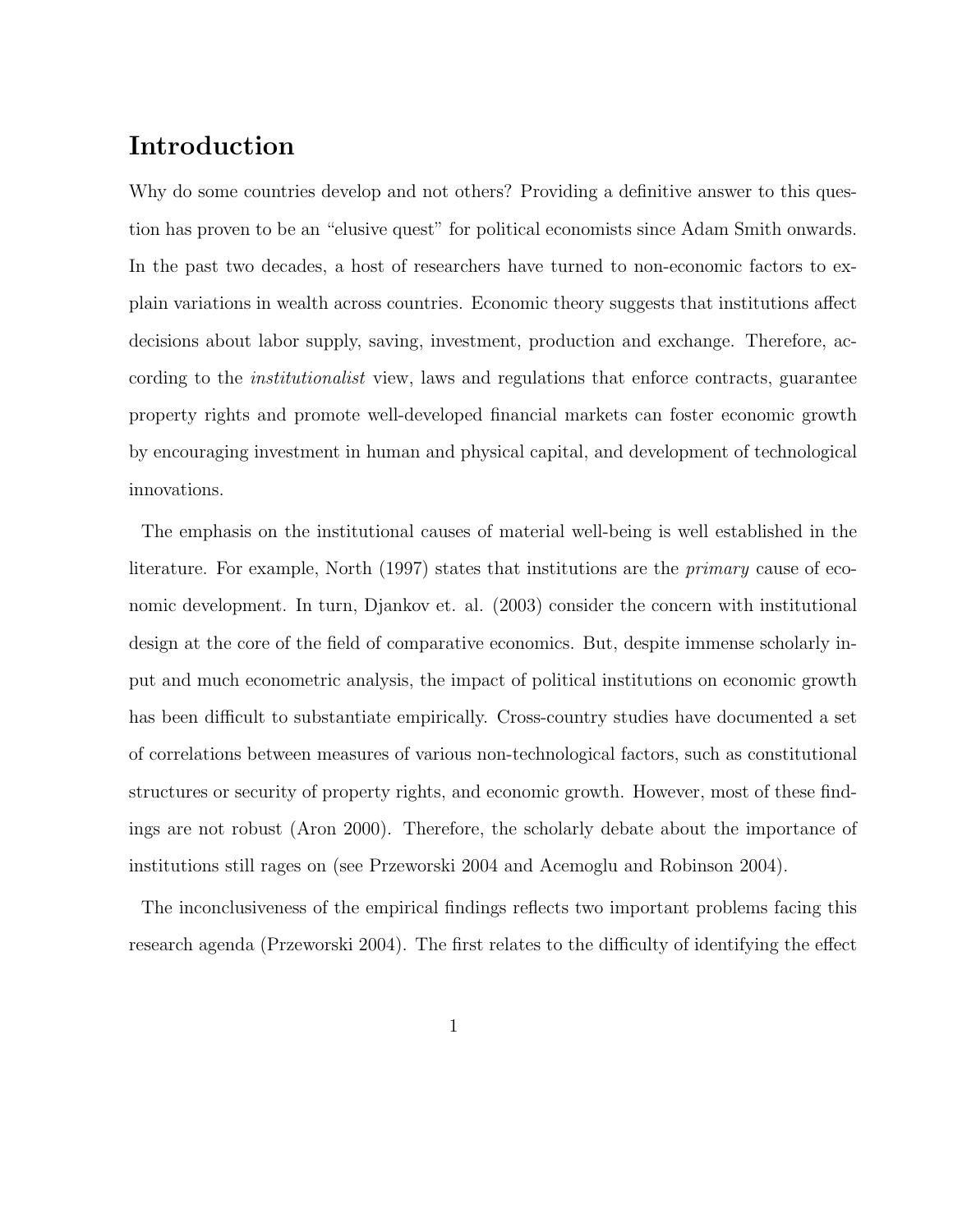of institutions in the presence of endogeneity. The basic complication is that many features of a country's institutions are likely to be determined by factors that also have a direct impact on its economic outcomes (Przeworski 2004; Acemoglu 2005). The second difficulty lies in determining which institutions really matter for development. Security of property rights and protection against the risk of expropriation will likely have a direct effect on investment allocation decisions. However, these economic institutions are usually established and changed through the political process. Hence, broader political institutions may be of utmost importance (Przeworski 2004; Keefer 2004). An additional complication is that many institutional elements that may have an effect on the security of property rights and that vary systematically across societies are hard to observe. Dismissing such unobservable institutional elements introduces an omitted variable problem that would bias any attempt at measurement that does not account for them explicitly (Greif 2006). Indeed, as Alston (2005) notes, in order to properly ascertain the impact of the rule on economic performance we may need quite a lot of information, generally qualitative, about the norms in society that build and sustain the rule of law. In his words, understanding the causal mechanism behind the relationship between the rule of law and economic performance requires going beyond identifying correlations between them, and answering such questions as "...how do countries acquire the rule of law or in some cases lose it?..." (Alston 2005: 8).

Responding to these challenges, this paper focuses on a particular institutional mechanism by which secure property rights are said to promote growth: checks and balances. The notion that governments bound by the rule of law are less likely to expropriate private wealth has been a prominent idea since the publication of North and Weingast's seminal article on public borrowing in seventeenth-century England. However, this view has been challenged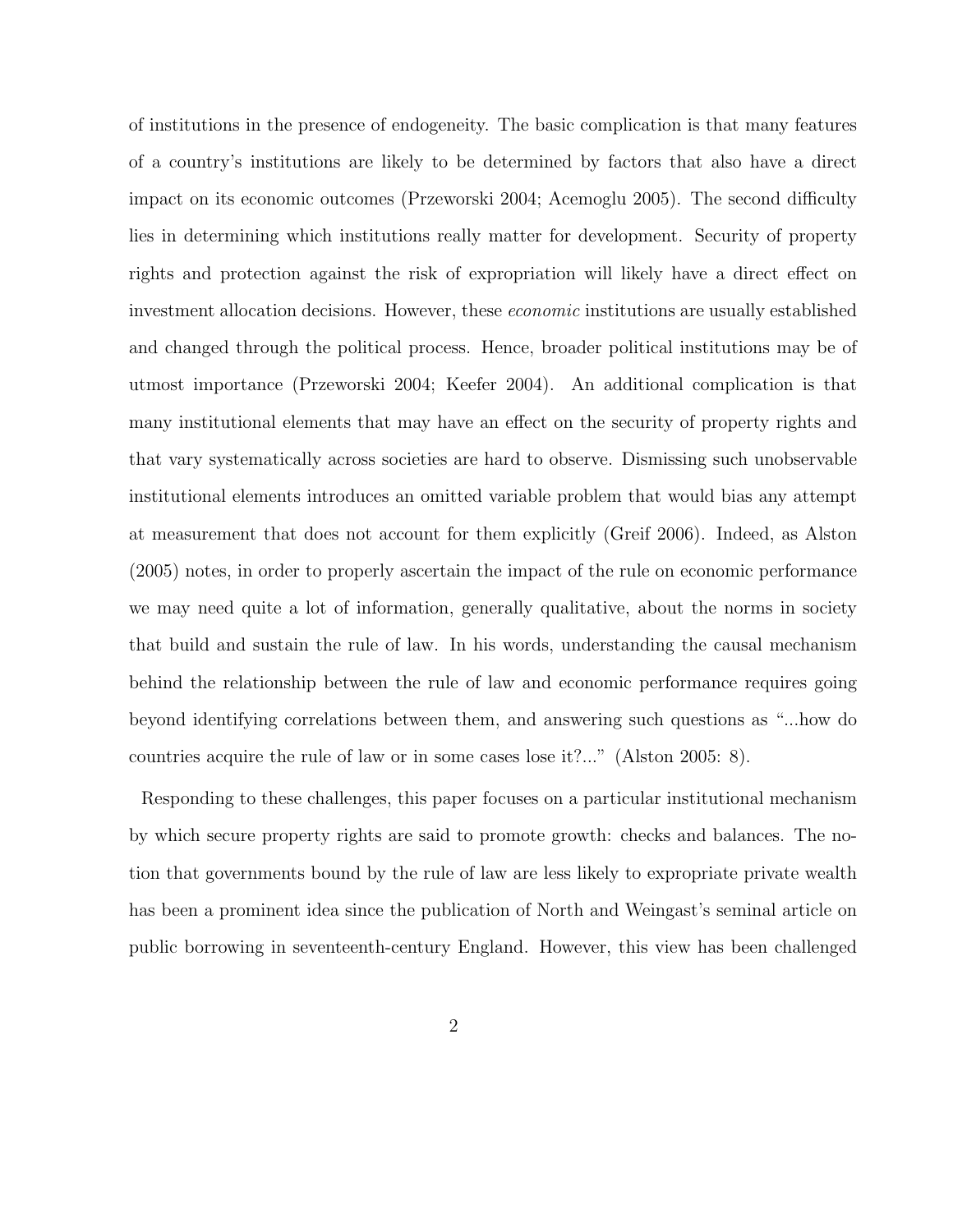recently (Clark 1996; Carruthers 1996; Epstein 2000; Stasavage 2003). For example, Epstein (2000) contends that the interest rates paid by pre-modern European states reflected technical rather than political disparities (i.e. formal constitutional arrangements). Sussman and Yafeh (2000) and Mauro, Sussman and Yafeh (2006) argue that investor-friendly institutional changes rarely elicit and immediate response by investors and financial markets. They suggest that peace and stability are more likely to affect the cost of borrowing. Likewise, Stasavage argues that constitutional checks and balances are "... neither a necessary nor a sufficient condition..." to create a credible commitment to secure property rights (Stasavage  $2003:2$ ).<sup>1</sup>

One of the main shortcomings of this literature is that it has tried to settle the debate by looking at evidence on sovereign borrowing from a limited set of countries (Epstein relies upon medieval Italy, Sussman and Yafeh (2000) examine Japan in the Meiji era, and both North and Weingast and Stasavage use England and France). This article seeks to fill this gap in the literature by focusing on the link between representative government and public borrowing in nineteenth-century Argentina. <sup>2</sup> More specifically, I address the following implications derived from the debate on credible commitment and sovereign borrowing: did the evolution of Argentine government debt respond to the rise of liberal, representative institutions and the creation of a credible, limited government under the rule of law? or, rather, did the perceived likelihood that the Argentine government would honor debt contracts depend on alternative institutions or practices besides checks and balances? And, in connection to the latter question, how did political fragmentation and multiple sovereignty shape creditworthiness under limited government?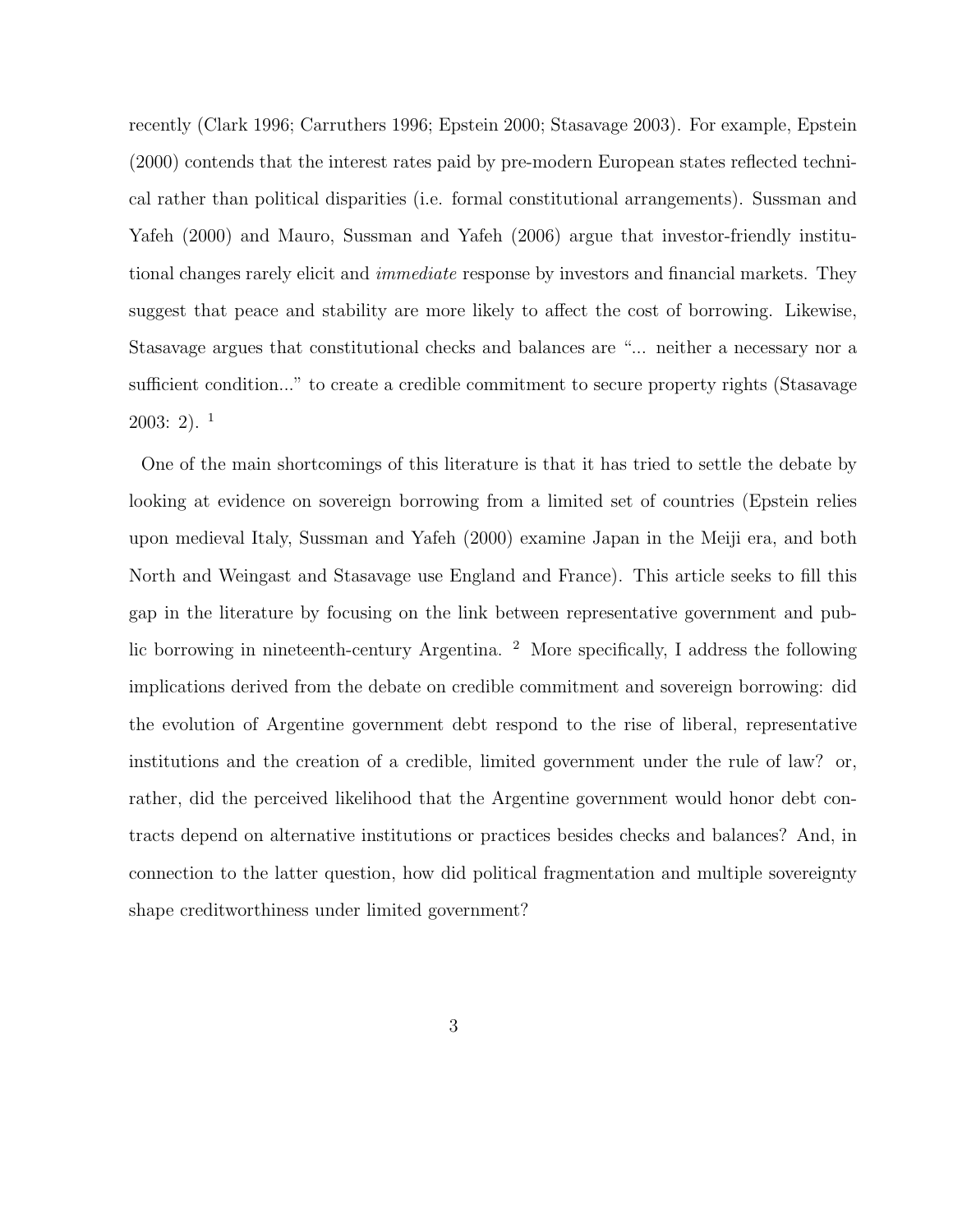I contend that constitutional checks and balances were a necessary but not a sufficient condition to to create a credible commitment in the Pampas. My main conclusion is that strong macroeconomic fundamentals were crucial prerequisites for Argentine rulers seeking to borrow at reasonable cost. Moreover, I contend that agenda control rather than partisan compromises allowed Argentine presidents to carry out the necessary reforms to enhance the country's creditworthiness.

Argentina presents an ideal case to study the institutional foundations of sovereign borrowing for two reasons: (1) during this period, the country experienced a unique and pronounced rise in its long-run economic status; (2) the constitutional factors underpinning the country's economic growth were very similar to those of seventeenth-century England. However, the two countries took rather divergent paths in terms of their partisan configurations, overall institutional stability, and the honoring of public debts. More importantly, along the lines suggested by Alston (2005), a detailed historical case study enables me to address the conditions under which governments have the ability to make credible commitments to uphold property rights.

This paper presents an analytic narrative of Argentina's rags-to-riches story in the nineteenth century. First, I use historical evidence to document the relationship between absolute government, the absence of long-term borrowing, and the use of money creation to finance public deficits in the period between 1820 and 1859. Next, I examine public finance in the period between 1860 and 1913, when constitutional checks and balances were finally established. I complement the historical narrative with econometric analysis using time-series data on monetary policies and public borrowing as well as Argentine presidents' electoral support and their ability to control the legislative agenda. The Argentine experience suggests that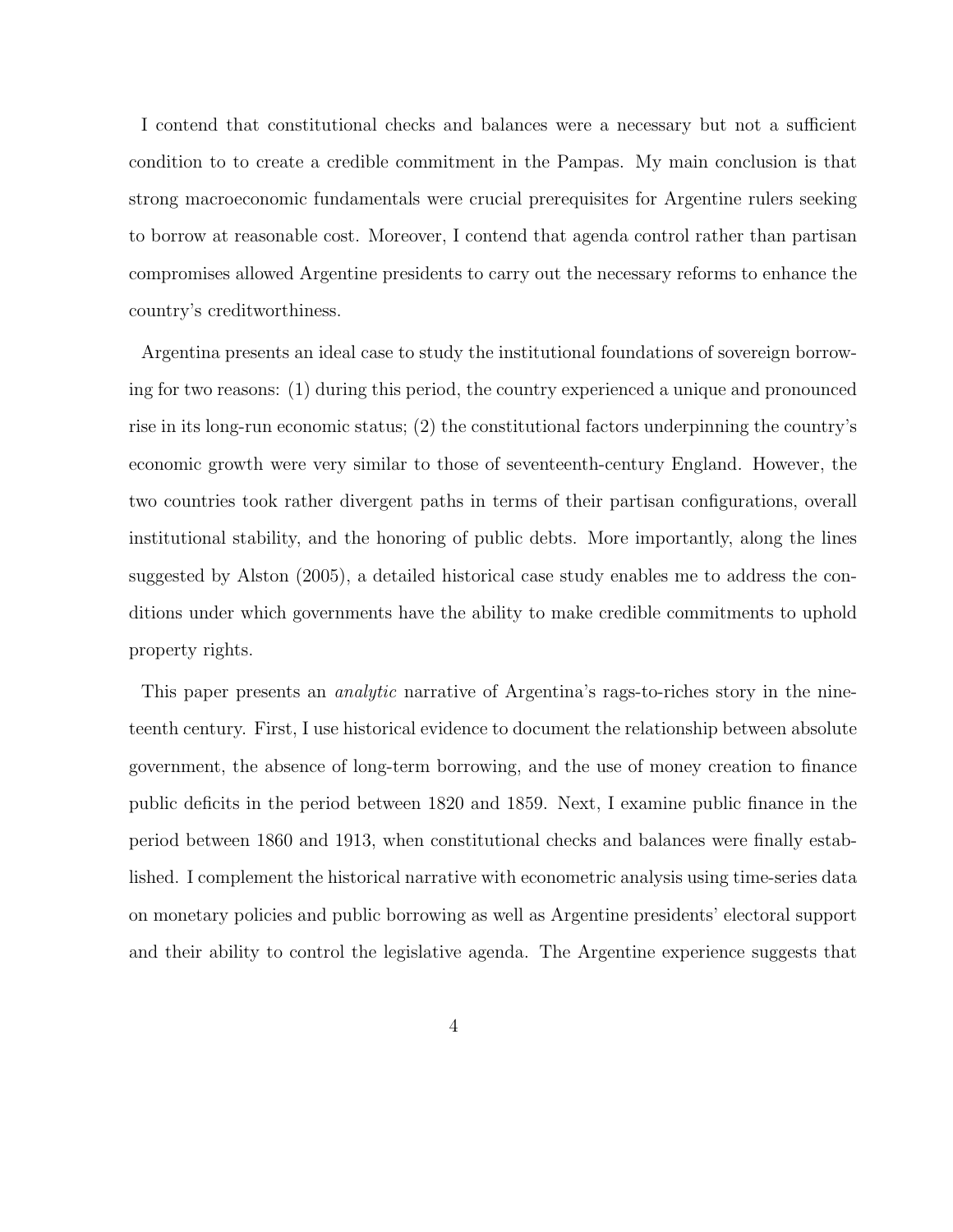while constitutional checks and balances can improve possibilities for credible commitment, they are a necessary but not a sufficient condition for this to occur. More importantly, the findings in this paper underscore how political fragmentation and multiple sovereignty shape creditworthiness under limited government.

These findings have important implications for our understanding of both the determinants and consequences of institutions and institutional change. In particular, it contributes to two related literatures in political economy. The first is the aforementioned debate on the effect of institutions on economic development. The second pertains to the work on the "democratic advantage" (Schultz and Weingast 2003, Saiegh 2005, Jensen 2005). This paper also makes an ancillary contribution. Examining the Argentine case nicely aligns with the recent analyses of the role of institutions in explaining the country's economic performance in both its nineteenth century success (della Paolera and Taylor 2001 & 2003), as well as its twentieth century debacle (Alston and Gallo 2005; Spiller and Tommasi 2007).

I present my argument and evidence in the following order. In the next section I discuss the relevant literature regarding the effects of credible commitments on public borrowing. In section two, I provide a narrative of the Argentine case by discussing the nature of Rosas' regime, and the emergence of a constitutional agreement in the second half of the nineteenth century. In section three, I focus on the institutional and political factors behind the country's economic success, including the effect of checks and balances on public borrowing. The final section presents my conclusions.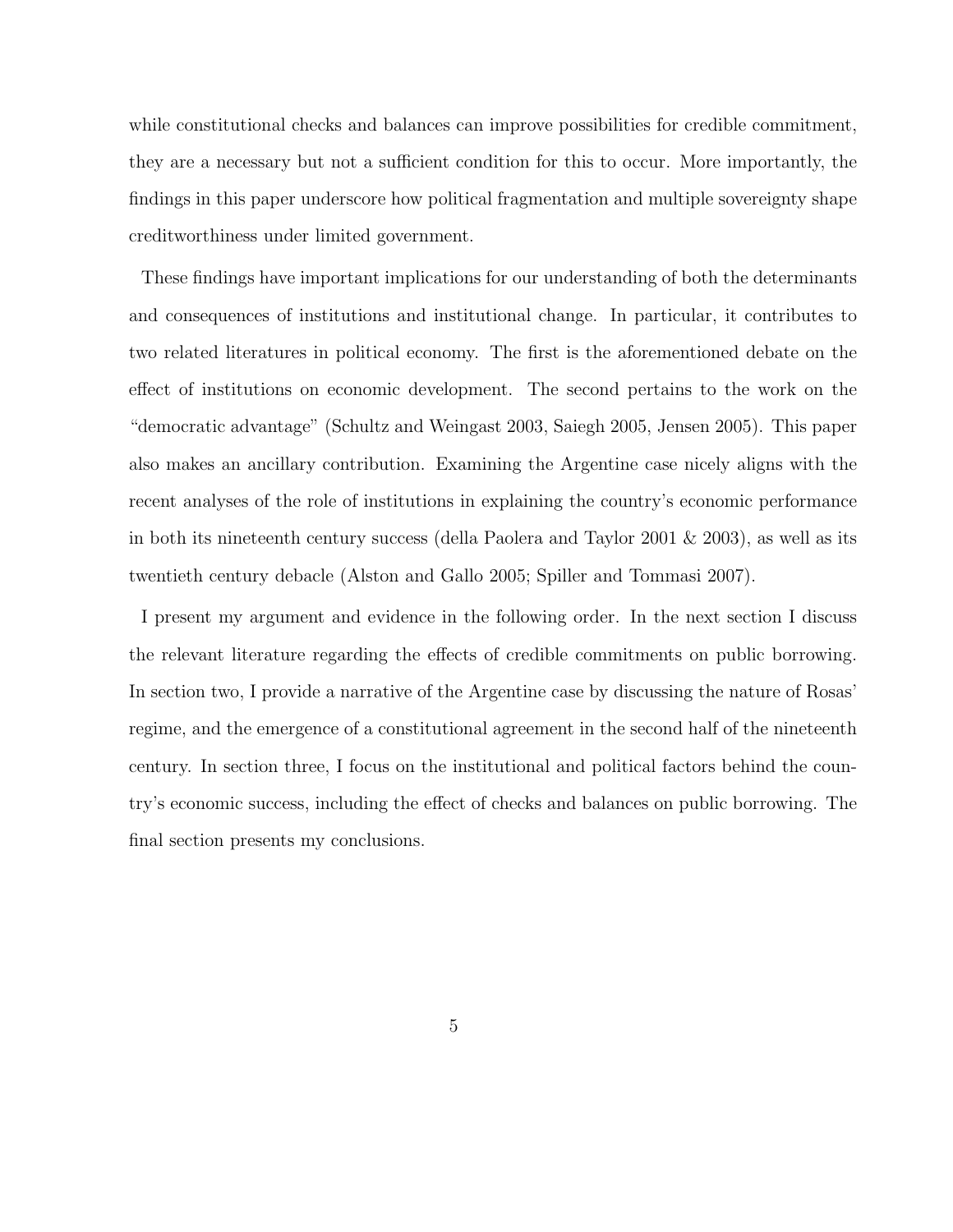## 1 Credible Commitments and Sovereign Borrowing

Governments are, in principle, good candidates to take over the protection and enforcement of property rights because they can do it at a lower cost than private volunteer groups. However, endowing governments with this prerogative poses the following dilemma: a government with sufficient coercive power to uphold property rights also has the power to withhold protection or confiscate the wealth of its citizens (North 1981; Weingast 1997). Therefore, the security of property rights depends critically on imposing limits on the government's arbitrary powers. In other words, the crucial factor is the degree to which a given ruler is committed to or bound by the rule of law.

This concern with limited government and its importance for economic development has also been stressed in the literature. For example, Rosenberg and Birdzell (1986) identify a series of institutional innovations that reduced the political risks of trade. Among them, they single out the transition from a governmental revenue system based on discretionary expropriation to systematic taxation schemes. In turn, Root (1989) suggests that constitutional limitations of power tend to enhance a government's borrowing ability by "... making it easier for those with a stake in the repayment of debt to punish the sovereign in the event of default ..." (Root 1989: 243). Similarly, North and Weingast (1989) argue that capital markets are more likely to emerge in those places where constitutional guarantees are honored and the government credibly commits itself to upholding property rights, protecting the individual's wealth and eliminating confiscatory measures. Indeed, the notion that governments bound by the rule of law will be more likely to repay public debts has been a prominent idea since the publication of their seminal article on public borrowing in seventeenth century England (North and Weingast 1989).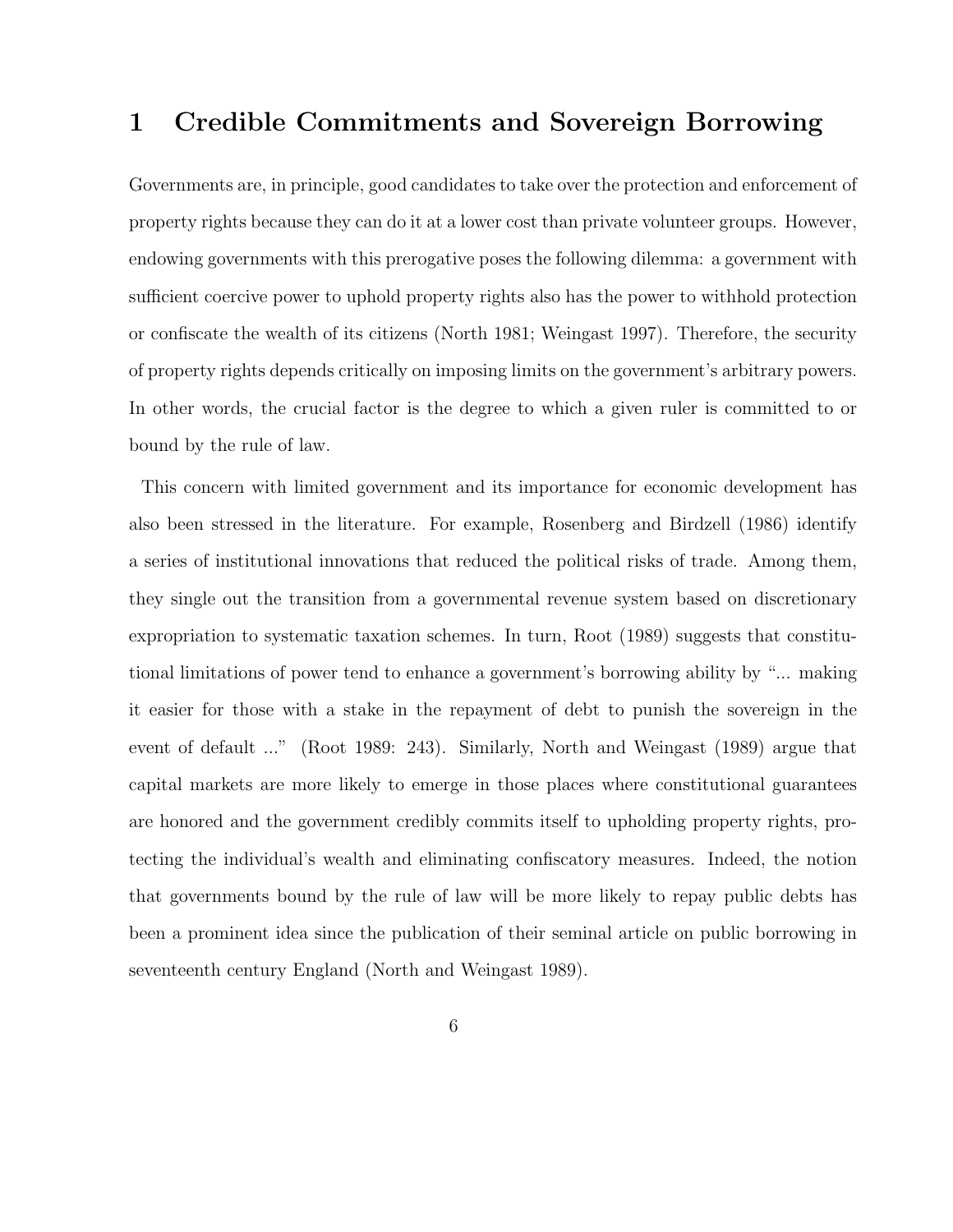However, a lively debate still exists in the literature with regards to the link between constitutional checks and balances, access to credit, and debt repayment. In particular, a number of scholars argue that the domestic constellation of political forces rather than the government's constitutional structure is the key factors that determines whether rulers will act on the lenders' behalf or not. For example, Sussman and Yafeh (2000) dispute the claim that movements in interest rates and the evolution of the volume of British government debt can be traced to the effects of the Glorious Revolution. Stasavage (2003), argues that constitutional checks and balances are neither a necessary nor a sufficient condition to create a credible commitment to public debt repayment. He stresses the role of parties and makes a compelling argument linking the ability of governments to credibly commit to debt repayment to the existence of cross-issue coalitions. In particular, Stasavage argues that in societies where there are multiple dimensions of political conflict, even if government creditors are a small minority, other groups have incentives to support timely repayment of debts. The reason is that by doing so, they can gain the support of government creditors on issues such as religion, foreign policy or constitutional questions (Stasavage 2003).

Stasavage's argument suffers from going straight from party control to agenda control. As Cox (1987) notes, the establishment of a party-dominated legislative process in England owed much to the centralization of legislative authority in the Cabinet. Yet, from the Restoration (1660) through to the early decades of the nineteenth century, the British king was constantly trying to control the House of Commons by influencing legislative elections and by "buying" support in the assembly with offers of employment and other favors. Moreover, the king was not the only one actively seeking to redress the balance of the Constitution in his favor. Ministers increasingly parlayed their obligation to countersign all royal acts into political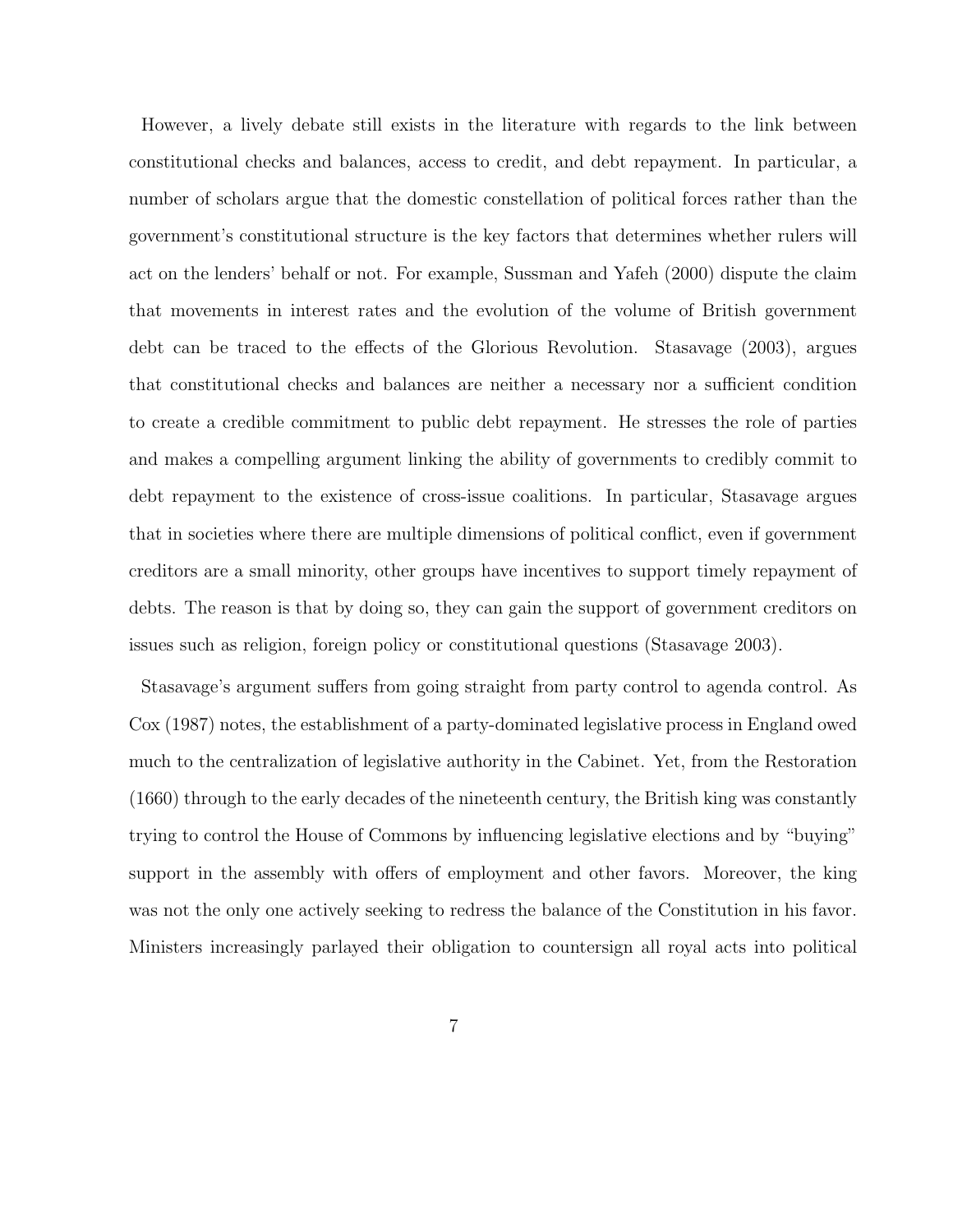dominance (Cox and Morgenstern 2002). And it was only in the nineteenth century that the Cabinet achieved a virtual monopoly of legislative initiative. In spite of this criticism, the line of argument advanced by Stasavage has two important implications for the debate on credible commitments and sovereign borrowing. The first one is that some political configurations may provide commitment even in the absence of constitutional checks and balances. The second implication points in the direction of alternative institutions or practices that may reduce the risk of default besides checks and balances. Specifically, if policy makers have an interest in preserving the country's creditworthiness, then bureaucratic delegation can also reduce default risk.

These implications are somewhat at odds with the traditional account proposed by North and Weingast. Yet, as Stasavage notes, these alternative propositions can be evaluated empirically. For example, if his argument is valid then trends in partisan control of government should be correlated with trends in credibility, measured by fluctuations in interest rates on government debt. Stasavage (2003) conducts such empirical tests, but his analysis is not quite convincing for two reasons. First, as noted above he tends to conflate partisan with agenda control. Second, he attempts to settle the debate by looking at evidence on sovereign borrowing from the same pair of countries as North and Weingast (England and France).

In this paper, I examine these implications by correlating various political events in nineteenth century Argentina with the cost of sovereign borrowing. Argentina's erratic pattern of economic development has sparked the interest of many scholars over the years. Traditional studies focused almost exclusively on factor endowments (land, labor, population, technology) to explain Argentina's economic performance in the nineteenth century. Most of these analyses, thus faced serious difficulties to address the country's economic decline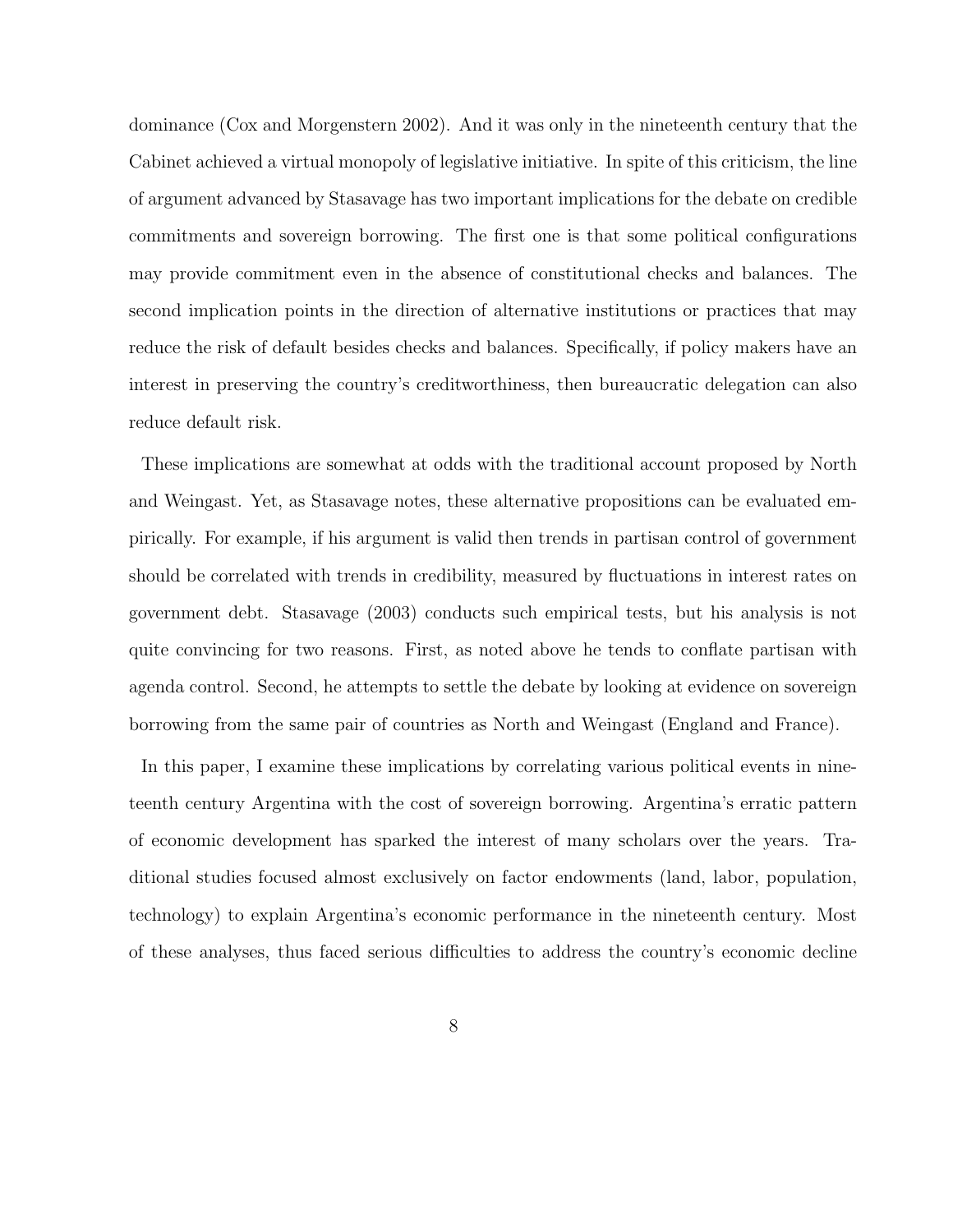in the twentieth century. <sup>3</sup> Alternatively, neo-structuralist economic historians stressed the role of external factors to explain Argentina's development and underdevelopment: the changes in the international trade and the world economy. However, even when the process of Argentina's economic expansion in the second half of the nineteenth century would be unintelligible without reference to external factors, this approach, as a full explanation of how growth occurred in also insufficient. Indeed, under both perspectives, the evolution of the economic variables is seen as somewhat independent from the nature of political institutions.

In order to overcome these limitations, recent studies of the Argentine economy have incorporated non-economic factors role in the analysis (Adelman 1999; Irigoin 2000; della Paolera and Taylor 2001 & 2003 Alston & Gallo 2005). These contributions have led to a better understanding of the interplay between factor endowments, institutions and economic growth. Nonetheless, they do not explicitly consider the relationship between credible commitment and sovereign borrowing.

### 2 Public Finance under Absolute Power, 1829-1852

The early years after Argentina established its independence from Spain in 1810 brought chaotic struggles and deep political instability to the former Viceroyalty of Rio de la Plata as different interests and perspectives between the regions unfolded into the foremost of political problems. The principal schism was a debate between centralists (unitarios) and autonomists (federales). The former group consisted of advocates of strong central government, while the latter comprised the supporters of a loose confederation of provinces (Scobie 1971).

The Unitarians (often represented by the Buenos Aires elite holding radical Jacobinist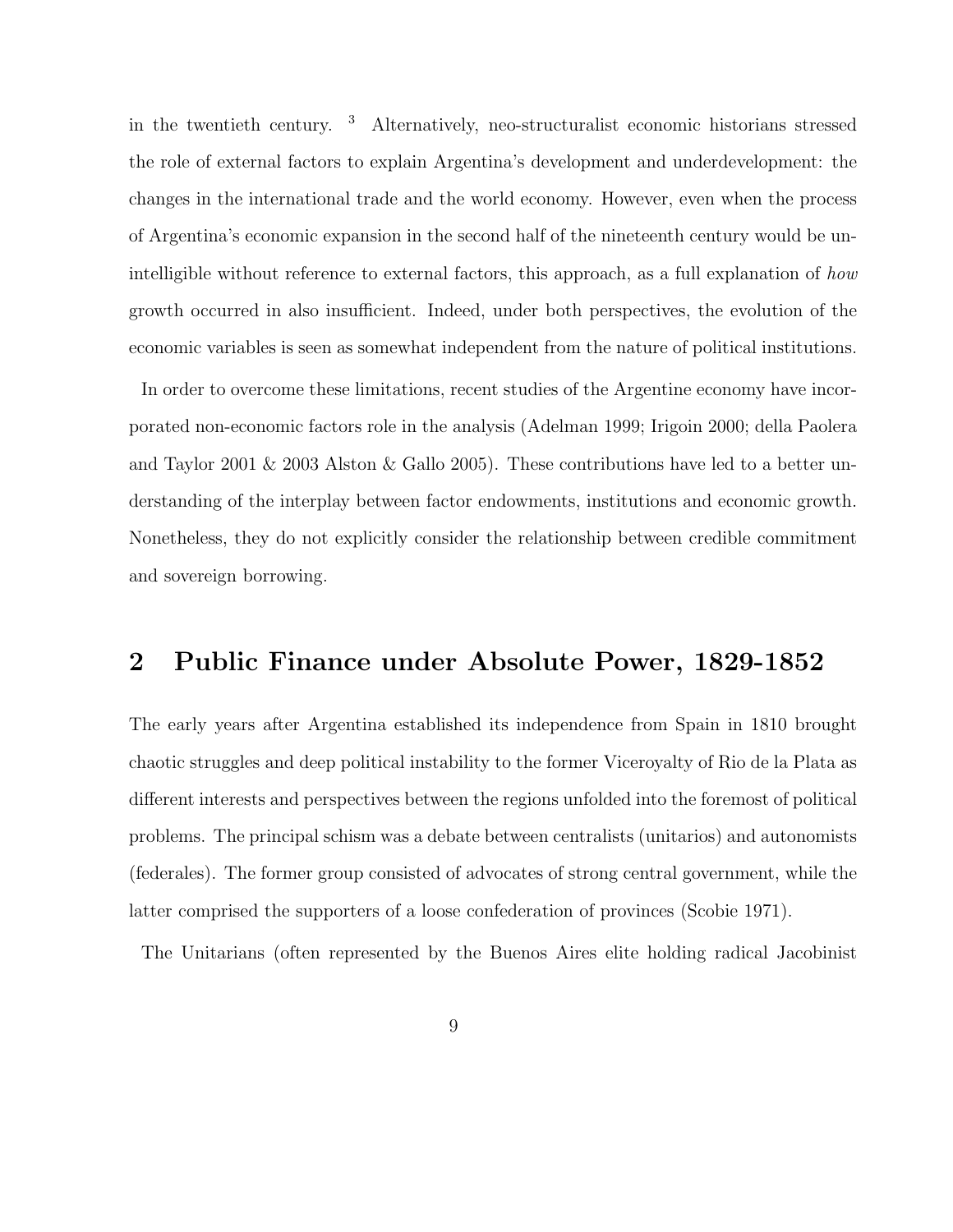ideas) argued that if the country was to resist the assaults of the Spanish forces, and subsequently, to achieve political stability, it was essential to establish a strong and centralized national government. <sup>4</sup> The federalists rejected the Unitarians' argument that the nation had neither the necessary resources nor the experience for an elaborate system of overlapping authorities. They stood for the autonomy and self-government for each of the provinces, claiming not only that the country's vast territory and regional differences made it necessary, but also, that it was deeply rooted in the traditions of the Argentine people. In the following years, the centralist unitarios' attempts to constitute a national political order clashed with the provincial *caudillos*' intents on carving out separate domains for themselves.

The last vestige of national authority expired in 1820, and successive efforts to recreate a national government in 1825-27 proved unsuccessful. From 1821 to 1827 a program of reforms was adopted in Buenos Aires. The man behind them was Bernardino Rivadavia. Representative of the Creole liberal thought, Rivadavia believed in a unitary liberal state. His project was to create a European state in the Southern Hemisphere, by means of imitation and transplant of the institutions prevailing in the "civilized world." He attempted to define more clearly the limits of the executive, legislative and the judiciary to achieve credibility among European observers. Nonetheless, this recreation was condemned to be just a matter of decrees and imitations, a facade. By early 1827, Rivadavia's government was on the brink of dissolution. Four provinces – Cordoba, La Rioja, Catamarca and Santiago del Estero – formed a military alliance to resist the 1826 constitutional proposal. <sup>5</sup> In July 1827, barely six months after being designated president by the 1826 constitution, Rivadavia resigned. His resignation and subsequent departure into voluntary exile also signaled the abandonment, for the following 25 years, of any attempt to create a national government.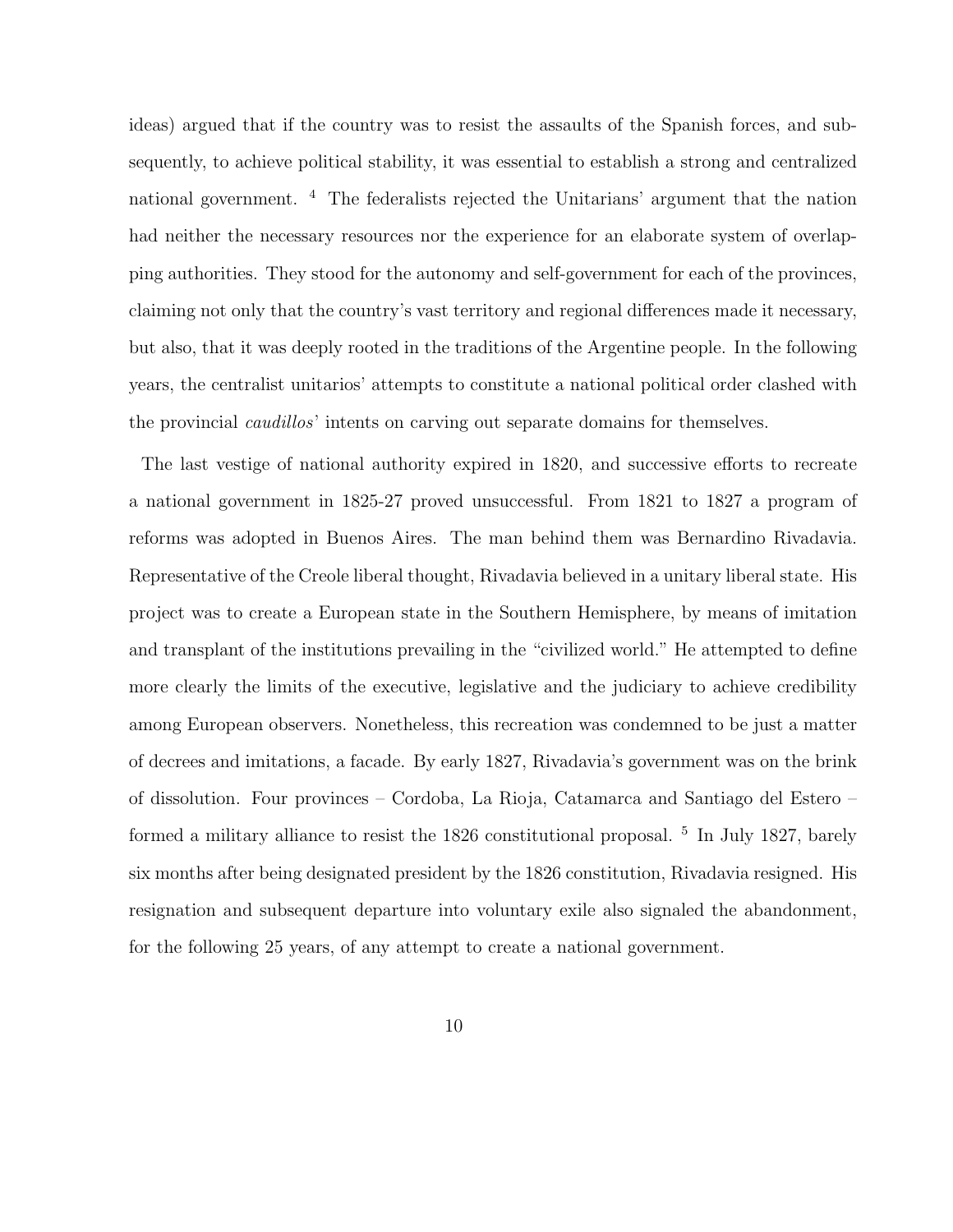### 2.1 The Rosas' Regime

Following Rivadavia's overthrow, and in the midst of a new civil war, Juan Manuel de Rosas was elected to the governorship of Buenos Aires with the support of the federales. Under these circumstances, Rosas clothed himself with dictatorial powers. He took the title of "Restorer of the Laws" (Restaurador de las Leyes), and five days after his installation as governor, he was voted extraordinary faculties to"restore" the order. In March 1835, he received from the Junta de Representatntes the "Plenitude of Public Power" (Suma del Poder Público). A a result, his government was characterized by a very personalistic and centralized type of rule; one that discouraged any kind of institutionalization.

The Rosas years also had serious effects on Argentina's economic performance. His regime imposed a degree of order and unity on the scattered towns of Argentina. Yet, the threat to liberty and property did not cease; rather the damaging consequences of the preceding anarchic era were replaced by the discretionary rule of a central authority.

To be clear, the economic conditions in Buenos Aires were far from being prosperous by the time Rosas took power. He had to cope not only with very adverse economic conditions but also with an enormous deficit and a large public debt inherited from his predecessors. By means of strict and careful accounting, Rosas closed the first year of his administration with a surplus of nearly 1,800,000 pesos. However, in each of the four following years revenues were again short of expenditures. In the course of these years, from 1830 to 1833, the treasury had accumulated a deficit of nearly 5,000,000 pesos (Burgin 1946:166-169; Irigoin 2000). Under these circumstances, Rosas attempted to put in practice a program of financial rehabilitation based on a strict economy in expenditures, efficiency in the administration, and collection of revenues. Nevertheless, in spite of all these efforts, he never succeeded in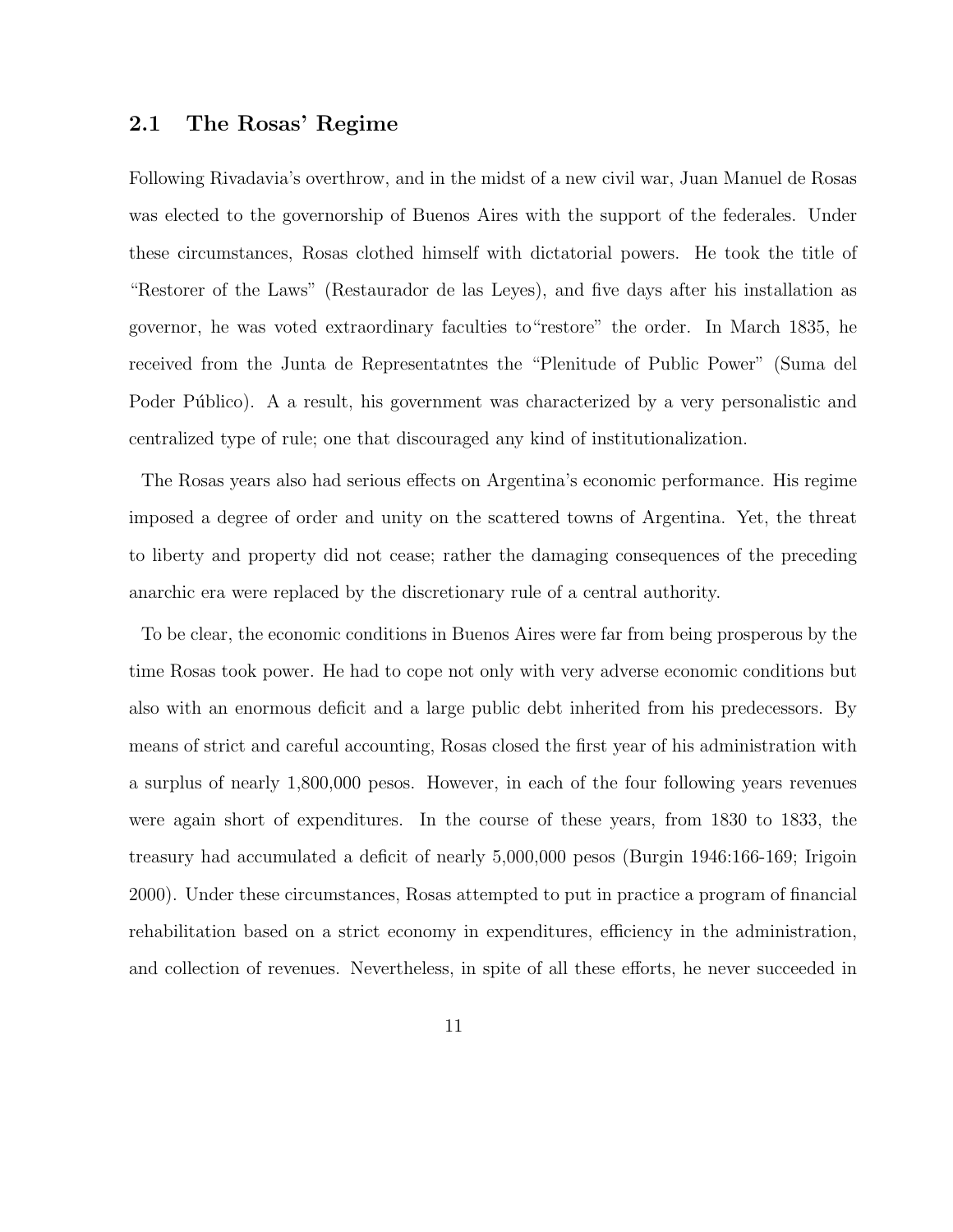covering expenditures with ordinary revenues.

Moreover, the province's expenditures rose year after year. By far, the largest proportion of the government's expenditures originated in the Ministry of War (Ministerio de Guerra). This was perhaps inevitable, given the uncompromising and absolutist character of the regime established by Rosas. As a result of the needs of periodic terror and constant repression, Rosas maintained a large standing army, of 20,000 men, and a militia of around 15,000. These military demands on the budget rarely dropped below half total expenditures (Burgin 1946; Rock 1985).<sup>6</sup> As the regime's permanent military expenses grew, Rosas was constantly forced into measures to increase revenues. Invested with dictatorial powers, he thus had ample and discretionary authority to conduct the financial affairs of the province without consulting the provincial assembly.

The revenues from ordinary taxation were scant, so Rosas decided to use the government power in different ways to raise income. In 1831, under his influence, the legislature approved the issue of  $6,000,000$  pesos in bonds of the Fondo Público for budgetary purposes. Again, in 1832, 4,000,000 pesos in bonds at 50 per cent par were distributed among merchants, landowners, and cattle breeders by the Tribunal de Comercio on behalf of the provincial government. As Burgin observes, "the bonds were fully subscribed, although not without considerable pressure on the part of the government" (Burgin 1946: 169). Nonetheless, the loan brought only temporary relief and the provincial government was once again forced to borrow. <sup>7</sup>

The financial market of Buenos Aires was rapidly approaching its point of saturation. Moreover, as the public debt grew in volume, interest charges and amortization service consumed an increasing portion of the province's revenues. It was becoming increasingly evident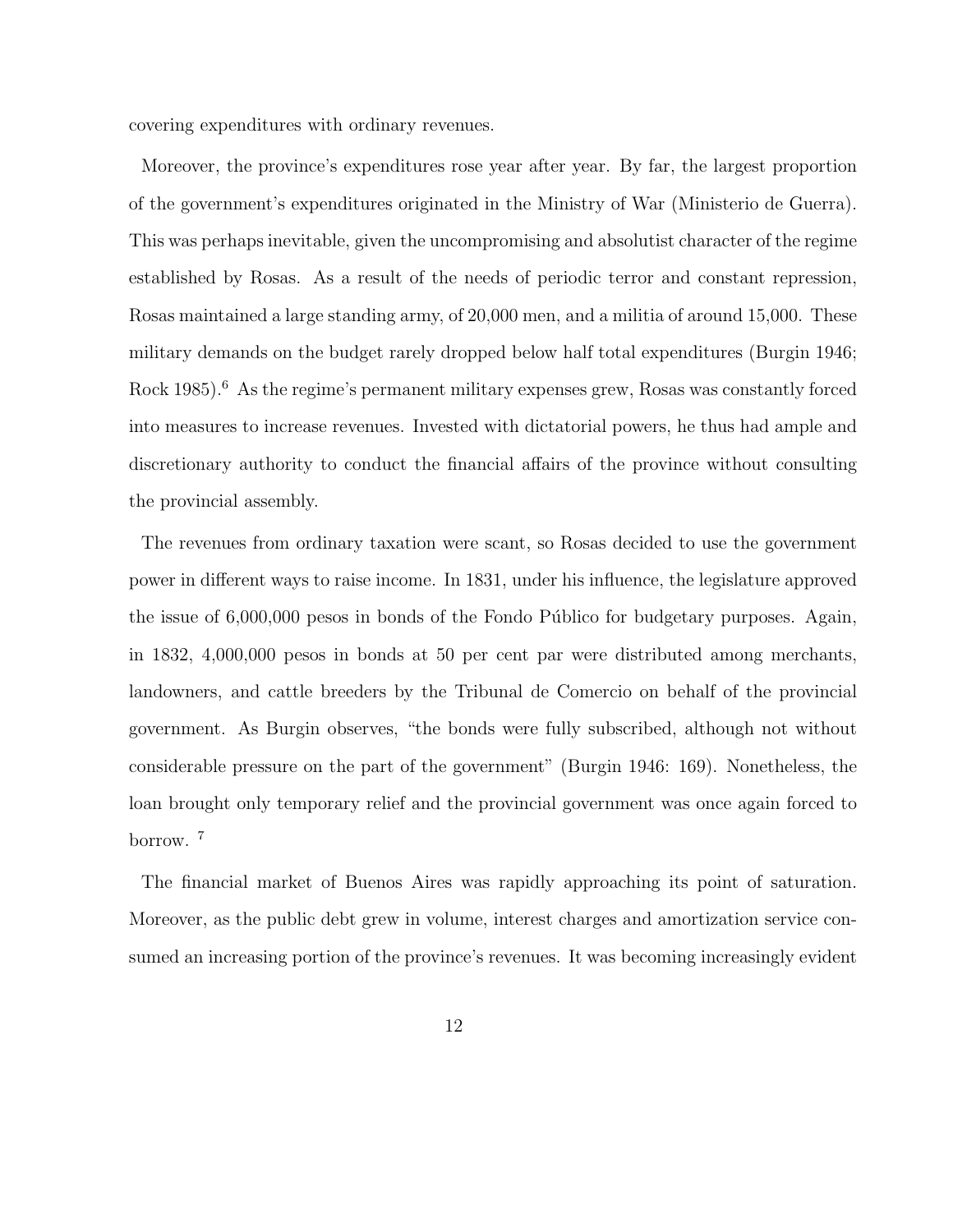that short-term borrowing could not offer a permanent solution to the financial difficulties of Buenos Aires. Still, Rosas argued that the money market was far from saturated, and in 1837 the government issued 17,000,000 pesos in bonds, the largest operation in the history of the Fondos Públicos. On March 28, 1840, the last bond issued under Rosas (to the amount of 10,000,000 pesos) took place (Burgin 1946: 204-205).

Lacking bond sales as a resource for revenue, the Rosas administration turned to other, more distortionary mechanisms of finance. As a result of its uncontested authority, the government had at its disposal a much less constraining method of finance: the issue of paper money (Irigoin 2000). At this stage, Rosas concluded that inflation was preferable to borrowing, and thus, the government resorted to the printing press. In March 1837 – with the justification that it was a temporary measure intended to tide the treasury over until the market for Fondos Públicos improved  $-4,200,000$  pesos in currency were issued. In December 1838, the Argentine Mint (*Casa de la Moneda*) turned over to the treasury 8,000,000 pesos in new notes. An additional issue of seven monthly installments of 1,225,000 pesos each was made available in the subsequent months. Yet, by August of 1839 these funds were exhausted, and revenues were still far below expenditures. (Burgin 1946: 208).

It is worth noting that even when the money market showed increasing resistance to new issues of bonds, and the creation of more money was not enough to cover the deficits, the government never turn to long term borrowing. Capital was chronically scarce in Buenos Aires, and thus, had to be sought overseas. As Ferns indicates, the dominant classes of Argentina were a class of poor rich, "rich in land but poor in capital" (Ferns 1977: 144). However, foreign credit was even more difficult to obtain for Rosas. He was not a very attractive borrower: his recurrent episodes of fiscal irresponsibility, property confiscation, currency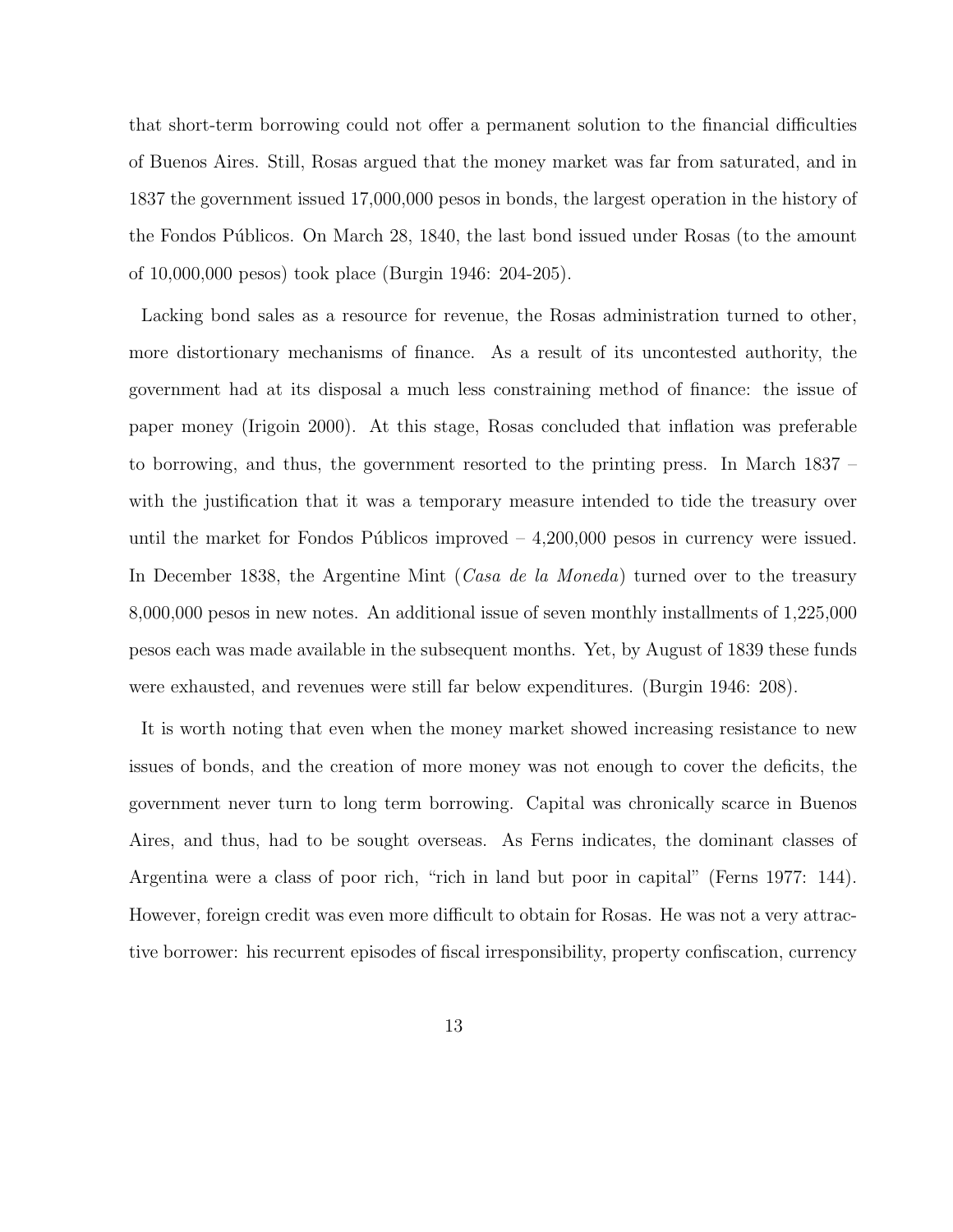devaluation, etc. were not ignored overseas. Depreciation of the peso was a strong obstacle to international long term borrowing operations, but most important was the regime's reputation. Argentina's poor track record as a debtor also complicated its search for external sources of credit. The default of the Baring loan, obtained by Rivadavia in 1824, forestalled prospects of renewed British and other foreign capitals' investment.

Deprived from long-term borrowing, Rosas turn to currency issue as a means of financing deficits. He realized that currency expansion imposed no additional burden upon the treasury in the form of interests and amortization (in contrast to the public bonds issue). Furthermore, fiat money made it possible for his administration to reduce the public indebtedness of the province at a rate which would have been impossible under conditions of stable money (Burgin 1946; Adelman 1999; Irigoin 2000; Bordo & Vegh 2002).

Overall, this mechanism of debt finance had disastrous consequences for the economy, fostering the eventual collapse of the regime. Rosas granted merchants the adjudication of their own disputes. He also provided greater protection to property rights in land and cattle than was previously granted. However, as Adelman (1999) notes, in the absence of a constitutional framework and a reliable justice system, the actual enforcement of private contracts was constantly at risk. Moreover, as many authors point out, the damaging effects that inflationary policies had on economic activities led to an increasing public disaffection with autocratic policy-making towards the mid-century (Adelman 1999; Irigoin 2000; Irigoin and Salazar 2000). In a world of business conducted mostly at a personal level, the government's discretionary financing had serious effects on both domestic and international commercial practices. Indeed, the sharp fluctuations in the value of money created by the regime of fiat money was a great source of instability to the export economy. Therefore, there were major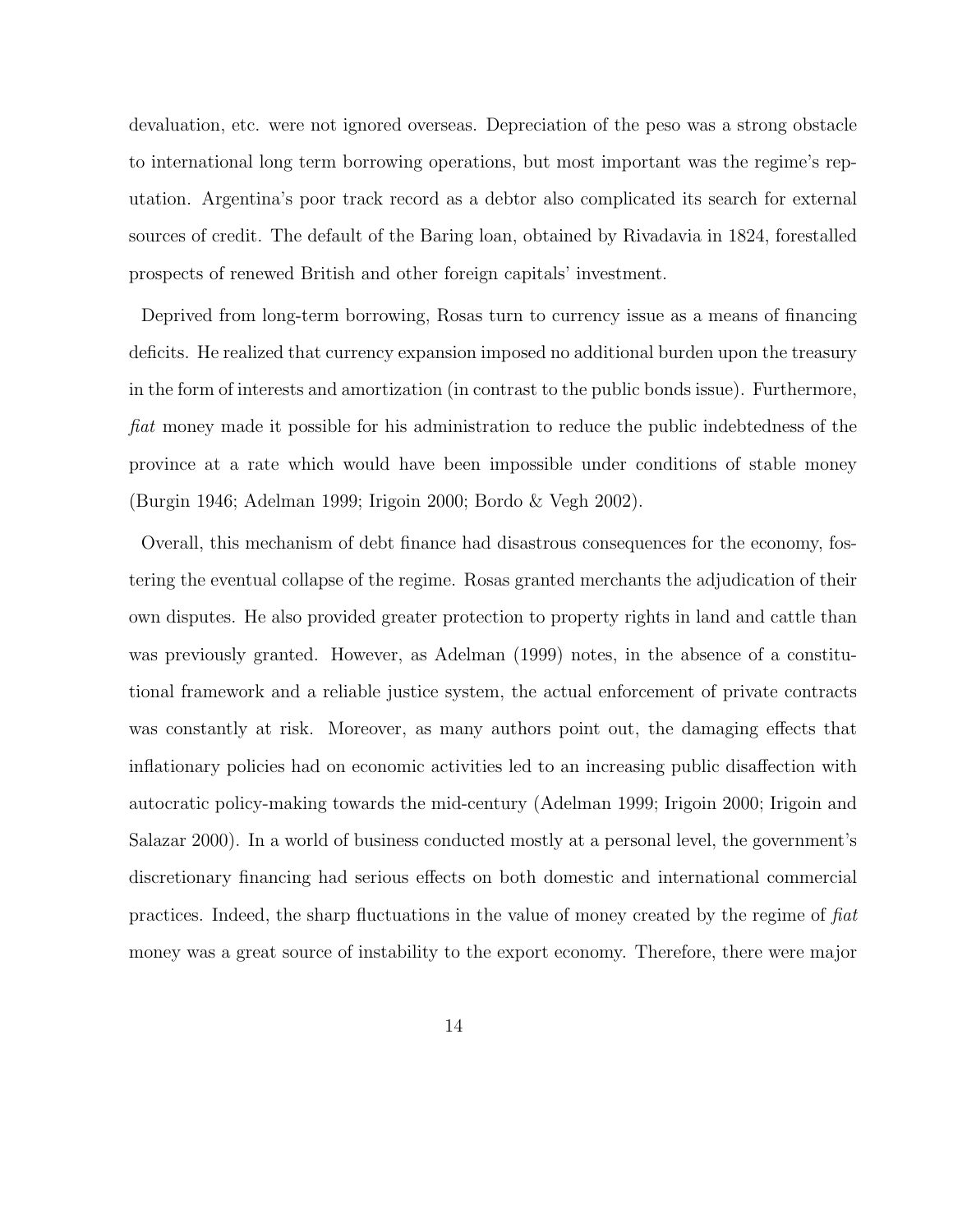economic incentives for the institutional reorganization of the country. In fact, as Irigoin and Salazar have documented, the fall of Rosas was actually welcomed or at least discounted by the market a year beforehand (Irigoin and Salazar 2000).

### 2.2 The Rosas Aftermath

The biggest irony of the 1829-1852 period is that the authoritarian character of the Rosas regime unwittingly prepared the ground for the eventual unification of Argentina. On February 3 1852, the caudillo of Entre Rios, Justo Jose de Urquiza, with the support of military forces from Brazil and Uruguay and the liberal unitarios in exile, defeated Rosas's men in the battle of Monte Caseros. Rosas' defeat opened the door for a political program "based on the principles of order, fraternity, and a forgetting of the past", in Urquiza's words. Three months later, the provincial governors signed the San Nicolás agreement, which called for a constitutional assembly. The goal was to adopt a constitution that would both erect a strong central government and eradicate internal restraints on trade (Rock 1985).

The majority opinion in Buenos Aires, however, opposed this idea. The refusal to join the other provinces had little to do with political differences, but was based on economic motives. As Rock notes, Buenos Aires' acquiescence in the fall of Rosas did not imply a willingness to jettison the privileges he had given the province (Rock 1985). The agreement, thus, broke down with the formation of three groups: the federal Urquiza group that favored national union. The followers of the Buenos Aires' politician Valentin Alsina, who insisted on an independent Buenos Aires province; and a group led by Bartolom´e Mitre, that favored national organization, but only under the recognized leadership of Buenos Aires.

In 1854 Urquiza became president of a new Argentine Confederation with its capital in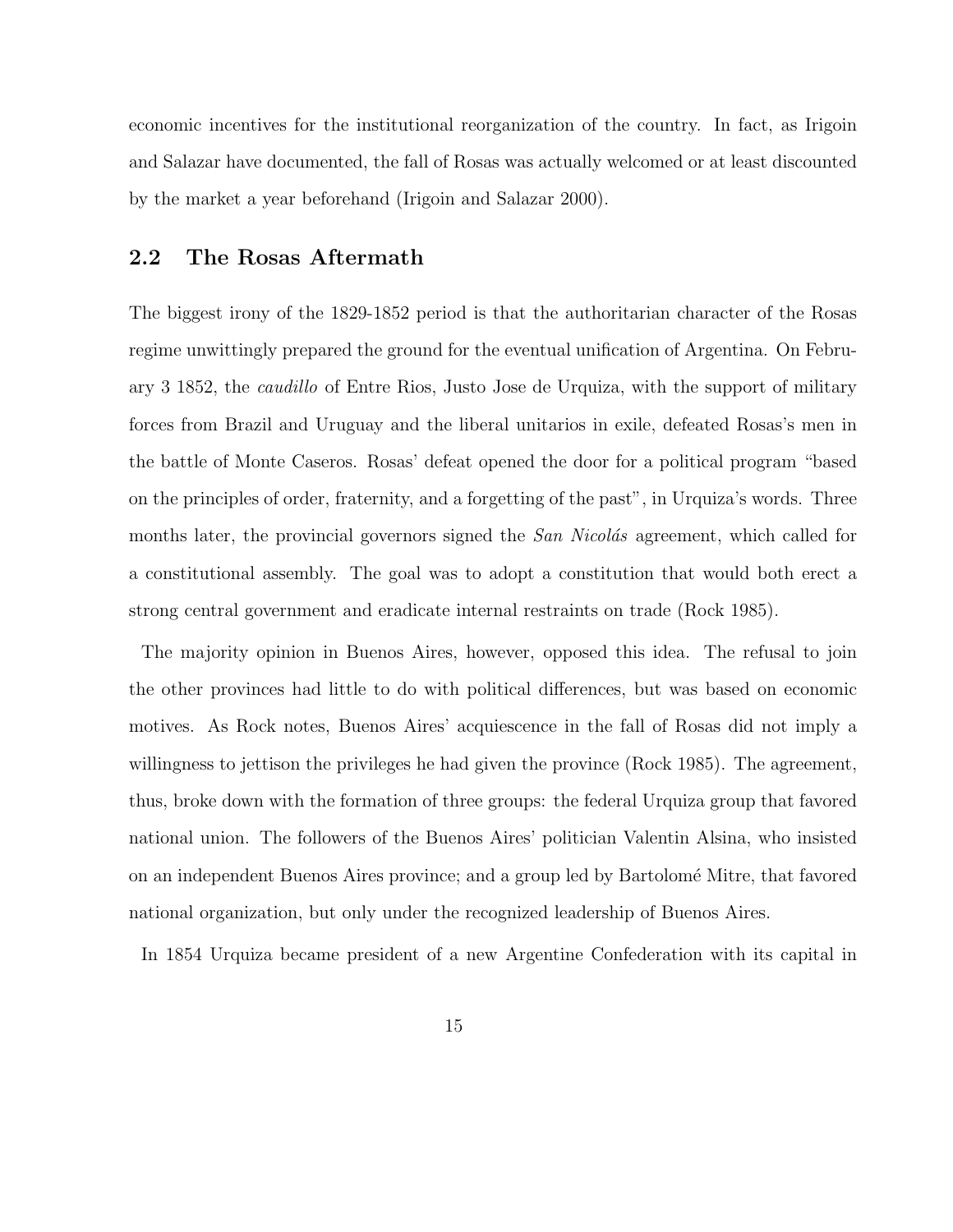Entre Ríos. For the next eight years, the two governments co-existed resorting to token wars and, more often to blockades and discriminating tariffs. The country was finally unified in 1862 after a series of battles. <sup>8</sup> Economically, as a consequence of the North American Civil War, the Argentine littoral witnessed an unexpected boom led by wool exports. Still, to profit from the boom, the littoral provinces needed an accord with Buenos Aires. As for Mitre, although he wished to revive the constitutional notions of Rivadavia, he understood that this plan would only lead to further war.

Following the battle of Pavon, Urquiza announced his retirement from politics and the Confederation's president Derqui resigned the Presidency. The Federal Congress dissolved itself, and new elections were held in May 1862. A few months later, an electoral college of delegates from the provinces voted Mitre the first president of a united Argentine Republic.With Mitre's inauguration, the basic compromise of the Argentine community was finally expressed in a social form. The conflictual relationship between the interior provinces and Buenos Aires, though, had severe economic consequences. In order to cope with increasing military expenditures inflationary financing had reached new levels. Between 1859 and 1861 alone, the government of Buenos Aires issued 185,000,000 pesos (Cuccorese 1966).

### 3 Public Borrowing in The Pampas, 1860-1913

The fall of Rosas and the country re-unification led to the emergence of a consensus inspired by the liberal principles of limited government and the federal claims of provincial autonomy. This was not fortuitous. After the recent and traumatic Rosas experience, the public was still very sensitive to the adversities of arbitrary and confiscatory government. As a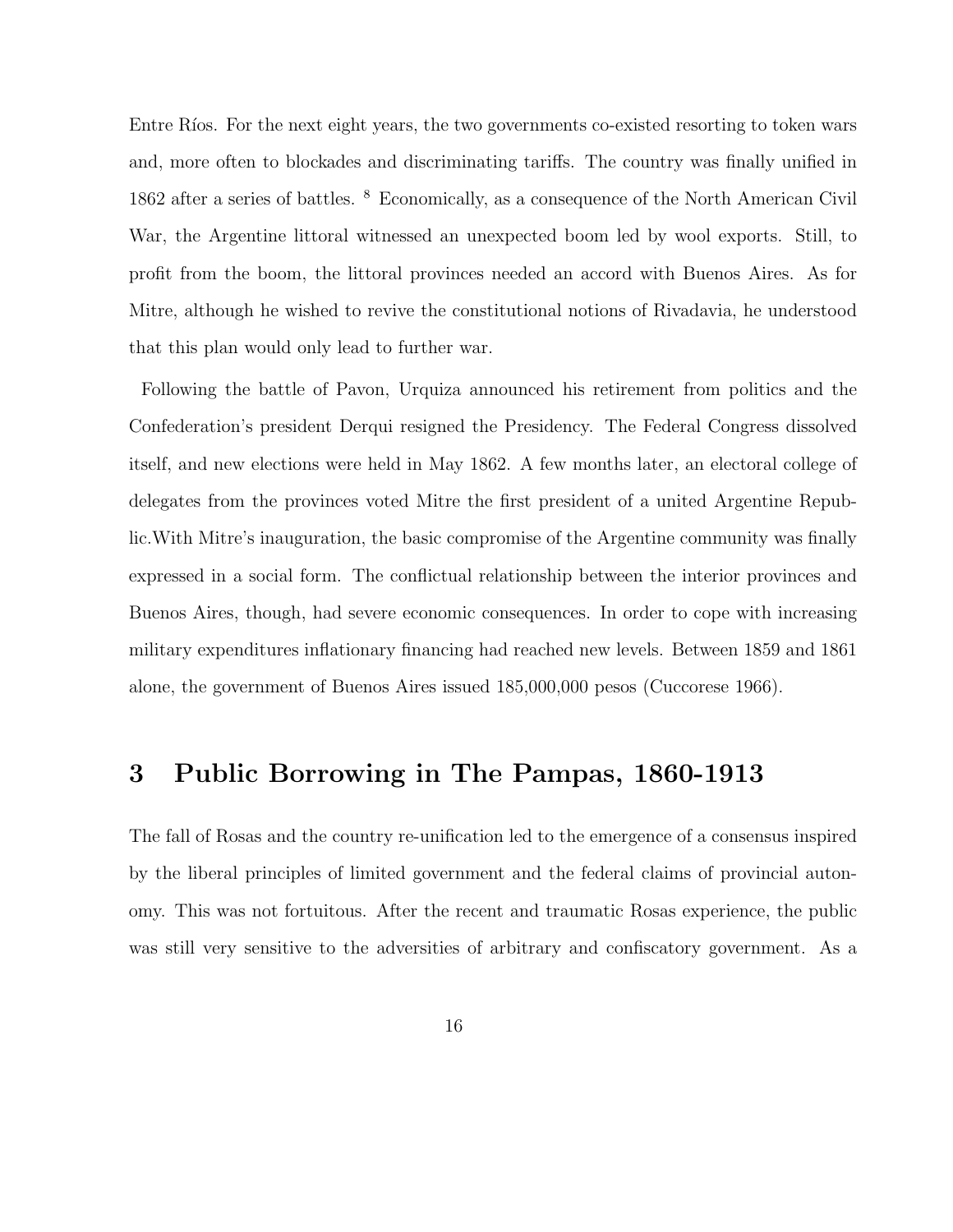consequence, when the 1853/60 federal constitution was finally adopted, its main features reflected the aspiration to solve the problems experienced in those decades of political and economic turmoil. First and foremost, the national constitution (CN) enacted a well-defined structure of horizontal and vertical accountability modeled after that of the United States constitution.It provided for a federal system of representative government (CN: art.1) based on a division of power between the central government and the provinces (CN: art.5) and on the separation of executive, legislative and judicial powers. These were vested, respectively, in a President (CN: art.74), a Bicameral Congress (CN: art.36), and a hierarchy of Federal Courts headed by a Supreme Court (CN: art.94). The three powers were interconnected by a system of checks and balances (CN: arts.67, 69, 70, 86, 91, 95, 96, 100).

Moreover, to ensure that the institutions of limited government were credible, a number of specific institutional structures were also established in the constitution. These clauses provided explicit limits on the government's behavior. For example, the executive power was explicitly constrained in financial matters by the legislative branch (CN: art.67). The constitution also had among its specific terms a comprehensive list of individual rights and guarantees, including the explicit protection of private property (CN: art. 17). Finally, a whole set of principles of economic liberalism – the promotion of free trade, foreign investment, immigration and education – was also included in the constitutional text.

Bartolomé Mitre's presidential inauguration in 1862, under the 1853/60 constitution, marked the beginning of a new era in Argentina. During the three following constitutional periods (1862-1880), under the presidencies of Mitre, Domingo F. Sarmiento, and Nicolas Avellaneda, a firm process of creating institutions paved the way for the economic success of the subsequent 60 years. In these years the country's fundamental legal and public institutions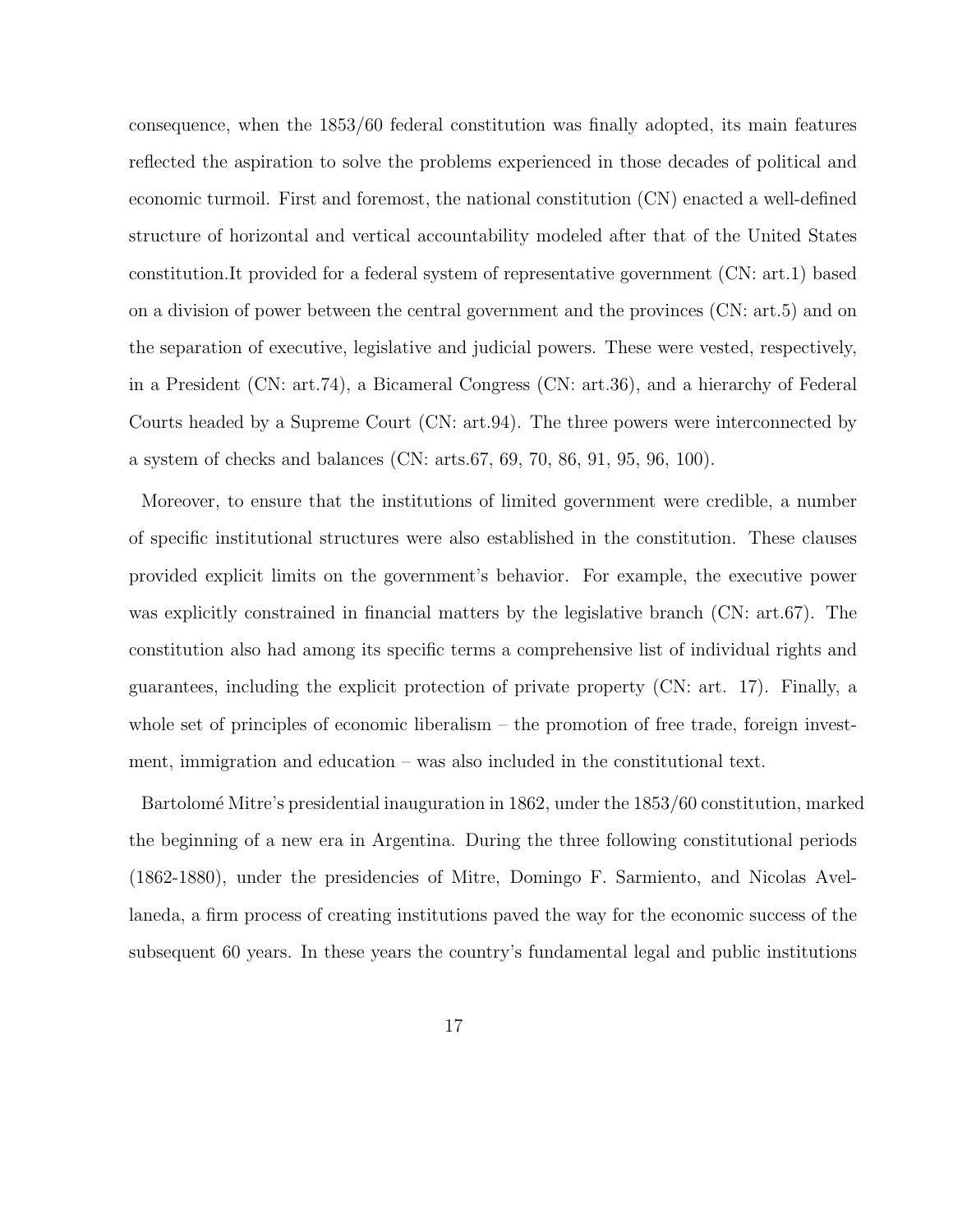were established.<sup>9</sup> And, an astonishing rate of growth, with an annual average of at least 5 per cent, made Argentina one of the richest nations in the world by the beginning of the twentieth century.

A substantial share of the economic expansion of these years came from foreign investment. Foreign capitals, especially British, responded to Argentina's stimuli.<sup>10</sup> Interestingly, a large amount of these British funds came from small individual investors who bought Argentine bonds even when they had little knowledge about the country.<sup>11</sup> Compared to the financial scenario of the previous years, this acute change in the willingness of the lenders to supply funds to Argentina seems to reflect a substantial increase in the perceived commitment by the government to honor its agreements.

In 1864, Mitre's second year in office, government expenditures were about 7,119,931 pesos and debt was extremely limited. In 1884, just twenty years later, government expenditures had grown by eight times to  $56,440,137$  pesos, and the public debt to  $122,503,000$  pesos. This level of debt was previously unachievable. Between 1880 and 1890 the external public debt grew 828 per cent, while the aggregate public debt (domestic and external) increased by 312 per cent (Cortés Conde 1979). It is also worth noting that at the same time that the scope of governmental borrowing increased, the rate the market charged the government fell. The initial yield of the 1863 Fondo Público National bond was around 14.96 per cent in 1864. By 1884, the rate was less than half, at roughly 6.73 per cent.

This evidence shows, first, that the amount of capital available to the Argentine government expanded enormously by this time. Second, at the same time that the government borrowing increased, the rate the market charged fell. A cursory review of these data would suggest that an explanation similar to the one proposed by North and Weingast for the case of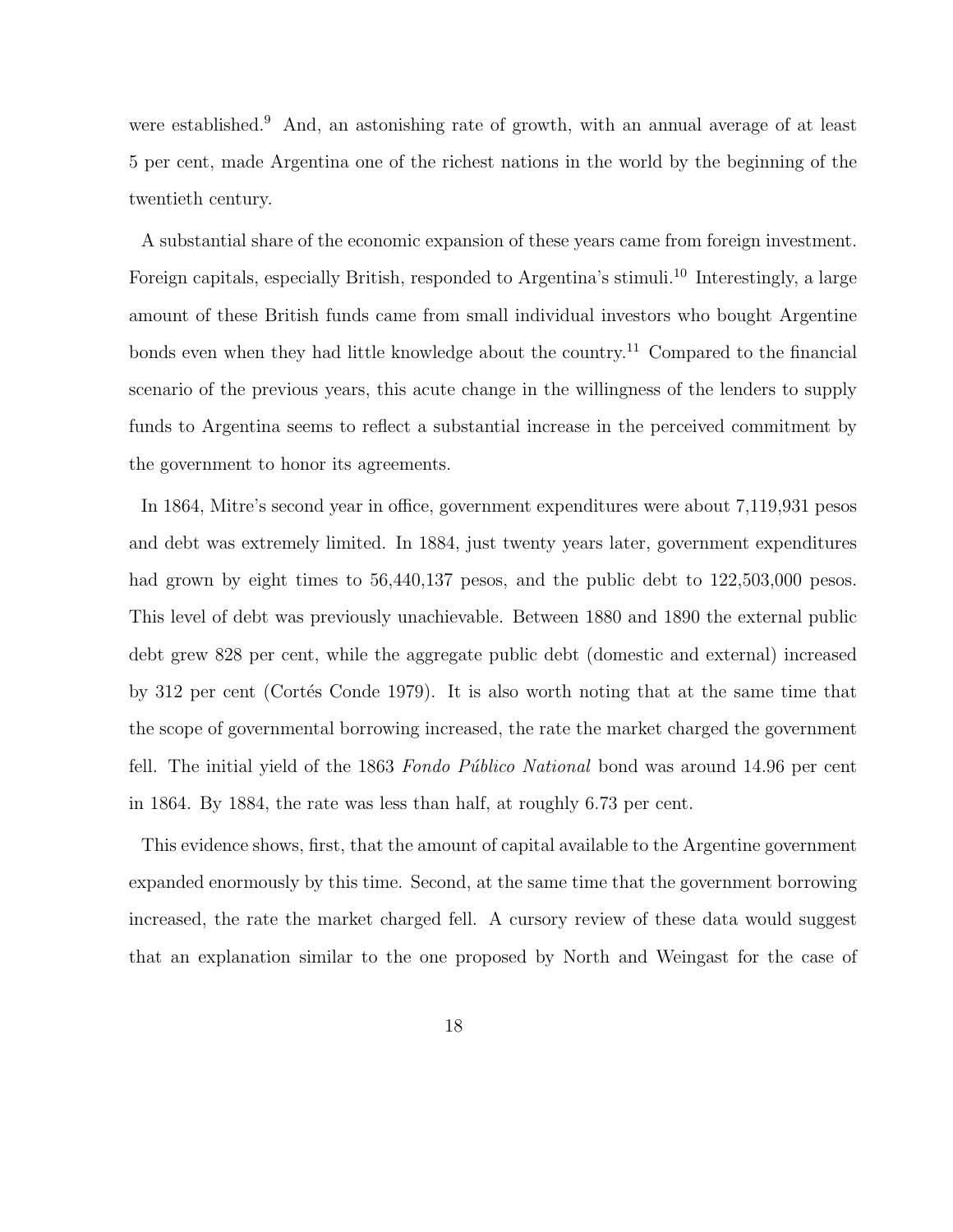seventeenth-century England could also be applied to Argentina. However, in light of the debate presented in section 1, the next section explicitly focuses on the handling of monetary policy in the post-1862 period. I do so in order to evaluate the merits of the "checks and balances" explanation.

#### 3.1 Public Finance under Constitutional Government

The historical evidence presented in the previous section suggests that the establishment of the 1853/60 constitution changed the way Argentina was was perceived by foreign investors, thus lowering the cost of borrowing, facilitating capital inflow and thereby fostering growth. In this section I present a more systematic test of this relationship by evaluating the effect of constitutional government on the risk premium associated with Argentine public debt traded in London. In particular, the credibility of the Argentine government can be gauged by the yield differential between Argentine government bonds and British Consols.

Data on the prices and yields of Argentine government bonds have been obtained from the Global Financial Data website  $\langle \text{chttp:} / \rangle$ www.globalfindata.com $\rangle$ ), Mauro, Sussman and Yafeh (2006), della Paolera (1988), della Paolera and Ortiz (1995), and Cortes Conde (1997 & 1998). The rates on U.K. bonds are the ones reported by Mitchell (1971).<sup>12</sup> In all these calculations, yields equals the ratio of the coupon to the price, as if all bonds were perpetuities. This a reasonable approximation for long-term bonds such as these, which carried a maturity of 20 years. Also, as Mauro, Sussman and Yafeh (2006) note, these calculations emulate the way contemporary investors regarded the bonds they invested in. Because coupons on these bonds were payable in sterling in London, no exchange-rate risk was attached to their yields.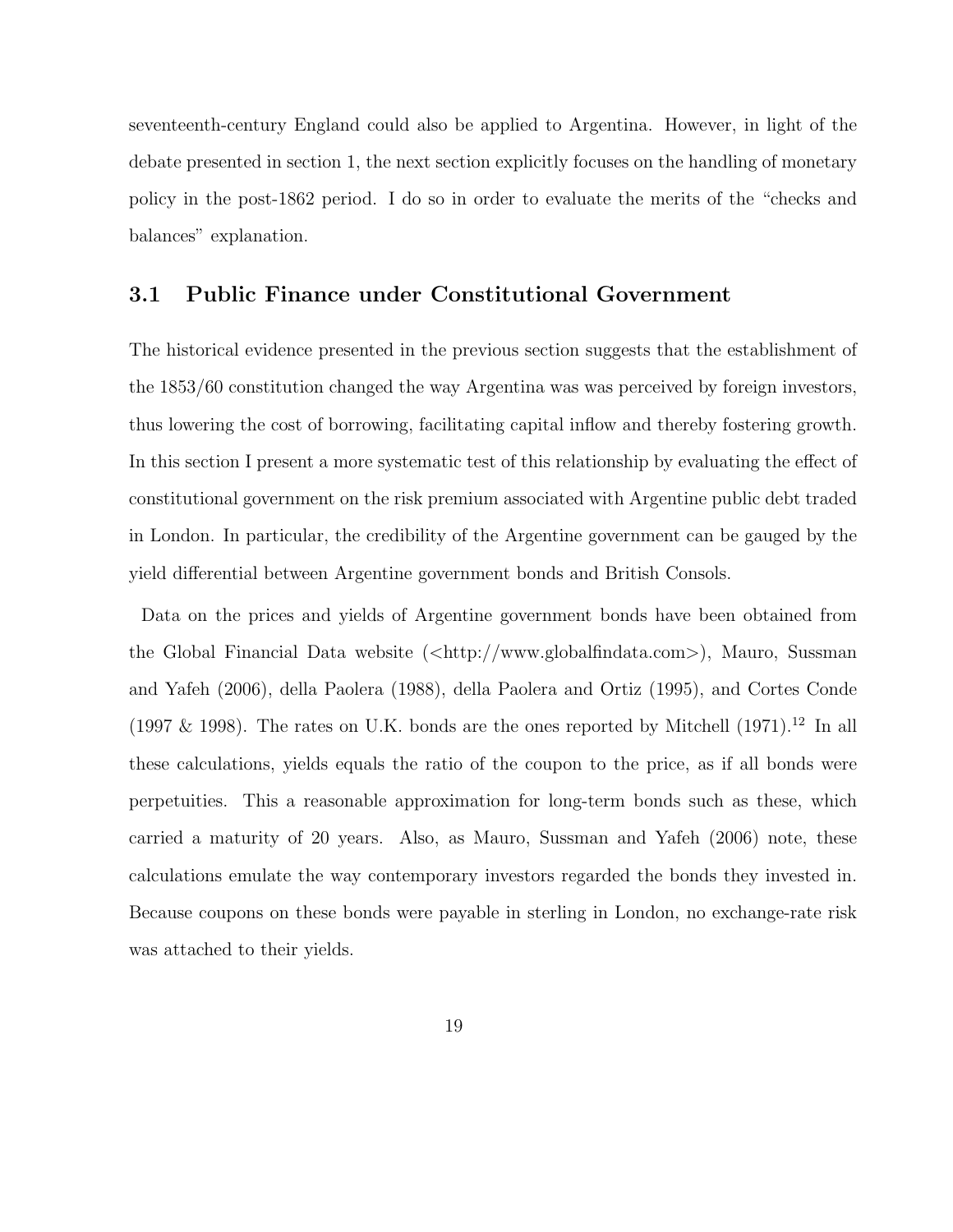Figure 1 presents the yields of Argentine bonds between 1859 and 1913. I also shows the yield on the international benchmark of that era (the British Consol) and a group of "emerging markets" (Turkey, Portugal, and Brazil). Clearly a steady decline in the interest rates paid by the Argentine government can be seen. Notice, though, a significant variability in yields following1864. In particular, between 1877 and 1880, the Argentine government found itself paying interest rates that were higher than those that had prevailed in the previous five years. It is also worth noting that the spread between yields on Argentine government debt and British government debt only narrowed by the end of the period, more than fifty years after the adoption of the 1853/60 constitution.

#### $\langle$  Figure 1  $\rangle$

The impression conveyed by Figure 1 is that there is a relationship between Argentina's cost of capital and the international trend (caused, perhaps by a "supply effect," namely the increase in the outflow of capital from the UK). However, Figure 1 also clearly shows that the yield of Argentine bonds displayed some remarkably idiosyncratic fluctuations. This can be seen more clearly in Figure 2.

#### $\langle$  Figure 2  $\rangle$

Several economic and political factors account for the variation observed in the Argentine government yields. An important source of variation relates to how the different administrations handled the honoring of public debts, and monetary policies more generally. In fact, the crucial step to restore foreign investors' confidence was taken before the re-unification. In 1857 the government of the province of Buenos Aires decided to commence the repayment on the defaulted loan of 1824. Repaying this English loan was an important measure to removed one of the major obstacles to new investments. After the re-unification, when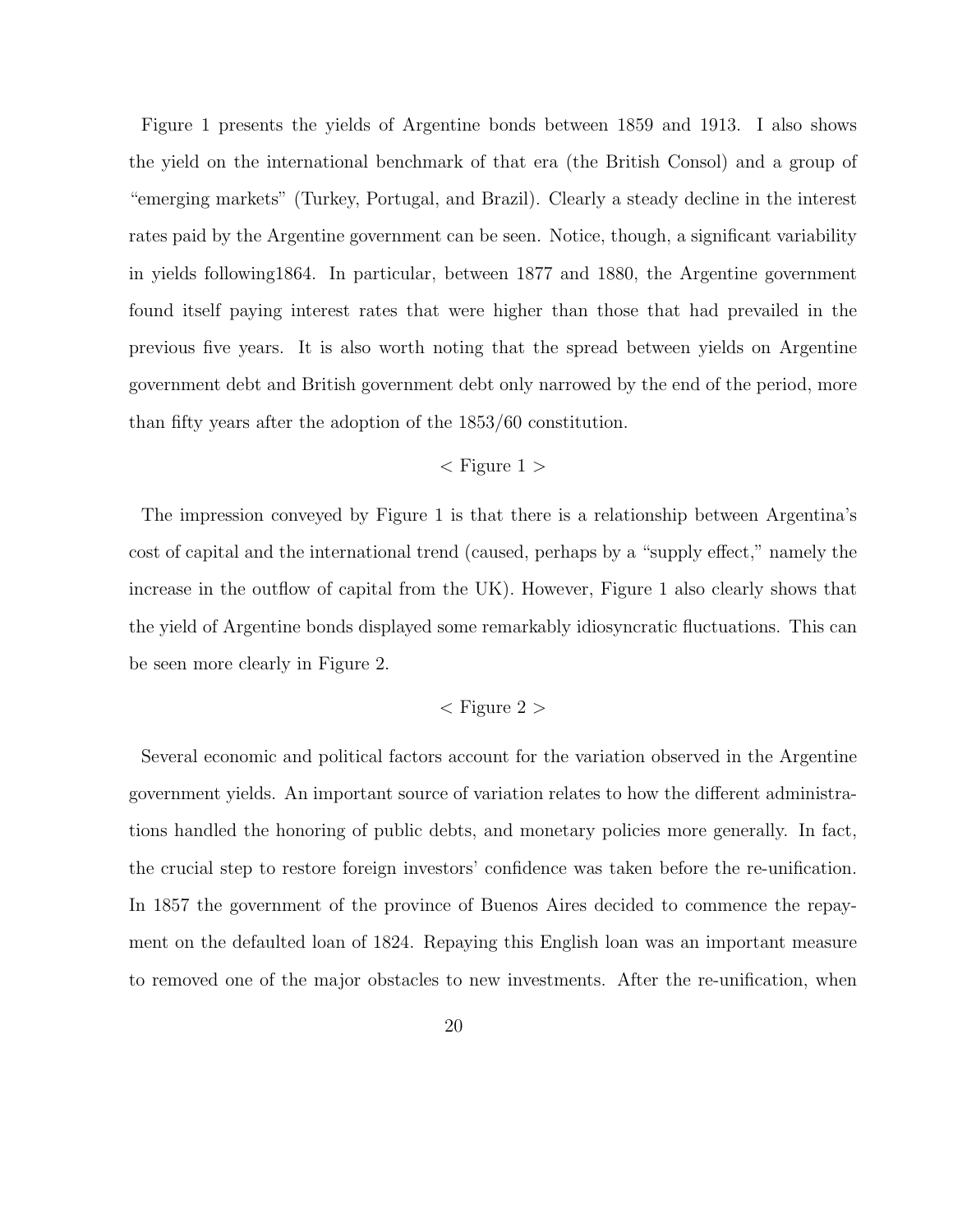Mitre came to power, the undertaking to honor the debts became the chore of the Argentine national government.

In October 1862, the federal government undertook the debts of the Confederation. These were bonds issued in 1850 and 1860, when the country was not yet reunited (Cortés Conde 1989). A year later, in November 1863, a general law governing the public debt was passed. <sup>13</sup> A Caja de Amortización was set up, and all debts were declared to be a charge on all revenues of the state. Unless otherwise stated, public debts were sanctioned payable in London at the rate of 651/2 shillings per ounce of gold (Ferns, 1977: 326). Finally, the Law 206 of October 1866 declared the nation in charge of a series of provincial debts (Cortés Conde 1989). <sup>14</sup> As Figure 1 shows, the refunding of accumulated public debts had a remarkable effect on the value of Argentina's public debt.

The other main factor affecting the value of public debt was the successive efforts to create a sound monetary regime and a stable currency (Adelman 1999; della Paolera and Taylor 2001). In particular, interest rates reflect Argentina's repeated attempts to adhere to the Gold Standard, and the extent to which the different administrations approached this task by means of bureaucratic delegation (Kiewiet and McCubbins 1991; Huber and Shipan 2002).

The Mitre administration laid the foundations of monetary stability in Argentina. Efforts to implement monetary reforms were made even before the country's reunification. In February 1855, Norberto de la Riestra took over the Finance Ministry of Buenos Aires. His economic strategy consisted on replacing short-term deficit financing with longer-term public credit –a reversal of Rosas' policies, and on pegging the peso to gold. The Minister, himself a former commercial agent for the firm of Nicholson & Green in London and Buenos Aires, enlisted the collaboration of the financial and mercantile sectors (Adelman 1999: 259). However, the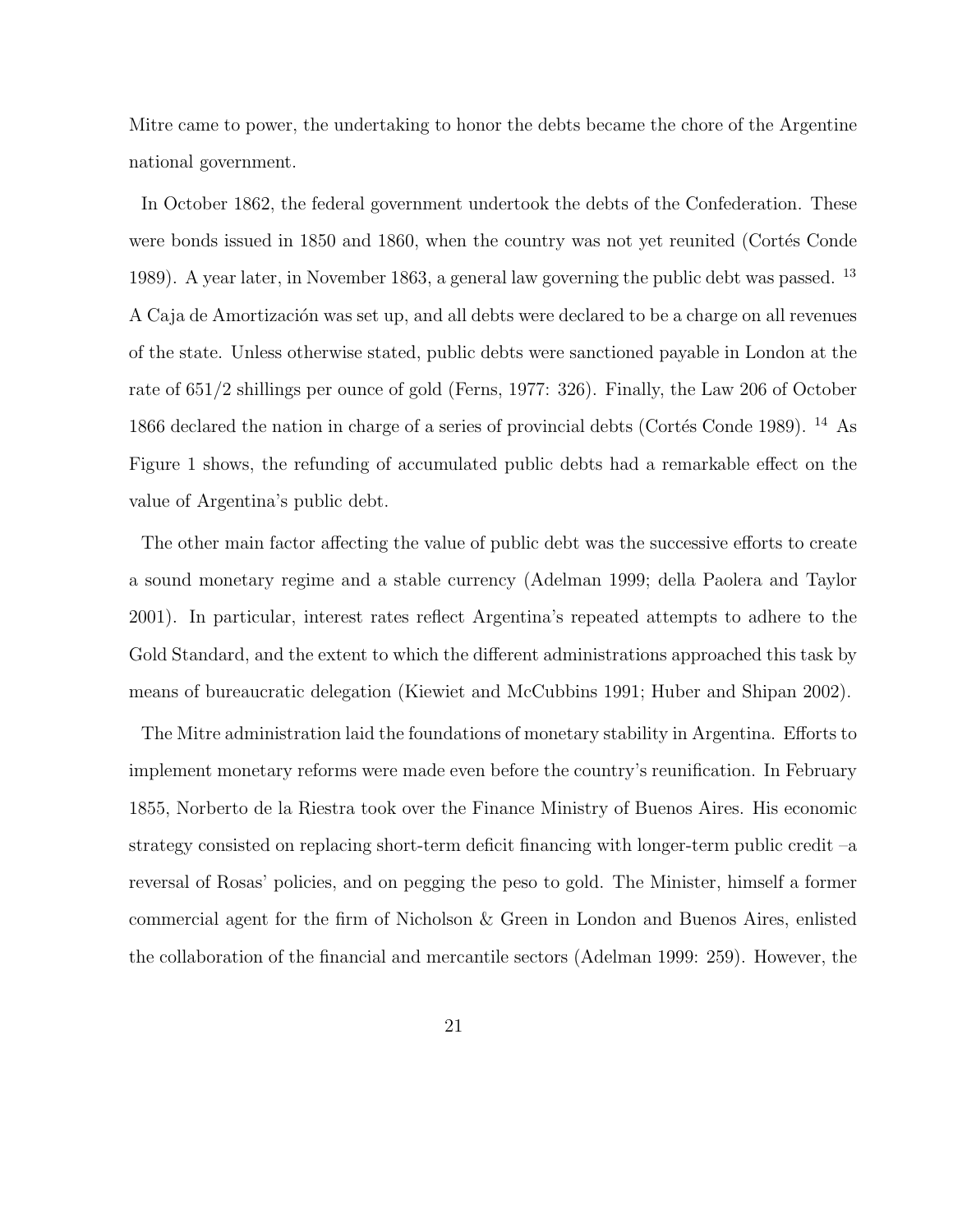conflict between Buenos Aires and the Confederation stood on the way of these efforts.

In December 1862, Riestra presented to Mitre his eight-year-old proposal of currency reform. Following his recommendations, the government made the paper peso national legal tender and banned all future unbacked emissions. Furthermore, between 1863 and 1865 there was a large monetary contraction. The Banco de la Provincia de Buenos Aires began a policy of retiring paper notes by literally burning piles of money in public (Cuccorese 1966). These bonfires of pesos were meant to invest confidence in the peso. However, the combination of a contractionary monetary policy with a floating exchange rate regime led to an unintended appreciation of paper money (della Paolera and Taylor 2001).

Therefore, additional efforts were made to establish a national currency based on a gold standard. In 1863 the national government passed a law establishing a unit of account for the whole nation, the "peso fuerte" of 17\$f the ounce of gold (25 grams of silver), and stated that it would pay its obligations in notes of the Banco de la Provincia de Buenos Aires at the gold exchange rate of the day of payment (Cortés Conde 1989: 22). However, the government's efforts to establish the Banco de la Provincia de Buenos Aires and the Banco Nación as the principal institutions issuing paper money soon failed.<sup>15</sup>

It was now recognized that a system based on gold or silver, or a combination of both, was not feasible under such circumstances. This experience led authorities into the direction of semi-private or private institutions. The belief was that a credible system could evolve only by separating banks from government as much as possible (Ferns 1977). Consequently, a system of free banking came into being. It became open to private individuals not only to create banks but also to issue paper money. The government, at this point, vehemently encouraged the development of this system as a way of "tying its hands".<sup>16</sup>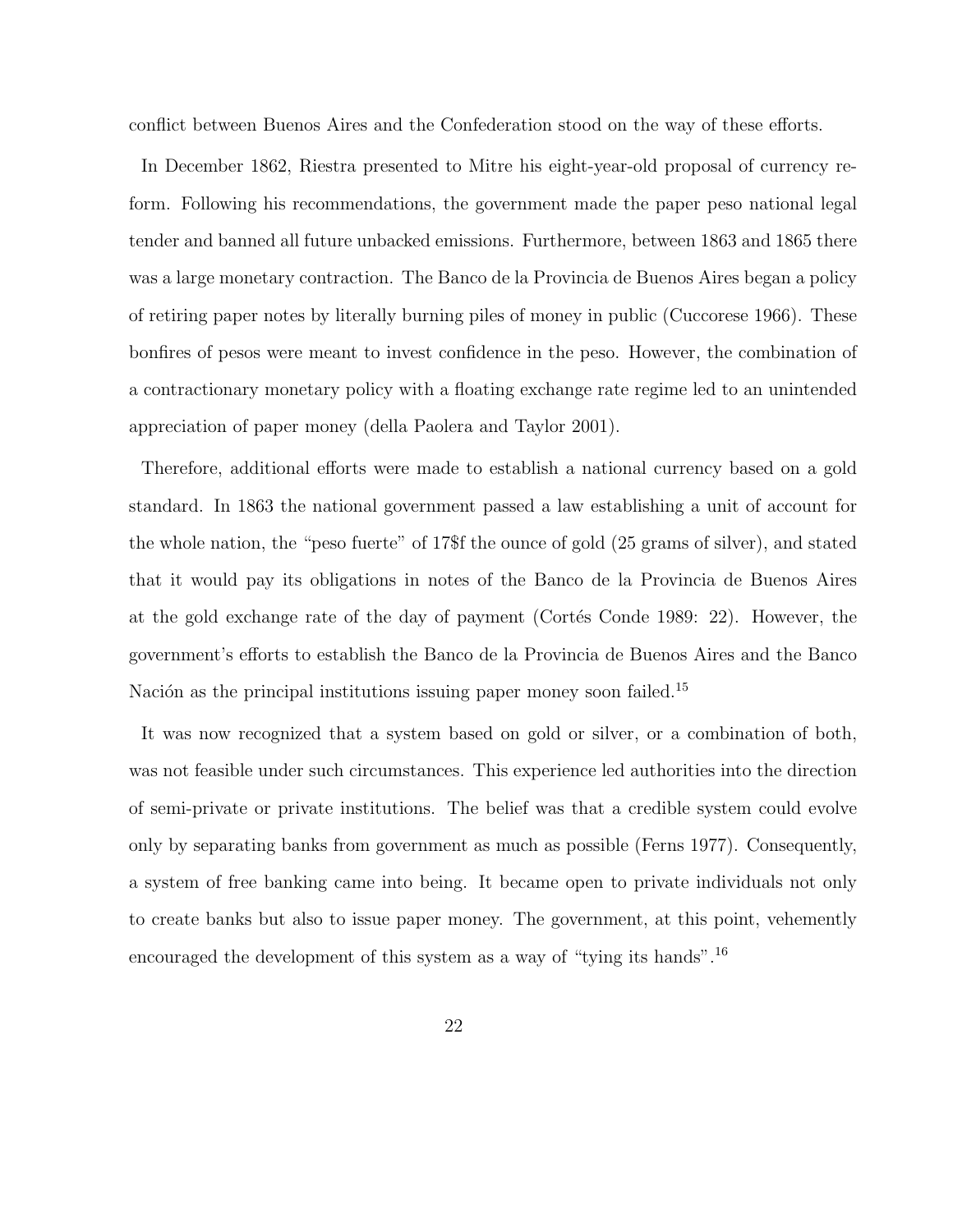In 1867, the government of the province of Buenos Aires established an Exchange Office (*Oficina de Cambios*), where gold and paper were freely given at 25 "pesos" to the hard dollar. (Mulhall and Mulhal 1869; Cortés Conde 1989). This mechanism instituting the free convertibility of the peso, proved to be extremely successful in keeping a stable currency. It also played a very important role in creating confidence in the Argentine economy. As Figure 1 shows, this was reflected in the evolution of the Argentine government debt. Interest rates were clearly very sensitive to these changes in monetary policy. By 1872 the yield on Argentine government issues fell to almost half of that of 1864. However, when the government decreed the suspension of convertibility of the Banco de la Provincia de Buenos Aires's notes in May 1876, interest rates climbed back, only to fall in 1880/81.

In 1883, President Roca established a bimetallic system with a fixed ratio of 25:1.6129 between silver and gold. The law No. 1130 of 5th. November 1881, created the "peso oro", divided into 100 "centavos", and established that only 5 and 21/2 pesos oro coins, denominated "Argentino", and "half Argentino" respectively, could be coined (Ford 1966: 162). However, the period of convertibility lasted only until January 1885, at a time of financial crisis in Europe and following a period of expansionary monetary and fiscal policy (Bordo and Vegh 2002). Many provincial leaders discovered during these years how to circumvent their budget constraints by resorting to public debt. After 1886, provincial banks became the chief source of note issues, trebling the amount of paper money in circulation. Moreover, these issues often exceeded the banks' gold deposits; yet, the provinces turned into heavy gold borrowers abroad. By 1890, provincial banks and sub-national governments held some 35 percent of the country's foreign debt (della Paolera and Taylor 2001).

This scheme appeared to work so long as foreign creditors cooperated. But by the late 1880s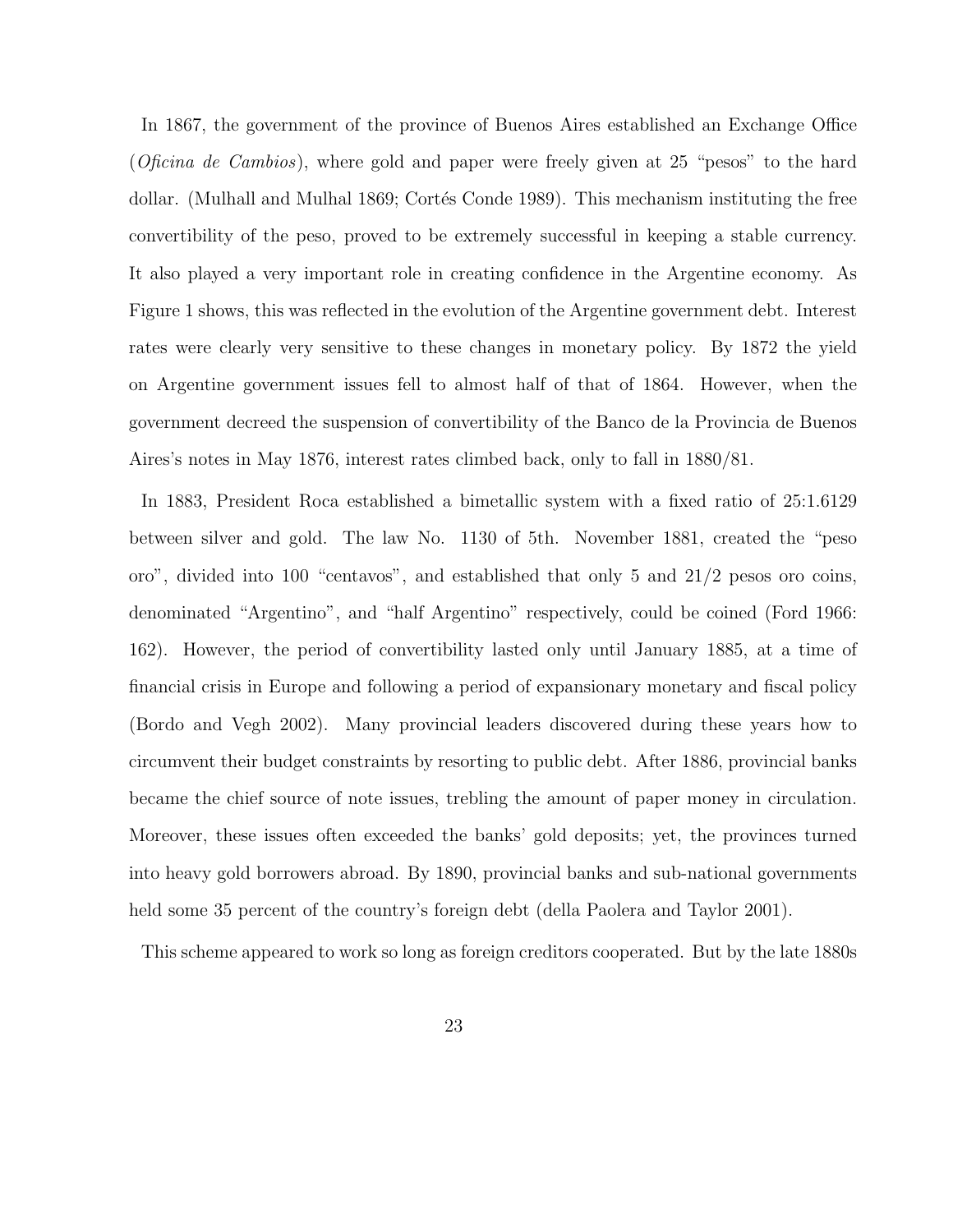capital flows began to reverse, and as conditions tightened in early 1889, the Argentine government decided to pay off in paper money part of the internal debt denominated in gold. As della Paolera and Taylor (2001) note, this decision was "tantamount to a partial default," and both foreign and domestic investors became reluctant to absorb more Argentine government debt (della Paolera and Taylor 2001: 25).

An additional confidence shock hit the Argentine economy when the world's largest merchant bank, Baring Brothers & Co. (commonly known as Barings of London) failed to attract subscribers for a loan underwritten to reorganize Buenos Aires' water supply. This event signaled a shortage in the supply of foreign capital for Argentina, and was followed by a run on the financial system. In particular, deposits in the two official banks, the Banco Nacional and the Banco de la Provincia de Buenos Aires fell dramatically. The national government intervened on behalf of the two banks, authorizing an issue of paper notes to meet the withdrawal of deposits. This rescue operation, though, entailed the risk of open inflation and external default. In fact, by 1891 almost all municipal and provincial foreign debts were technically in default (della Paolera and Taylor 2001). Nonetheless, the administation of Carlos Pellegrini avoided an across-the-board default on the national government's foreign debt by receiving a loan from the Bank of England in January of 1891.

Following the Baring crisis, the government adopted a rigid commitment device; namely, a "hard" gold standard rule (della Paolera and Taylor 2001). But fluctuations in the value of the money in circulation continued until 1899, when convertibility was finally restored with the creation of a Conversion Office (*Caja de Conversión*. The law No. 3871 of 1899, established that the nation should convert the whole of the then existing fiduciary issue of \$ 293,018,258.44 legal tender into national gold currency at the fixed rate of one legal tender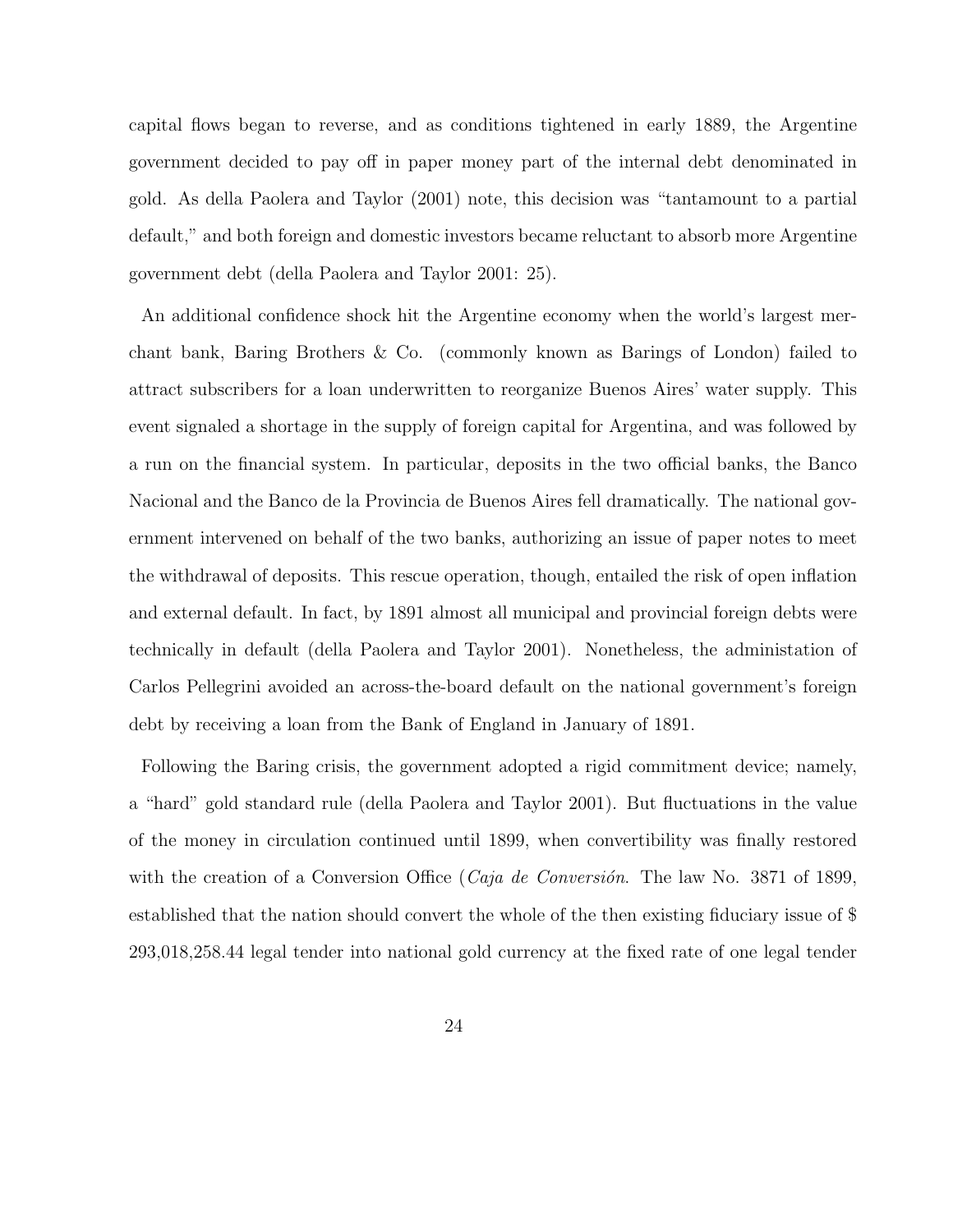peso for 44 cents gold (Tornquist & Co. 1919: 313). This institutional mechanism proved to be very successful; convertibility, which lasted from 1899 until the outbreak of the First World War, ushered an era of rapid economic growth for the country, with large inflows of capital and labor from overseas.

### 3.2 Negative Agenda Control and the Cost of Capital

As the narrative presented above shows, the patterns of public borrowing in nineteenth century Argentina correlate with the emergence of a system of check and balances. However, the country's overall creditworthiness also depended heavily on the actions and choices made by the Argentine governing elite. In line with the arguments presented by Stasavage (2003) for the British case, it seems plausible to conclude that constitutional checks and balances were a necessary but not a sufficient condition to to create a credible commitment in the Pampas. However, in contrast to Stasavage's view, I argue that negative agenda control rather than partisan compromises allowed Argentine presidents to carry out the reforms described in the previous section.<sup>17</sup>

To substantiate this claim, I examine how trends in government's control of the legislative process correlate with yields on Argentine government debt. I ask whether (1) the changing electoral fortunes of Argentine presidents were associated with changes in government yields; and (2) I explore whether different degrees of negative agenda control are correlated with the cost of borrowing.<sup>18</sup>

This period of Argentina's history has been generally described as one of tight governmental control by an *oligarchical* clique. However, while it is true that the system was 'government by a few', not always the same few – as David Rock cleverly points out – were in power.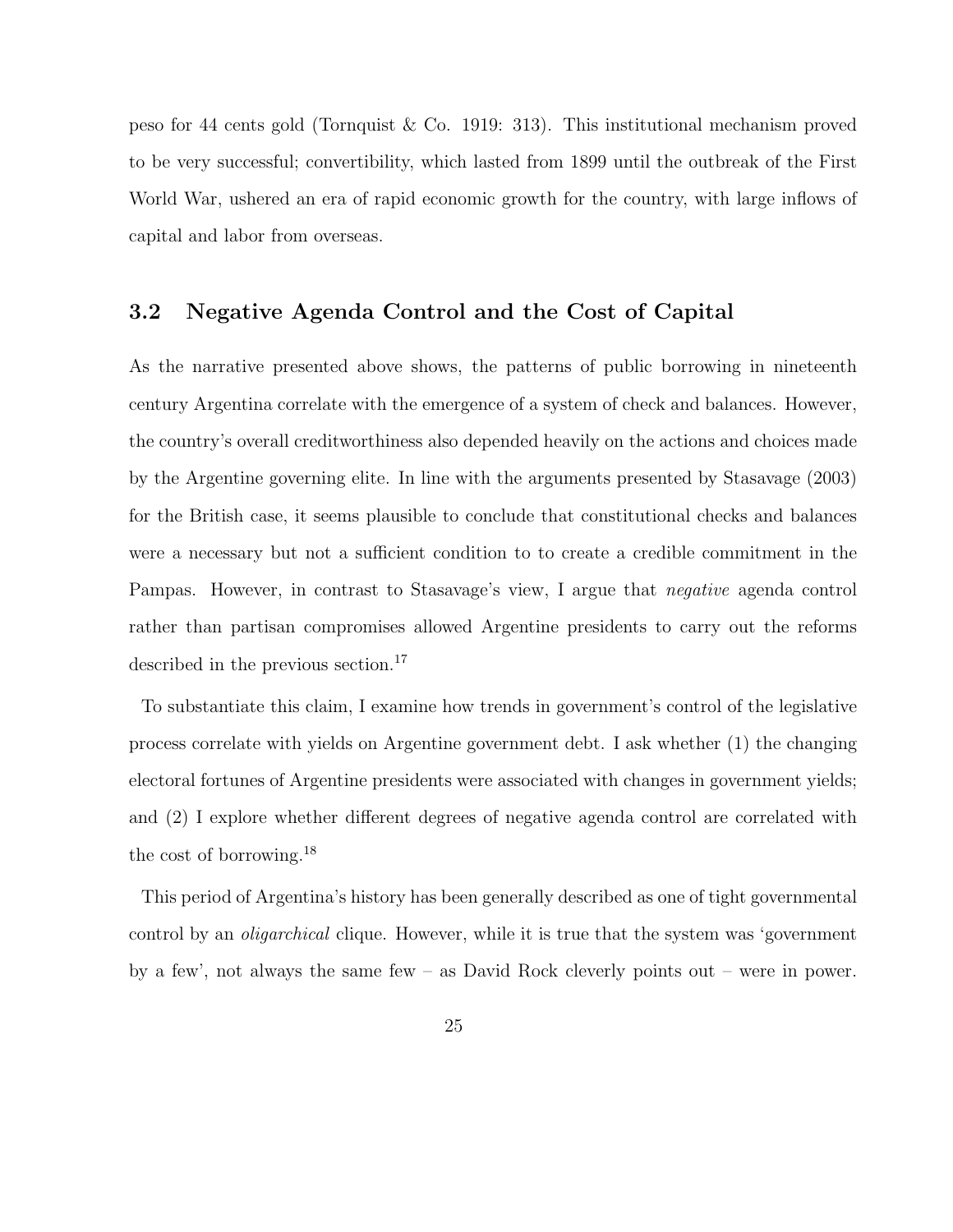Instead, power rotated among different factions, which represented different interests within the elite. Occasionally such differences were regionally based, at other times they were associated with specialized activities, for example, commerce (Rock 1987: 25). Moreover, none of these factions achieved continuous predominance; the political environment was rather characterized by constant realignments between these factions. Temporary alliances were constantly made and broken as circumstance and advantage dictated (Alonso 2000).

This situation was reflected in the national legislature. The social composition of the parties represented in Congress was relatively uniform. Members of Congress included merchants, financiers, and property owners. These politicians usually identified themselves with some political current, such as Blancos or Colorados. However, no modern-day party organizations existed until the beginning of the twentieth century (Alonso 2000). Instead, political loyalties were mostly based on networks of personal relationships, and the distribution of positions and sinecures in the national and provincial bureaucracies. Therefore, it would be misleading to use the distribution of seats held in Congress by these political factions to identify the main fault-lines in Argentine politics during this period.

The lack of programmatic parties was reinforced by the persistence of personalism and caudillismo in Argentine politics. To be sure, this old political tradition did not disappear with the 1853/60 constitution. In fact, the presidential nature of the Argentine exacerbated the personalistic nature of political competition. The president and vice-president were elected for a six-year term on a single ticket and could not be reelected for consecutive periods. They were chosen in indirect elections by an Electoral College composed of representatives of the provinces and the federal capital. The combination of these particular dispositions had the effect of bolstering the tendencies described above. The constitutional restriction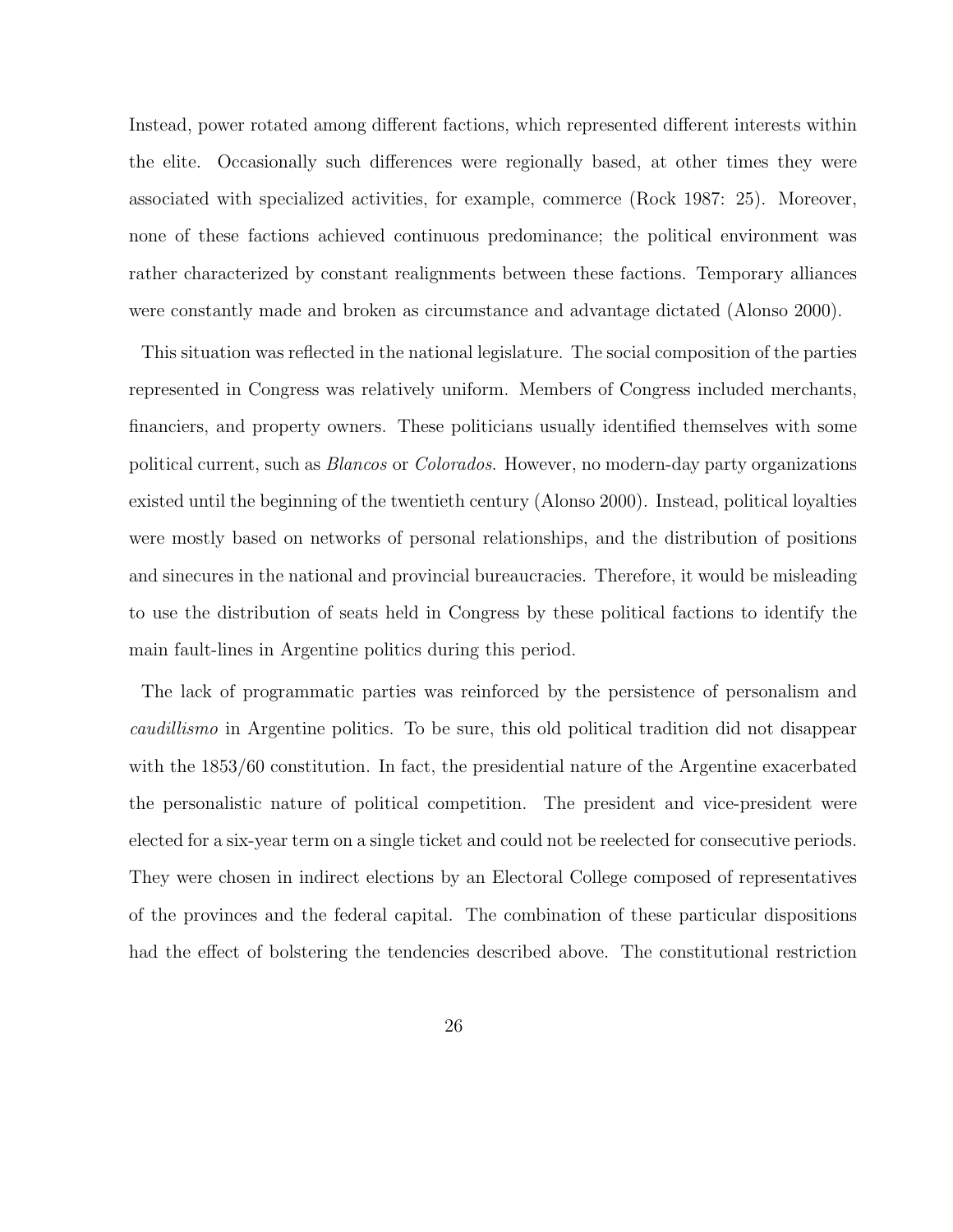on successive presidential terms, respected throughout the period, ensured the constant realignment of political factions. In addition, the indirect election of the president by electoral college provided local caudillos with a powerful bargaining tool. As Alonso (2000) notes, a presidential candidate needed the support of a certain number of governors to win a presidential election. Therefore, presidential candidates would typically begin their electoral campaigns some three years before each presidential election. This usually required active negotiations (and betrayals) to succesfully build networks of support up in the provinces (Alonso 2000).

As a consequence of these dynamics, in most presidential contests, there were at least two or more candidates and in some cases as many as five competing (for example, in 1868 and 1904). Moreover, participants cared deeply about the electoral results. In fact, all presidential elections until 1886 concluded with revolt by the defeated candidate (Alonso 2000).

Therefore, to gauge actual the electoral support of Argentine presidents, and their control of government, I use the percentage of electoral votes that each one of them received in the Electoral College as reported by Molinelli (1991). Given the discussion presented above, I believe that this is a very good indicator of the size of the national coalition that carried these presidents into office.

As an alternative measure, I calculate an additional political variable. This measure seeks to establish the extent to which the government is able to exercise negative agenda powers (Cox and McCubbins 2005). Presidents usually need the support of the Congress to govern, and given the nature of the legislative parties discussed above, they knew that their support was not a given. Members of Congress were erratic in their behavior, which resulted in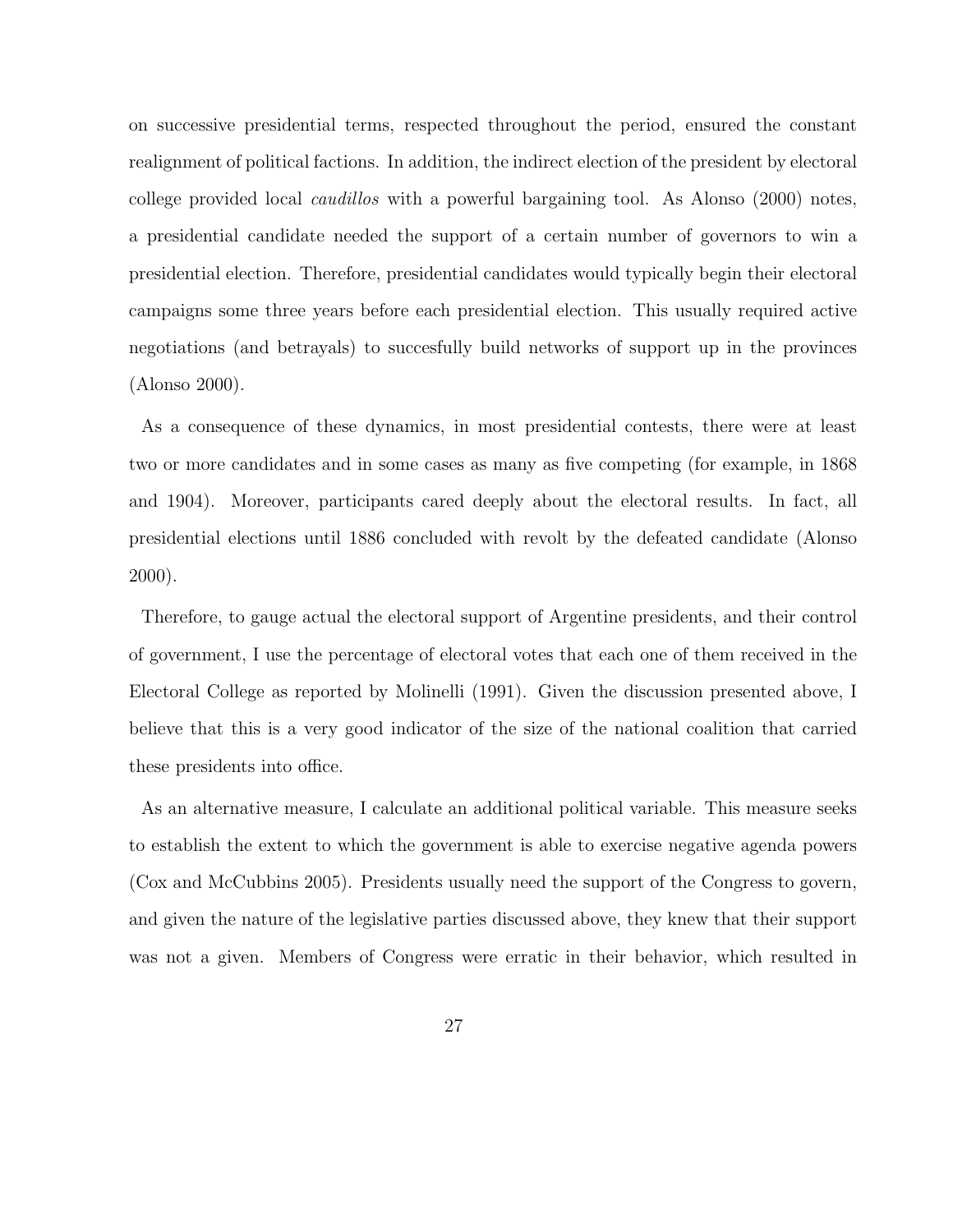inconsistent voting patterns (Alonso 2000). Moreover, under the 1853/60 constitution, the Argentine congress enjoyed powers similar to those of its U.S. counterpart. In particular, among other things, it could call all cabinet ministers to be questioned on particular policies. Therefore, the legislative body operated during these years as a source of accountability of the national executive.

Members of Congress did not possess veto powers over the ministers or any capacity to sanction the policies undertaken. However, "... an *interpellation* (as the procedure was known) was a common device used by opposition members to raise public attention over a particular issue..." (Alonso 2000: 173). These procedures were not to be taken lightly, as witnessed by the Quintana fiasco. In 1894, the Minister of Interior, Manuel Quintana, was requested to appear before the Congress. After a series of disappointing interventions in the floor of the Argentine Senate, the minister presented his resignation on 17 January 1895. This led to a ministerial crisis of such proportions, that five days later the president Saenz Peña himself tendered his resignation (Alonso 2000: 176).

A president who has negative agenda control should be able to prevent the incidence of such events (Cox and McCubbins 2005). Therefore, my measure of negative agenda power is the average number of interpellations per year suffered by cabinet members during a given presidential term (Molinelli 1989). This variable indicates the proportion of times the president is unable to prevent one of his ministers from appearing before Congress.<sup>19</sup>

Figure 3 plots Argentine yields against my two political variables. For comparability, I transformed all the variables to have a mean 0 and a standard deviation of 1. The yield and votes series have a good fit. Overall, a negative correlation exists between the size of a president's electoral coalition and the interest rates. The fit is even better between the yield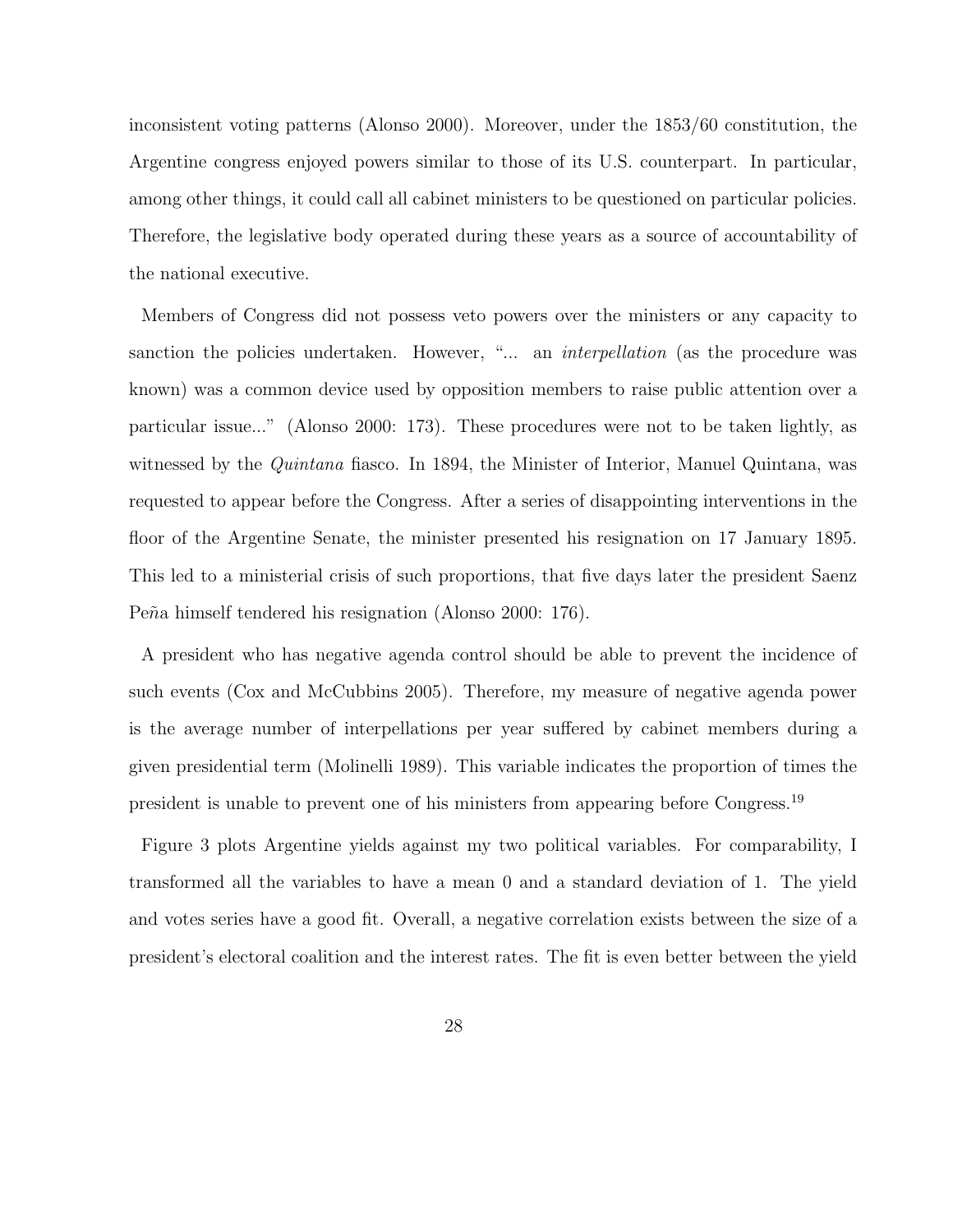and interpellations series, as lack of agenda control (i.e. more interpellations) is associated with a higher cost of borrowing.

### $\langle$  Figure 3  $\rangle$

To examine in a more systematic manner whether the factors listed above provide a good explanation for the variation in Argentine yields during the nineteenth century, I estimate two simple time-series regressions. For comparability, I use the yield estimates in della Paolera and Taylor (2001). I include the nominal exchange rate to account for the monetary instability discussed above. The exchange rate, as reported by Taylor (1998), is defined as pesos per U.S. dollar. An increase in the exchange rate corresponds to a depreciation, and a decrease to an appreciation. This variable is also a very good indicator of the economy's business cycles. Throughout this period, recessions came with depreciated exchange rates and expansions were periods of stable exchange rates. Price levels exhibited the same behavior, as devaluations tended to be contemporaneous with the more inflationary periods. Therefore, I do not need to include an additional variable for inflation. I also include a dummy variable gold that takes the value of 1 for those years in which the Argentine economy was effectively under a gold standard using data in della Paolera and Taylor (2001). In addition, I include a linear time trend to control for the effect of long-run changes that might have led to a decline in interest rates. Alternatively, I include the evolution of Argentina's gross domestic product over time. The country's output, as reported by Cortes Conde (1997 & 1998), is an index that takes the year 1900 as its base  $(1900=100)$ . This index thus is as good as a time trend to control for long-run effects.

Table 1 provides descriptive statistics for these variables. Note that on average, Argentine presidents could not stop the legislature from questioning their ministers at a rate of two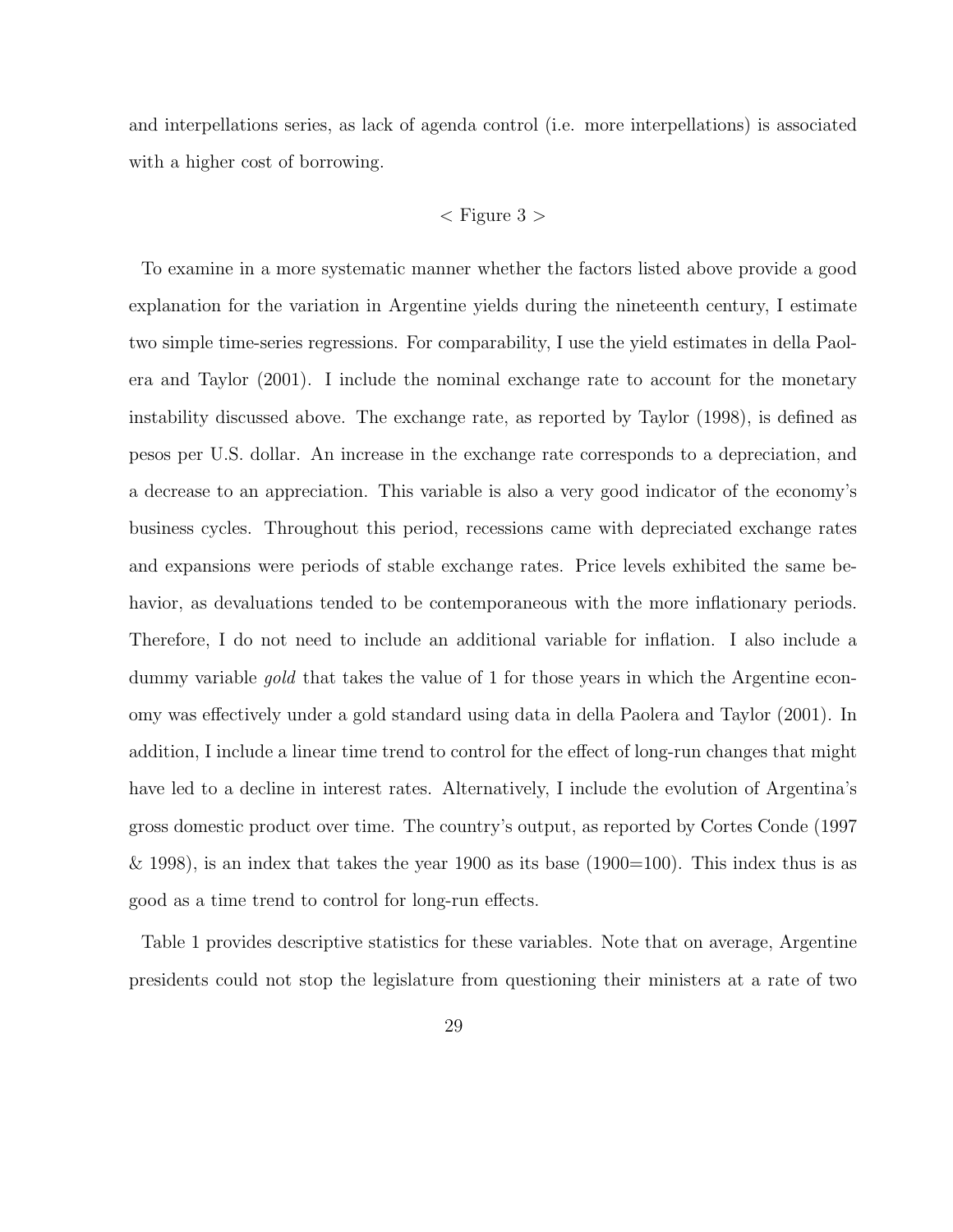and a half times per year. Notice also the variation in their electoral support. It ranges from a minimum of 52 percent to a maximum of 99 percent.

$$

$$

Tables 2 and 3 report the results of two different specifications, each using a different sample of years. Table 2 includes the 1864-1913 period and the linear time trend. It also includes a dummy variable for the Mitre administration, given its foundational and thus, exceptional character. Table 3 displays the results from a sample covering the 1884-1913 period and includes the data on GDP.

$$
<
$$
 Tables 2 & 3 >

Recall that Figure 2 presented the relationship between political control and the Argentine yields. The results from Tables 2 and 3 demonstrate that the effects of these political variables on interest rates are robust to the inclusion of the economic controls and the time trend. The main finding is that the larger the size of the president's coalition, the lower is the estimated interest rate. Substantively, based on the results in Table 2, a one-standard deviation increase in the president's electoral support translates in a drop in the average interest rate on government debt by 7 percent. Using the results in Table 3, the drop in the yield amounts to roughly 5 percent. The results also corroborate the effect of agenda control after controlling for both the set of economic variables as well as the time trend. Periods in which the president does not have a firm control on the legislative agenda are associated with higher yields. In particular, based on the results in Tables 2 and 3, a one-standard deviation increase in the number of ministerial interpellations raises the average interest rate on government debt by 6 and 3 percent, respectively.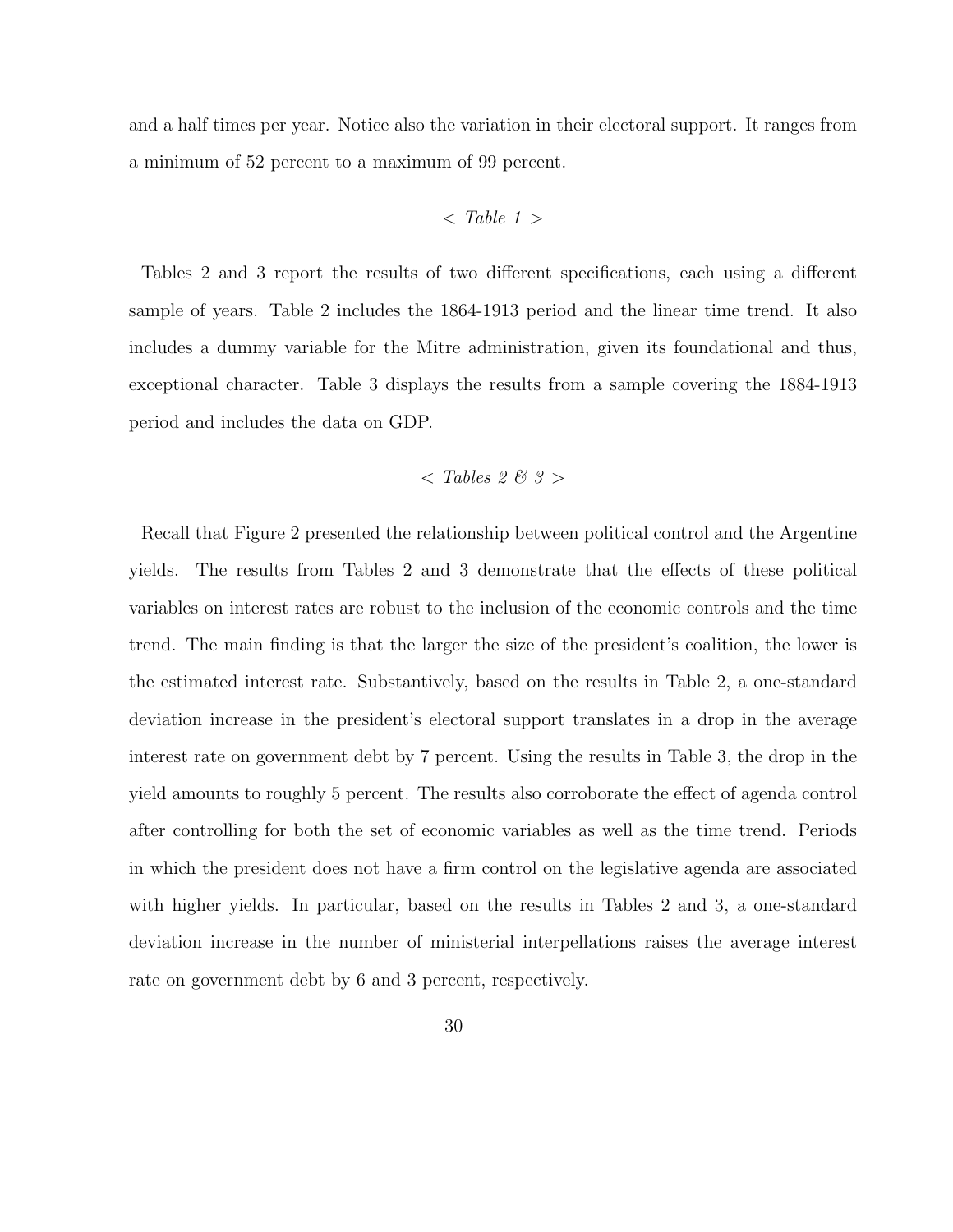These effects are quantitatively large and, in some cases, roughly of the same order of magnitude as those resulting from purely economic factors. For example, a one-standard deviation increase in the nominal exchange rate is associated with a 9-10 percent rise in the interest rate. The largest negative effect on yields, as expected, is due to the adherence to the gold standard. For periods in which the country was under convertibility, interest rates tend to be between 10-20 percent lower.

As a robustness check, I also conducted the analysis excluding from the interpellations count those instances in which the finance minister was questioned (to avoid potential enogeneity problems). The results are quite similar both in terms of the effect and magnitude of the interpelations and votes variables. The temporal nature of the data inevitably raises concerns regarding time effects. In particular, if the variables are nonstationary, the results may be misleading. In fact, this is to be expected given the significance of the time trend and the GDP coefficients in the regressions. To account for possible problems caused by nonstationary data, I estimated both regressions using data that has been detrended by regressing each variable on a time trend and then saving the residuals. The results are virtually unchanged, and thus corroborate the robustness of the effect of electoral support and agenda control on interest rates. I also conducted a series of unit root tests and different analysis seeking to identify structural breaks using the monthly data. These tests indicate that temporal autocorrelation disappears after a 16-month period. They also suggest that except for two unusual periods, the 1876 financial panic and the 1890 crisis, the average annual interest rate was around 7 percent for the whole period. In sum, these robustness tests indicate that the results presented in Tables 2 and 3 are not an artifact of an underlying time trend of permanent shocks to the Argentine economy.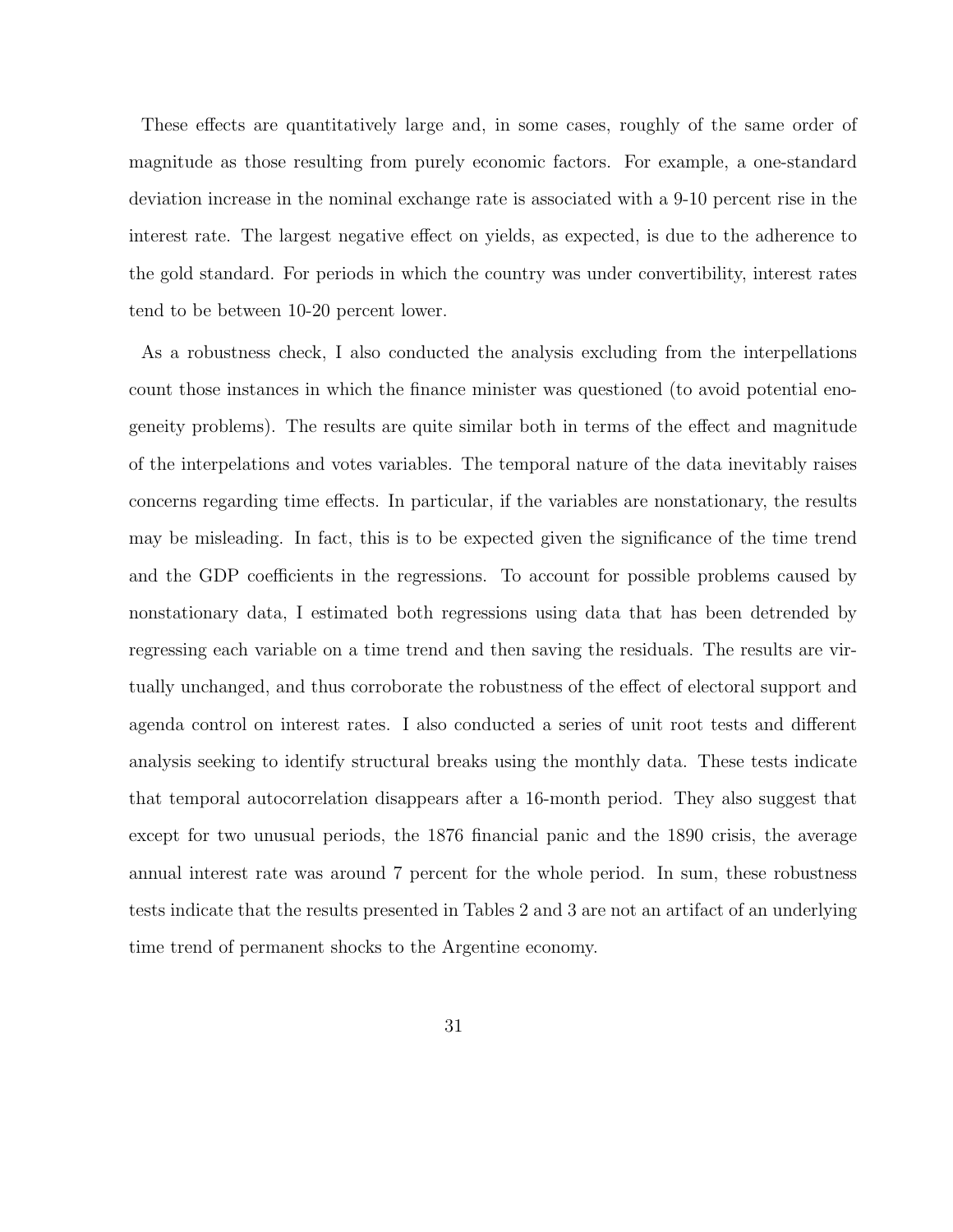# **Conclusions**

These findings square well with the notion that both institutions and policies matter for economic development. I find that during the period between 1820 and 1862, the absence of constitutional limitations was associated with short-trem borrowing and the use of money creation to finance public deficits. While constitutional checks and balances were finally established in the 1860s, the credibility of government debt was by no means guaranteed, as there were significant oscillations in its yields. The evidence presented here suggests that an important degree of variation in interest rates on Argentine government debt in the second half of the nineteenth century is explained by the existence of alternative institutions and practices aside from checks and balances. In particular, interest rates on government debt were lower under the gold standard, during periods when presidents had a tighter control over the legislature, and when presidents came to power with the support of a broad coalition.

This research fills a gap in the literature by examining the link between representative government and public borrowing in nineteenth-century Argentina. This study has an important implication for the debate on credible commitments and sovereign borrowing. As I show in this paper, the patterns of public borrowing in nineteenth century Argentina correlate with the emergence of a system of check and balances. However, the country's overall creditworthiness also depended heavily on the actions and choices made by the Argentine governing elite. This is consistent with the British case (Stasavage 2003); thus its appears that constitutional checks and balances are a necessary but not a sufficient condition to to create a credible commitment. But my findings depart from Stasavage by demonstrating that agenda control rather than partisan compromises allowed Argentine presidents to carry out the necessary reforms to enhance the country's creditworthiness.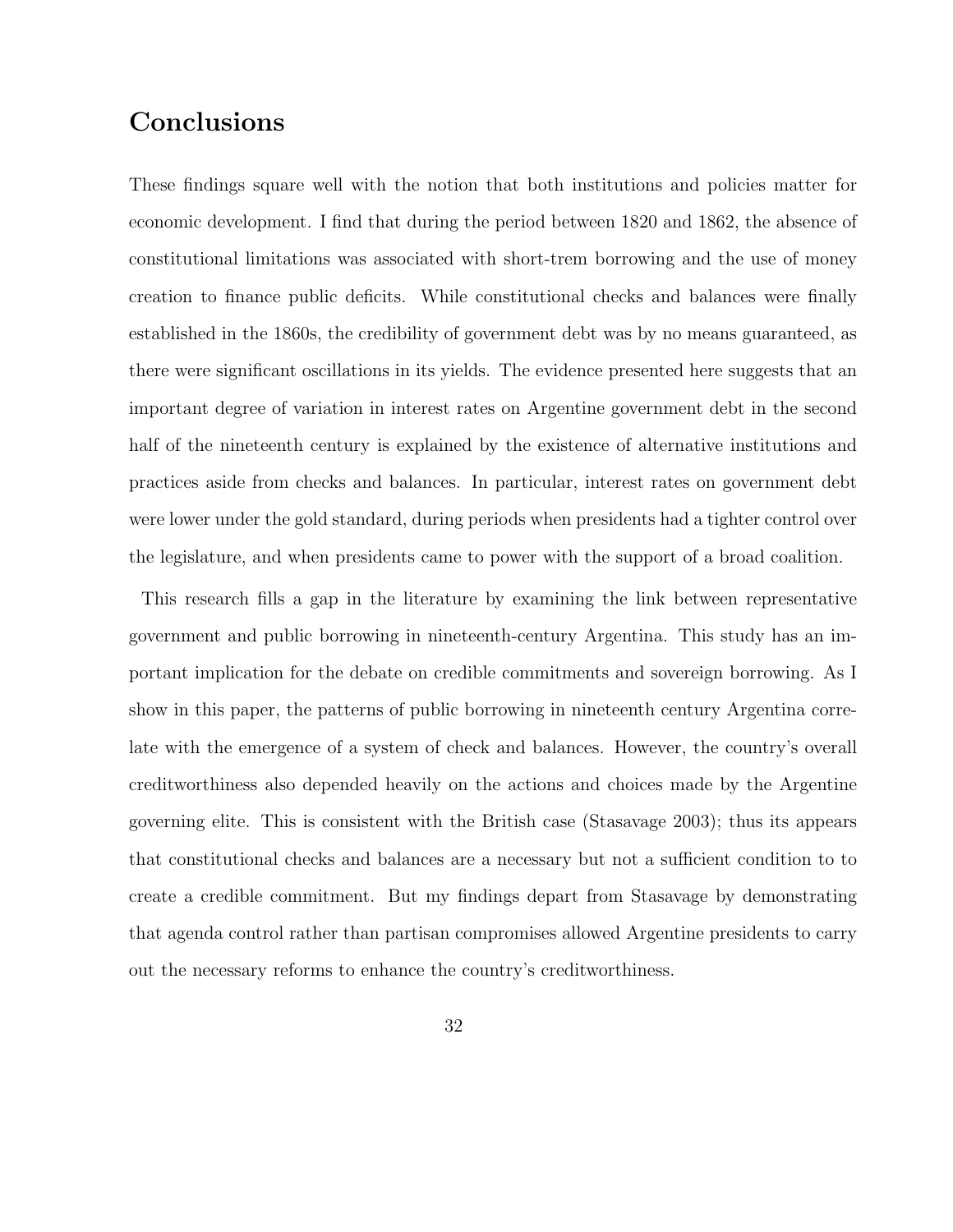More broadly, my findings contribute to the debate on the role of institutions in fostering economic development. Existing research demonstrates that laws and regulations that enforce contracts and guarantee property rights can encourage investment in human and physical capital. However, this research agenda has failed to establish which institutions are the ones that really matter for development. My findings validate and support the view that constitutional checks and balances are a necessary but not a sufficient condition for sound public finance.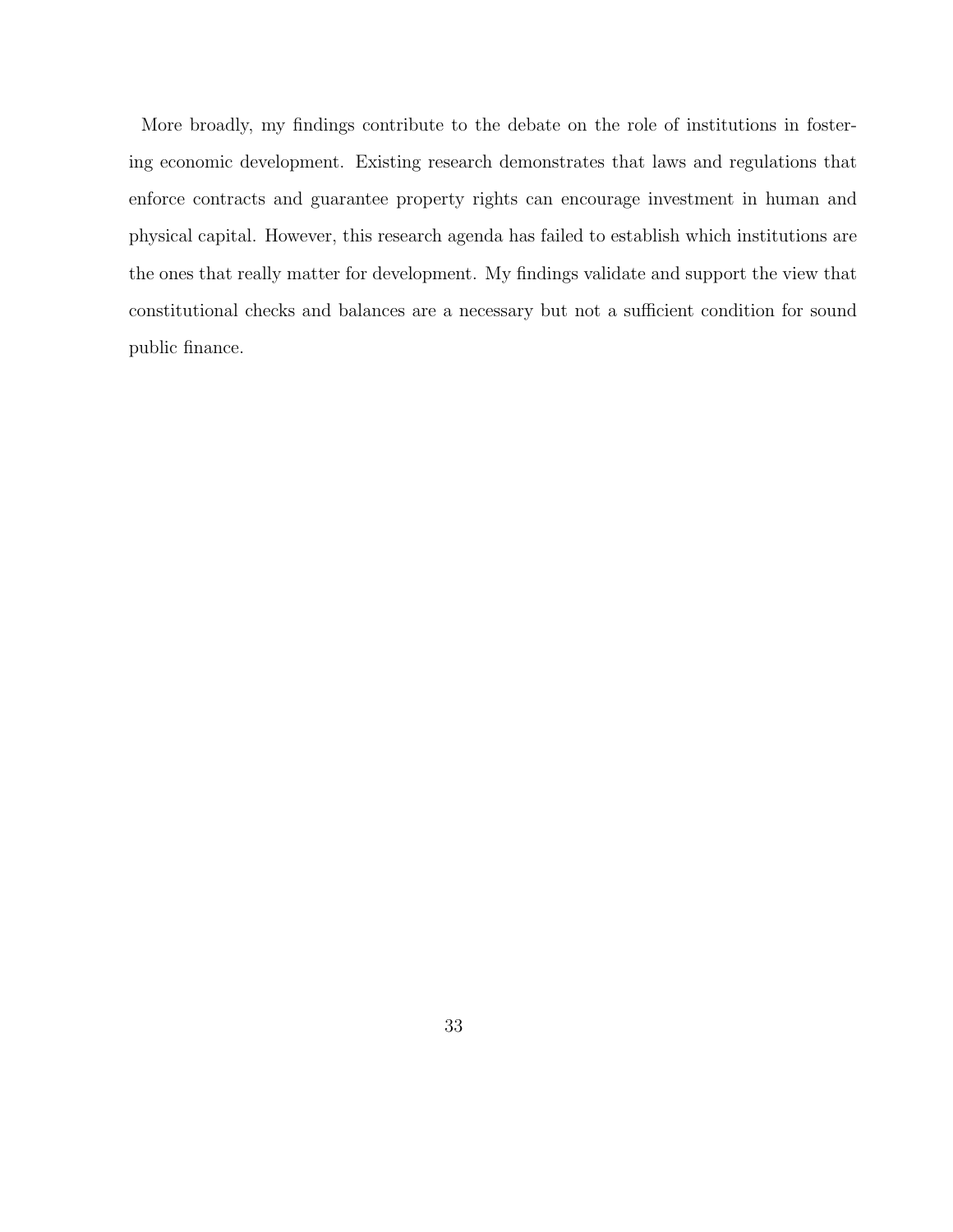### Notes

<sup>1</sup>Weymouth and Broz (2007) examine firm-level, quasi-experimental evidence on the determinants of property rights protections and conclude that firm owners' beliefs about the security of property rights are highly responsive to changes in government partisanship.

<sup>2</sup>A notable exception is the book by Sussman, Yafeh and Mauro (2006), which comprises a cross-section of countries, including Argentina. However, they analysis of the Argentine case does not cover the pre-constitutional stage and thus is insufficient to draw conclusions about the role these constitutional constraints on sovereign borrowing.

<sup>3</sup>The experience of Argentina, with similar – if not less favorable – factor endowments than the United States and Canada, but yet very different economic performance, suggests that non-economic factors play an important role

<sup>4</sup>From the Unitarians' point of view, the sacrifice of provincial autonomy was justified on the ground that the political unit should be "one and indivisible", and thus, internal political fractions should be eliminated (Burgin 1946: 79-80).

<sup>5</sup>For example, General Bustos of Cordoba declared that his province refused to recognize the law of the National Congress which had established the National Executive and had allowed the election of Rivadavia to the presidency.

<sup>6</sup>Military expenses absorbed three-quarters of the budget of Buenos Aires in 1841.

<sup>7</sup>In March 1834, the Junta de Representantes authorized a loan of 3,000,000 pesos. Seven months later, in November, the legislature sanctioned another issue of 5,000,000 pesos in Fondos Públicos (Burgin 1946: 170-171).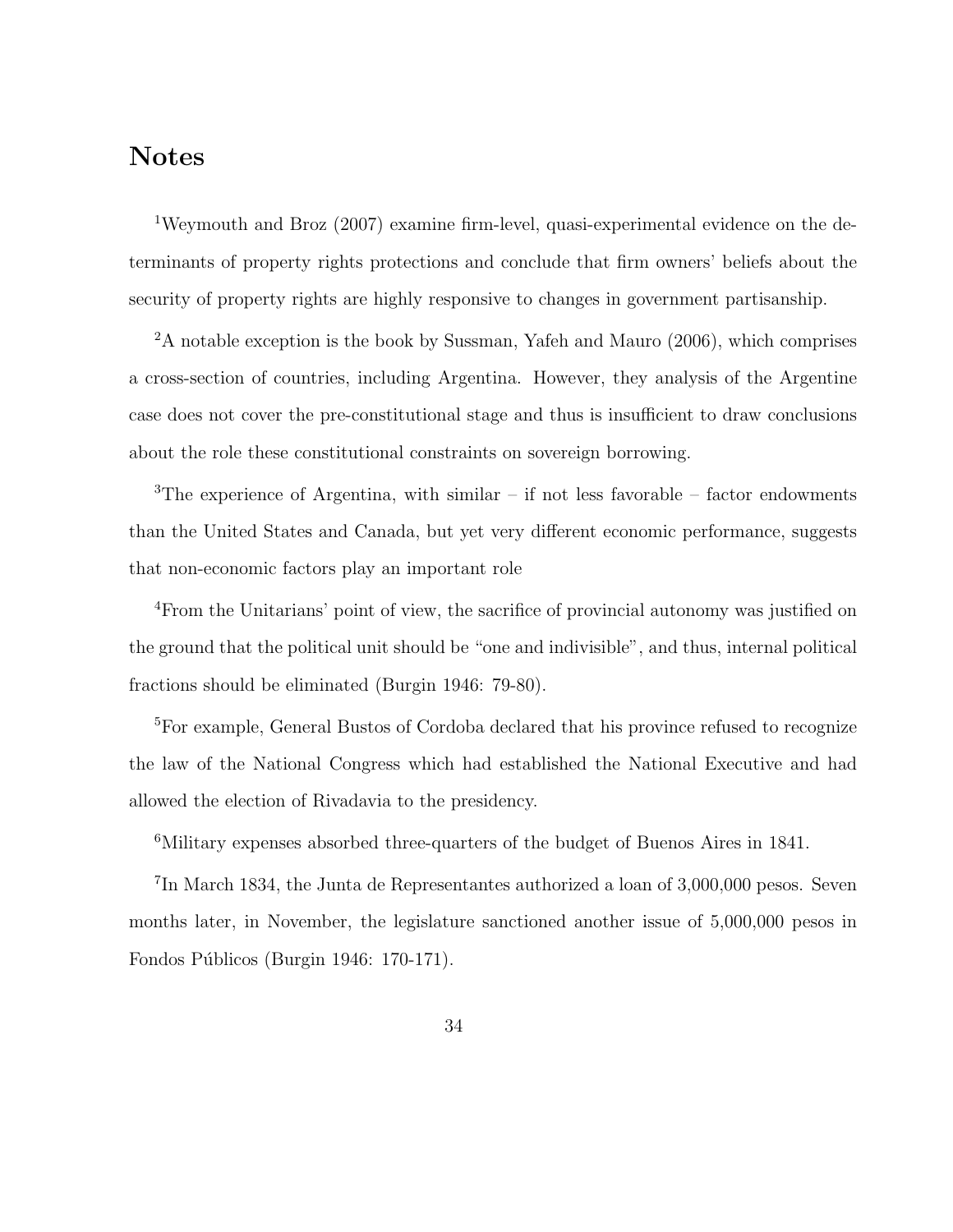<sup>8</sup>The most prominent one took place at Pavon in September of 1860. Bartolomé Mitre, the governor of Buenos Aires, led a city militia, equipped with new imported rifles and cannons. While he managed to withstand Urquiza's cavalry, the engagement was inconclusive. Nonetheless, Urquiza elected to retreat. Militarily, Urquiza had shown repeatedly that he could defeat Buenos Aires. However, he knew he would not be able to maintain his position for any length of time in the face of local resistance.

<sup>9</sup>These included a national legal system, an integrated judicial system, a professional army, a bureaucracy, a national bank, a taxation system, a national treasury, a national customs office, a national voting law, a system of public schooling, public libraries, an academy of science, and other technical institutions.

<sup>10</sup> By 1865, British investors had established banks and railway companies operating in Argentina. These investments were followed shortly by new ones in public utilities, gasworks, water-works, and sewage systems (Ferns 1977).

<sup>11</sup>From a total estimate of £23,060,000 of British capital investment in Argentina in 1875, £12,970,000 went to government loans. Thus, 56.2 per cent of the funds invested by British capitalist or through the agency of the London money market was given to the Argentine government (Ferns 1977).

<sup>12</sup>The main difference among these alternative sources is their coverage. For example, the Global Financial Data series are based on the use of Buenos Aires 6s from 1859 through July 1867, the Argentina Public Work 6s from August 1867 through April 1888, and the Argentina External Gold 5s of 1886-1887 through June 1928. Mauro, Sussman and Yafeh (2006) only use Argentina's 6s issued in 1866, the Public Works 6s issued in 1871, and the Argentina External Gold 5s of 1886. The other three sources do not include the latter emission.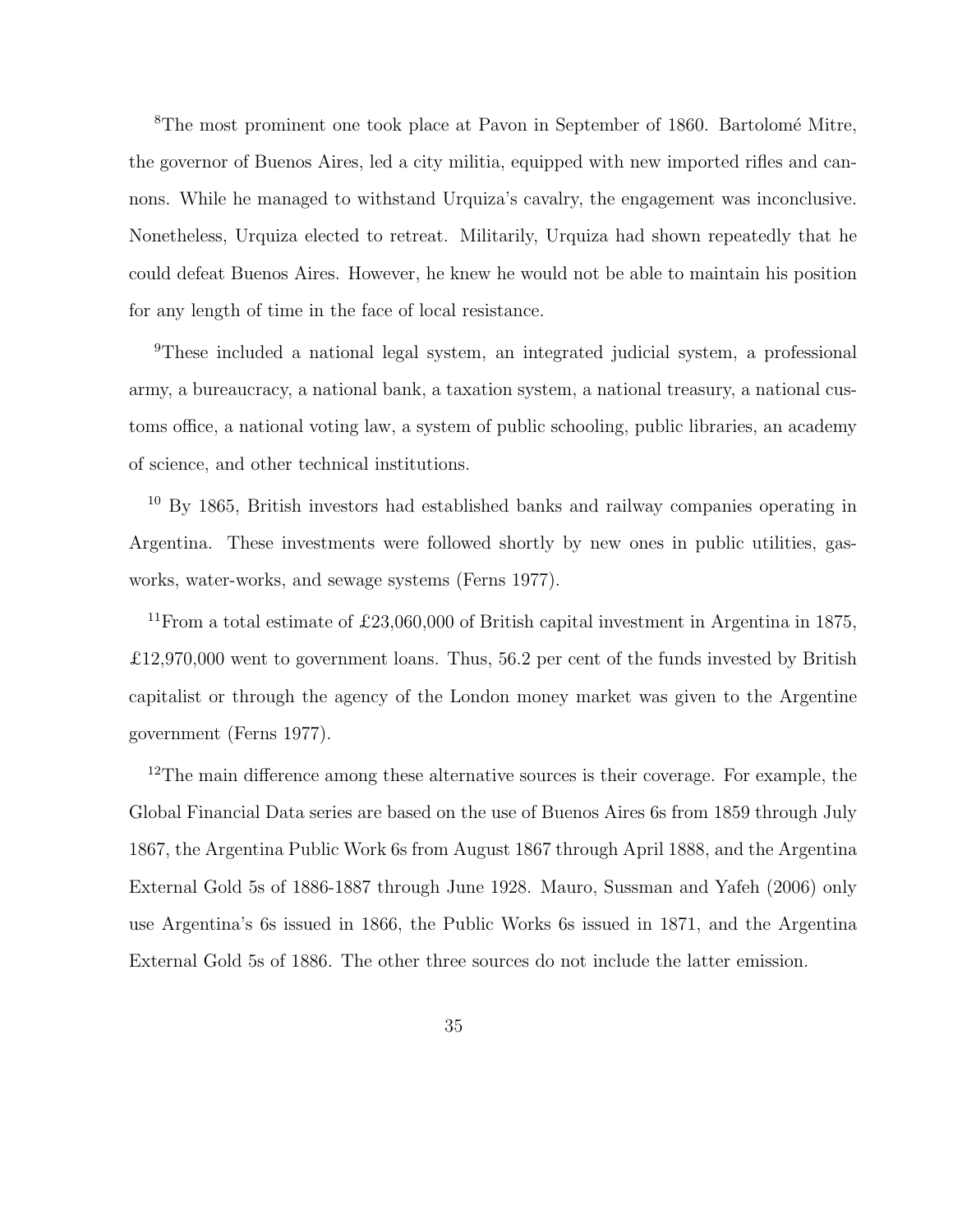<sup>13</sup>The law established a public record of all debts of the state entitled *Del Gran Libro de* Rentas y Fondos Públicos.

<sup>14</sup>These included the English loan of 1824 and the "diferidos" of 1857; 20 million  $m/c$  in Fondos Públicos Provinciales bonds issued by the law of 5 May 1859; and 24 million  $\Im m/c$ of Fondos Públicos bonds issued by the law of 8 June 1861.

<sup>15</sup>As Ferns notes, the only money that anyone trusted seriously was hard money: silver coins of the old Spanish Empire, which still circulated; silver minted in Bolivia; and various European coins (Ferns 1977).

<sup>16</sup> Leaving the emission of paper money to the private sector was another way to avoid the state's monetary manipulation and its use of currency expansion as a financial resource to renege debts and obligations (Cortés Conde 1989). Another objective pursued by the free banking law was to eventually replace the much depreciated paper money in circulation by bank notes issued by the banks. As a result of this, from 1865 to 1887, the issuing banks undertook the creation of money.

<sup>17</sup>Here I use the term negative agenda control as defined by Cox and McCubbins (2005). A legislative majority exercises its negative agenda control if it uses its near-monopoly of formal agenda power in order to keep bills off the floor agenda that would, if passed, displease majorities of its membership (Cox and McCubbins 2005: 37).

<sup>18</sup>Mauro, Sussman and Yafeh (2006) pursue a somewhat similar strategy. However, they do not identify political events directly but rather rely on their coverage in the British press. As such, they do not find a strong correlation between these incidents and changes in the risk premium of Argentine bonds.

<sup>19</sup>This measure is analogous to the one used by Cox and McCubbins, the *roll rate*.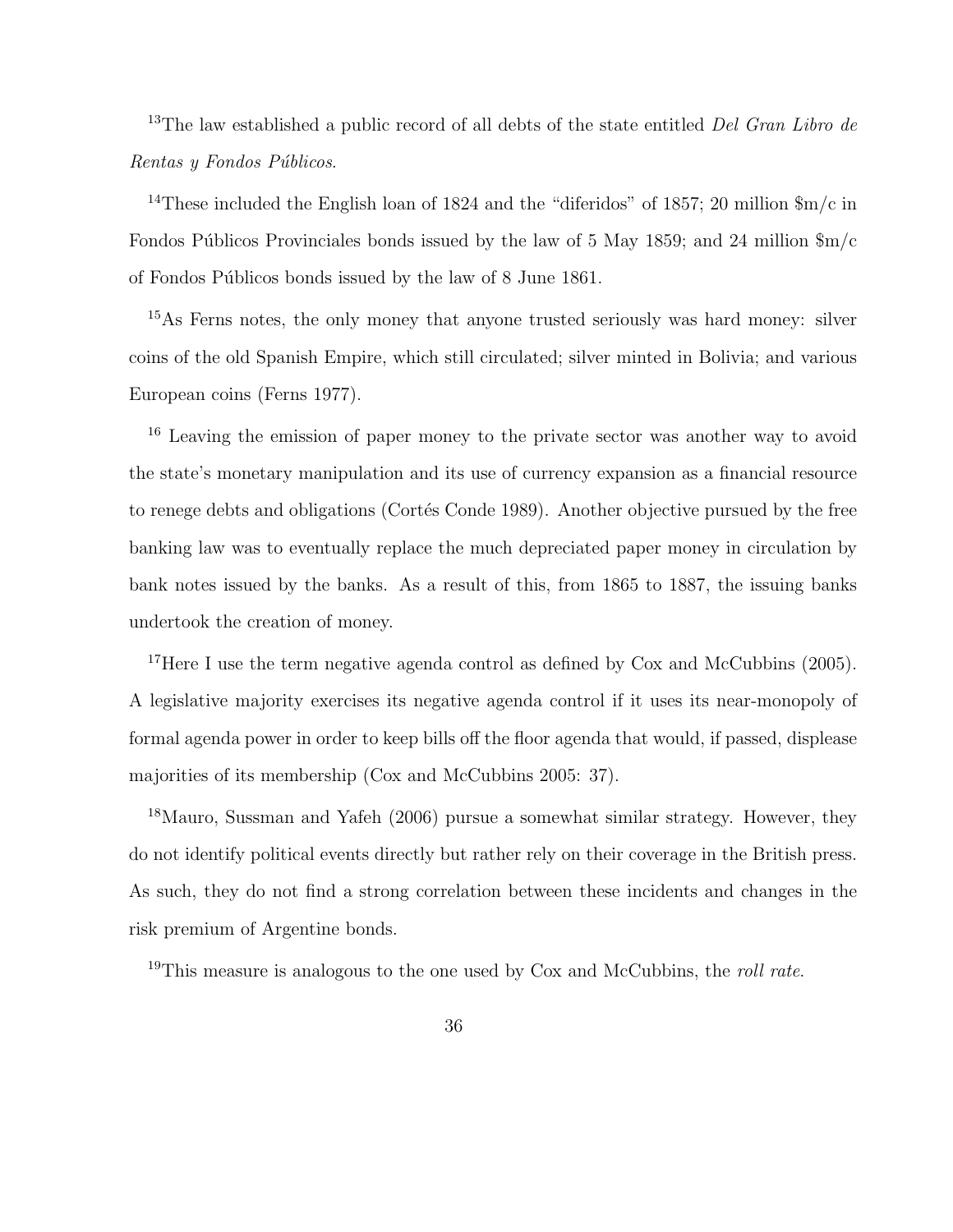## References

Acemoglu, Daron. 2005. "Constitutions, Politics, and Economics," in Journal of Economic Literature, 43: 1025-1048.

Acemoglu Daron, Simon Johnson, and James A. Robinson. 2004. "Economic History and Political Science," in The Political Economist, Vol. 12, Issue 3.

Adelman, Jeremy. 1999. Republic of Capital. Stanford, Stanford University Press.

Alonso, Paula. 2000. Between Revolution and the Ballot Box Cambridge, Cambridge University Press.

Alston, Lee. 2005. "The 'Case' for Case Studies in Political Economy," in The Political Economist, Vol. 12, Issue 4.

Alston, Lee, and Andres Gallo. 2007. "The Erosion of Checks and Balances in Argentina," mimeo, University of Colorado.

Aron, Janine. 2000. "Growth and Institutions: A Review of the Evidence," The World Bank Research Observer, 15: 99-135.

Bordo, Michael, and Carlos Vegh. 2002. "What if Alexander Hamilton had been Argentinean?," in Journal of Monetary Economics. 49: 459-494.

Burgin, Miron. 1946. The Economic Aspects of Argentine Federalism 1820-1852. Cambridge, Cambridge University Press.

Carruthers, Bruce. 1996. City of Capital. princeton, Princeton University Press.

Clark, Gregory. 1996. "The political foundations of modern economic growth: England, 1540-1800," Journal of Interdisciplinary History, 26: 563-588.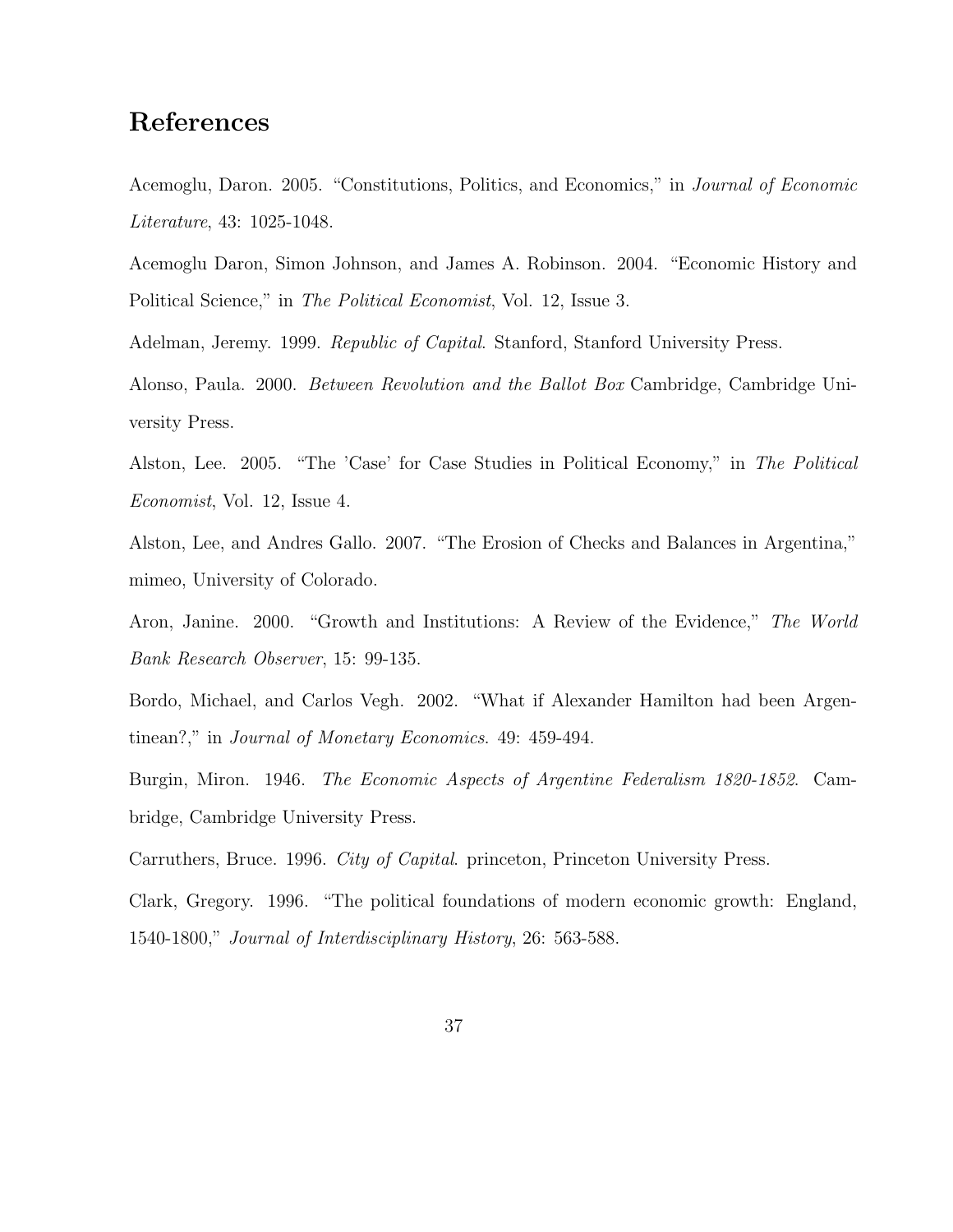Cortes Conde, Roberto. 1979. El Progreso Argentino, 1880-1914. Buenos Aires, Ed. Sudamericana.

Cortes Conde, Roberto. 1989. Dinero, Deuda y Crisis. Buenos Aires, Ed. Sudamericana. Cortes Conde, Roberto. 1997. La Economia Argentina en el Largo Plazo. Buenos Aires, Sudamericana.

Cortes Conde, Roberto. 1998. "Fiscal Crisis and Inflation in XIX Century Argentina," mimeo, Universidad de San Andres.

Cox, Gary. 1987. The Efficient Secret. Cambridge: Cambridge University Press.

Cox, Gary, and Scott Morgenstern. 2002. "Latin America's Reactive Assemblies and Proactive Presidents," in Scott Morgenstern and Benito Nacif (eds.). Legislative Politics in Latin America. Cambridge: Cambridge University Press.

Cox, Gary and Mathew D. McCubbins. 2005. Setting the Agenda. Cambridge, Cambridge University Press.

Cuccorese, Horacio Juan. 1965. Historia Economica Financiera Argentina. Buenos Aires, El Ateneo.

della Paolera, Gerardo. 1988. "How the Argentine Economy Performed During the International Gold Standard: A Reexamination," Ph.D. dissertation, University of Chicago.

della Paolera, Gerardo and Alan M. Taylor. 2001. Straining at the Anchor. Chicago, The University of Chicago Press.

della Paolera, Gerardo and Alan M. Taylor (eds). 2003. A New Economic History of Argentina. Cambridge, Cambridge University Press.

Djankov, Simeon, Edward Glaeser, Rafael La Porta, Florencio Lopez de Silanes, and Andrei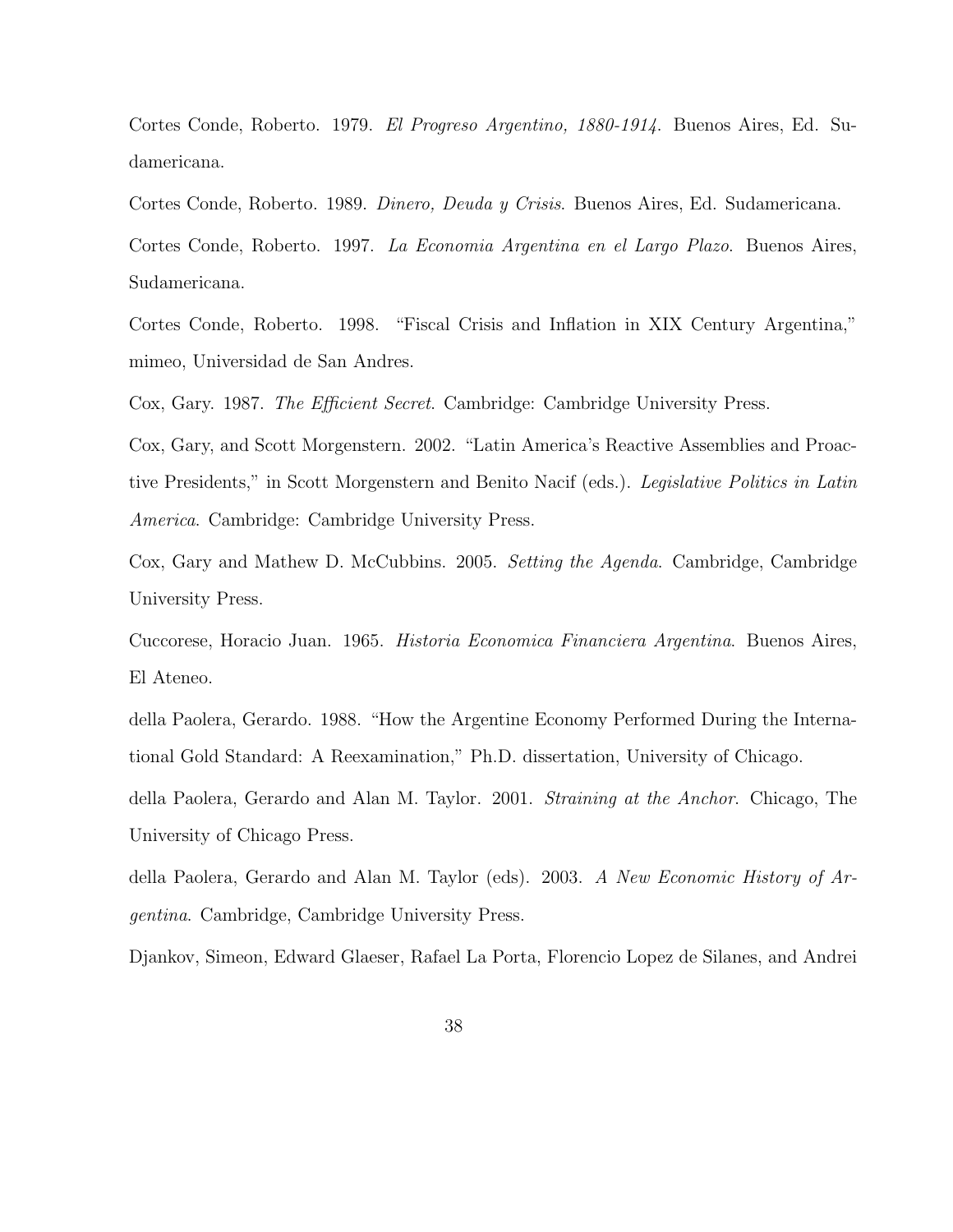Shleifer. 2003. "The new comparative economics," in Journal of Comparative Economics. 31: 595-619.

Epstein, Stephan R. 2000. Freedom and Growth. London: Routledge.

Ferns, H. S. 1977. Britain and Argentina in the Nineteenth Century. New York, Arno Press. Ford, A., G. 1966. El Patron Oro: 1880-1914. Inglaterra y Argentina. Buenos Aires, Instituto Di Tella, Editorial del Instituto.

Greif, Avner. 2006. Institutions and the Path to the Modern Economy. Cambridge, Cambridge University Press.

Huber, John D., and Charles R. Shipan. 2002. Deliberate Discretion?. Cambridge, Cambridge University Press.

Irigoin, Maria Alejandra. 2000. "Inconvertible Paper Money, Inflation, and Economic Performance in Early Nineteenth Century Argentina," in Journal of Latin American Studies, 32: 333-359.

Irigoin, Maria Alejandra and Eduardo Salazar. 2000. "Linking Political Events and Economic Uncertainty," mimeo, Universidad Torcuato Di Tella.

Jensen, Nathan. 2005. "Measuring Risk: Political Risk Insurance Premiums and Domestic Political Institutions," mimeo, Department of Political Science, Washington University.

Keefer, Philip. 2004. "What Does Political Economy Tell Us About Economic Development –and Vive Versa?," in Annual Review of Political Science, 7: 247-272.

Kiewiet, D. Roderik, and Mathew D. McCubbins. The Logic of Delegation. Cambridge, Cambridge University Press.

Mitchell, Brian R. 1971. *Abstract of British Historical Statistics*. Cambridge, Cambridge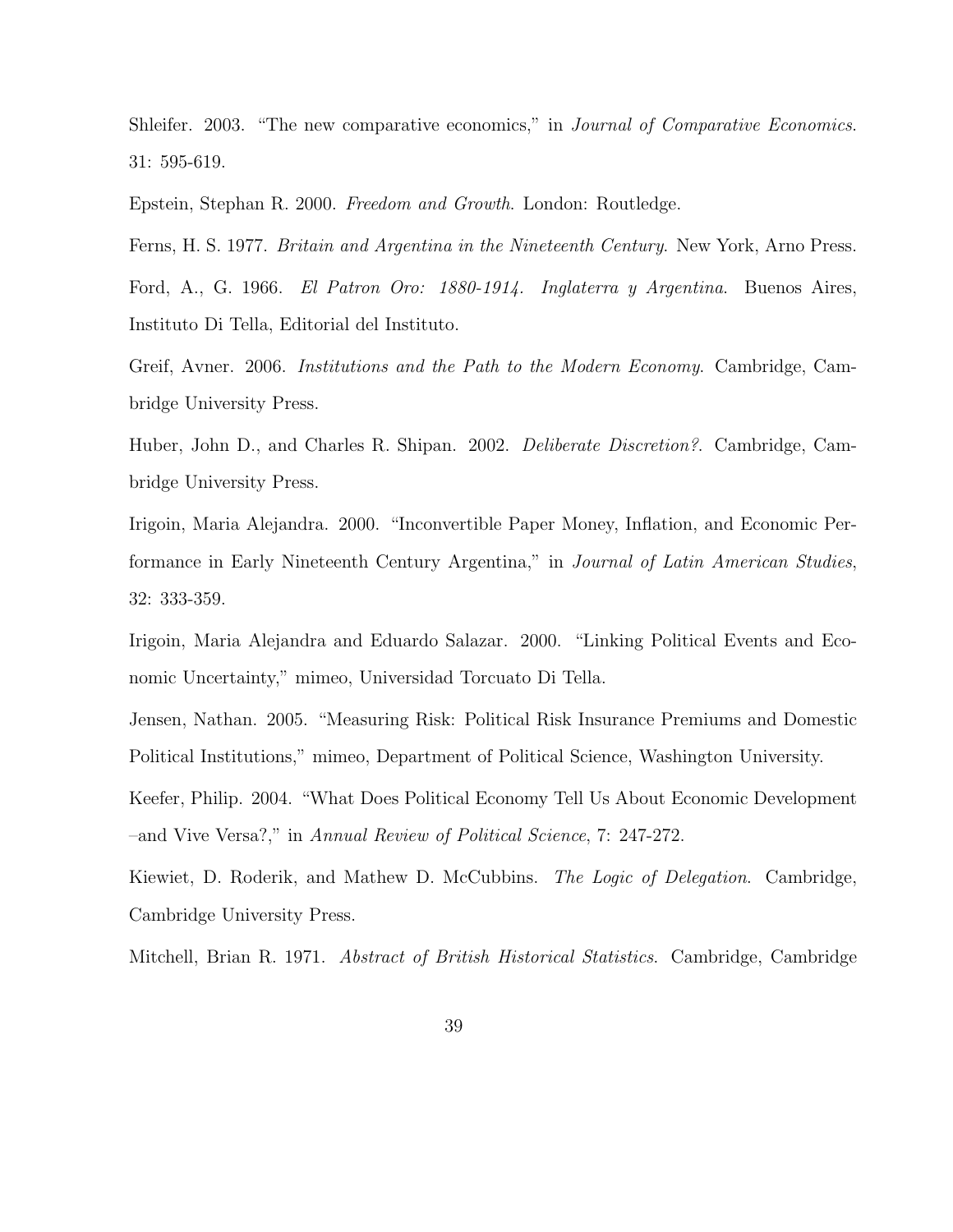University Press.

Molinelli, N. Guillermo. 1989. Colegios Electorales y Asambleas Legislativas, 1854-1983. Buenos Aires, Manantial.

Molinelli, N. Guillermo. 1991. Presidentes y Congresos en la Argentina. Buenos Aires, Grupo Editor Latinoamericano.

Mulhall, M. G., and E. T. 1869. *Handbook of the River Plate*. Buenos Aires, Standard Printing Office.

North, Douglass C. 1981. Structure And Change In Economic History. New York, Norton.

North, Douglass C. 1997, "Some Fundamental Puzzles in Economic History/Developmen,"

in W. Brian Arthur, Steven Durlauf and David Lane (eds). The Economy as an Evolving Complex System II. Addison-Wesley.

North, Douglass, and Weingast, Barry. 1989, "Constitutions and Commitment: Evolution of Institutions Governing Public Choice". Journal of Economic History, Vol. XLIX, No.4.

Przeworski, Adam. 2004. "Economic History and Political Science," in The Political Economist, Vol. 12, Issue 2.

Rock, David. 1985. Argentina, 1516-1982. Berkeley, University of California Press.

Root, Hilton. 1989, "Tying the King's Hands", Rationality and Society, Vol. 1, No. 2.

Saiegh, Sebastian. 2005. "Do Countries Have a 'Democratic Advantage'?," Comparative Political Studies, Vol. 38, No.4: 366-387.

Schultz, Kenneth, & Barry Weingast. 2003. "The Democratic Advantage". International Organization, 57, 3-42.

Scobie, James. 1971. *Argentina*. New York, Oxford University Press.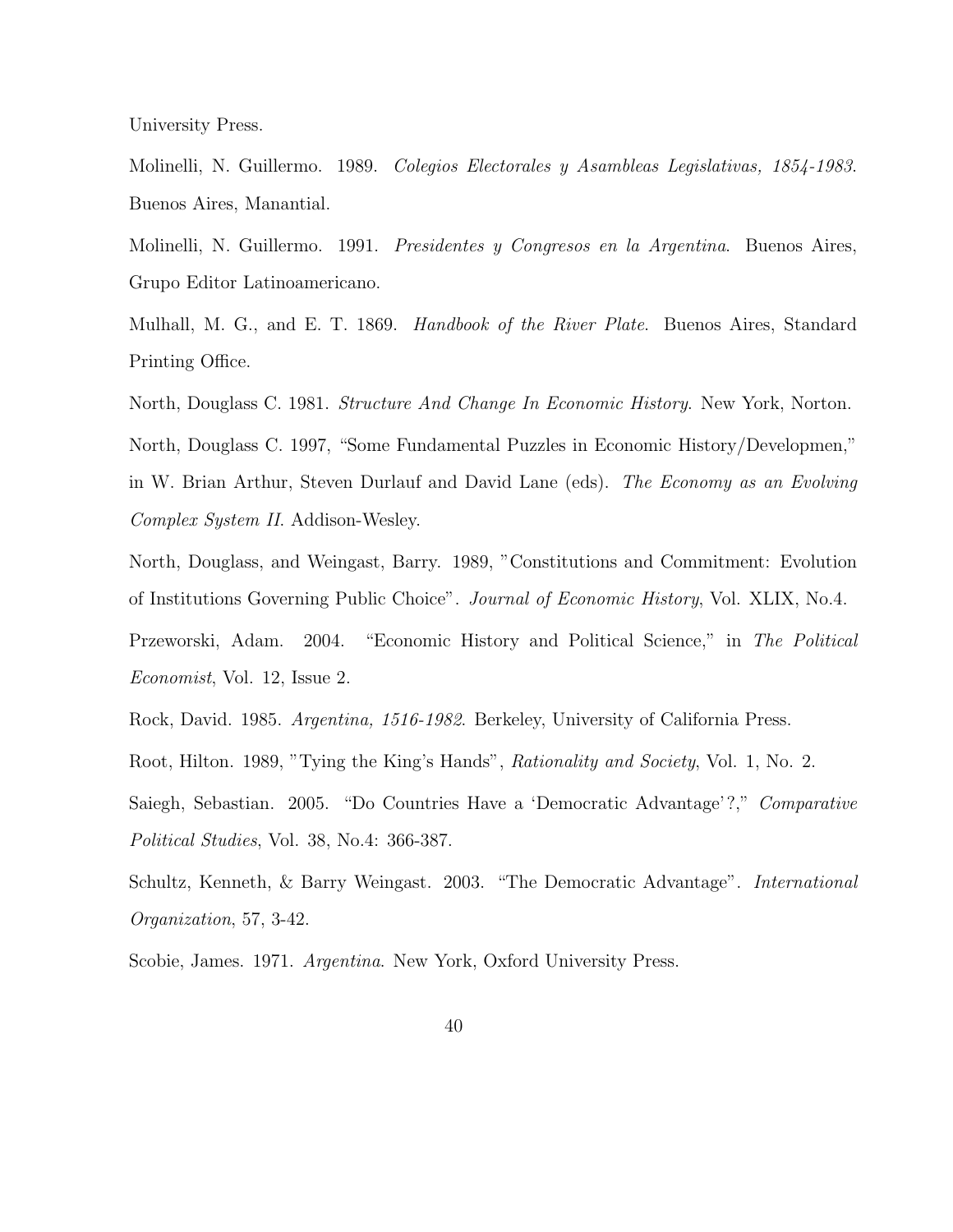Spiller, Pablo T., and Mariano Tommasi. 2007. The Institutional Foundations of Public Policy in Argentina. New York: Cambridge University Press.

Stasavage, David. 2003. Public Debt and the Birth of the Democratic State. New York: Cambridge University Press.

Sussman, Nathan and Yishay Yafeh. 2000. "Institutions, Reform, and Country Risk: Lessons from Japanese Government Debt in the Meiji Era," Journal of Economic History, Vol. 60: 442-467.

Mauro, Paolo, Nathan Sussman, and Yishay Yafeh. 2006. Emerging Markets and Financial Globalization. Oxford: Oxford University Press.

Taylor, Alan M. 1998. "Argentina and the World Capital Market," in Journal of Development Economics, 57: 147-184.

Tornquist, Ernesto & Co., Limited (Ed.). 1919. The Economic Development of the Argentine Republic. Buenos Aires.

Weingast, Barry. 1997. "The Political Foundations of Democracy and the Rule of Law," in American Political Science Review, 91: 245-263.

Weymouth, Stephen, and Broz, J. Lawrence. 2007. "Partisanship versus Institutions as Determinants of Property Rights: Firm-Level Evidence," SSRN: http://ssrn.com/abstract=1080259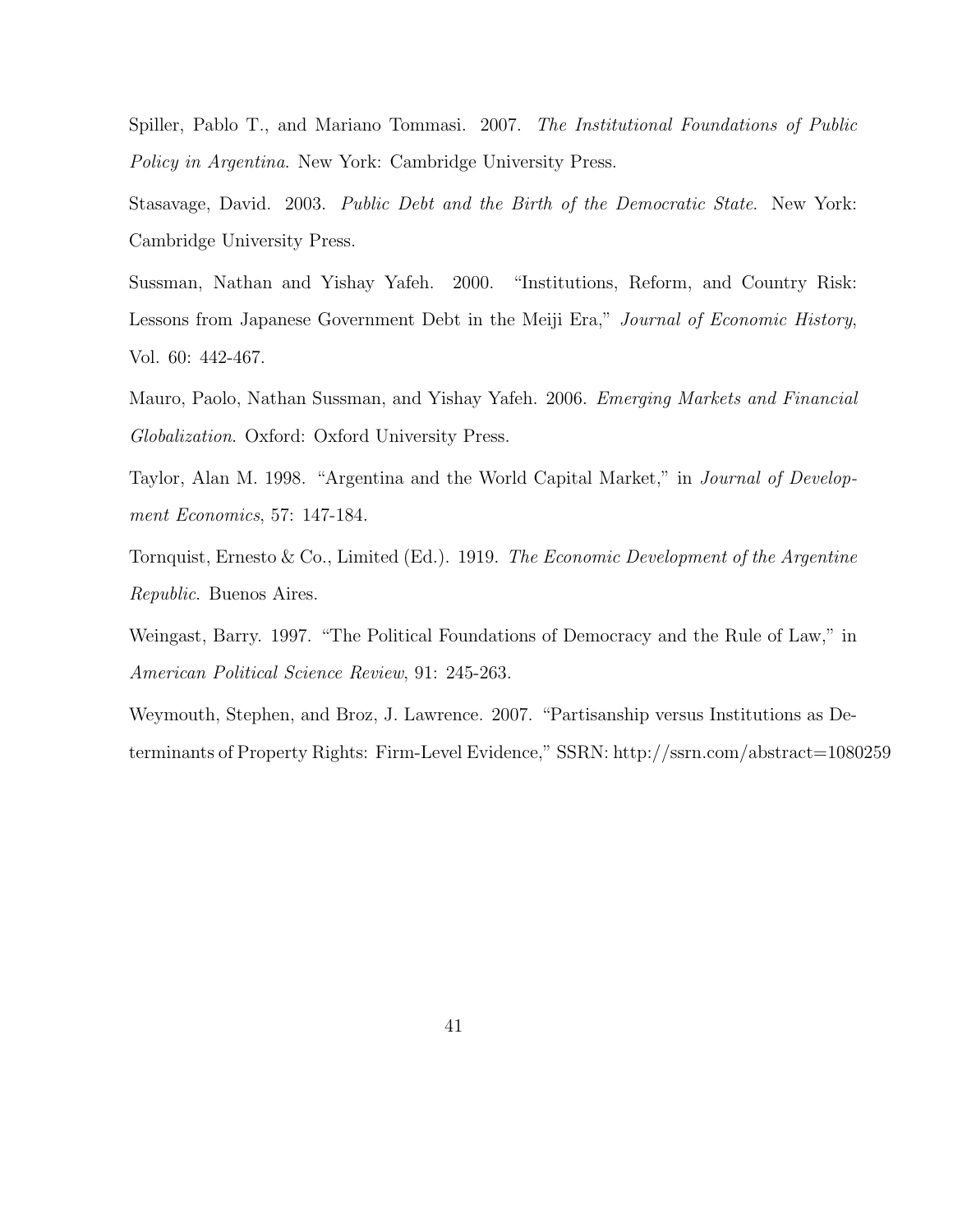| Table 1: Descriptive Statistics |        |          |        |        |      |  |
|---------------------------------|--------|----------|--------|--------|------|--|
|                                 | Mean   | St. Dev. | Min.   | Max.   | Obs. |  |
| Yield                           | 8.42   | 2.47     | 5.11   | 15.06  | 50   |  |
| Exchange Rate                   | 1.89   | 0.86     | 0.90   | 3.90   | 50   |  |
| Gold Standard                   | 0.62   | 0.49     | $\cup$ |        | 50   |  |
| Gross Domestic Product          | 110.49 | 60.62    | 33.75  | 231.01 | 31   |  |
| Electoral Votes                 | 76.5   | 14.47    | 52     | 99     | 50   |  |
| Interpellations                 | 2.55   | 1.41     | 0.30   | 6.6    | 50   |  |

Variable Coefficient (Std. Err.) Time Trend  $-0.112**$ (0.021) Exchange Rate  $0.980^{**}$ (0.206) Gold Standard -1.620∗∗ (0.408) Electoral Votes  $-0.048**$ (0.017) Interpellations 0.433∗∗ (0.128) Mitre 4.828∗∗ (0.652) Intercept 12.524∗∗ (1.058) N  $50$  $\mathbf{R}^2$  $0.912\,$  $F_{(6,49)}$  132.421

| Table 2: Yields on Argentine Debt, 1864-1913 |  |  |
|----------------------------------------------|--|--|
|----------------------------------------------|--|--|

∗ indicates significance at a 5% level; ∗∗ indicates significance at a 1% level.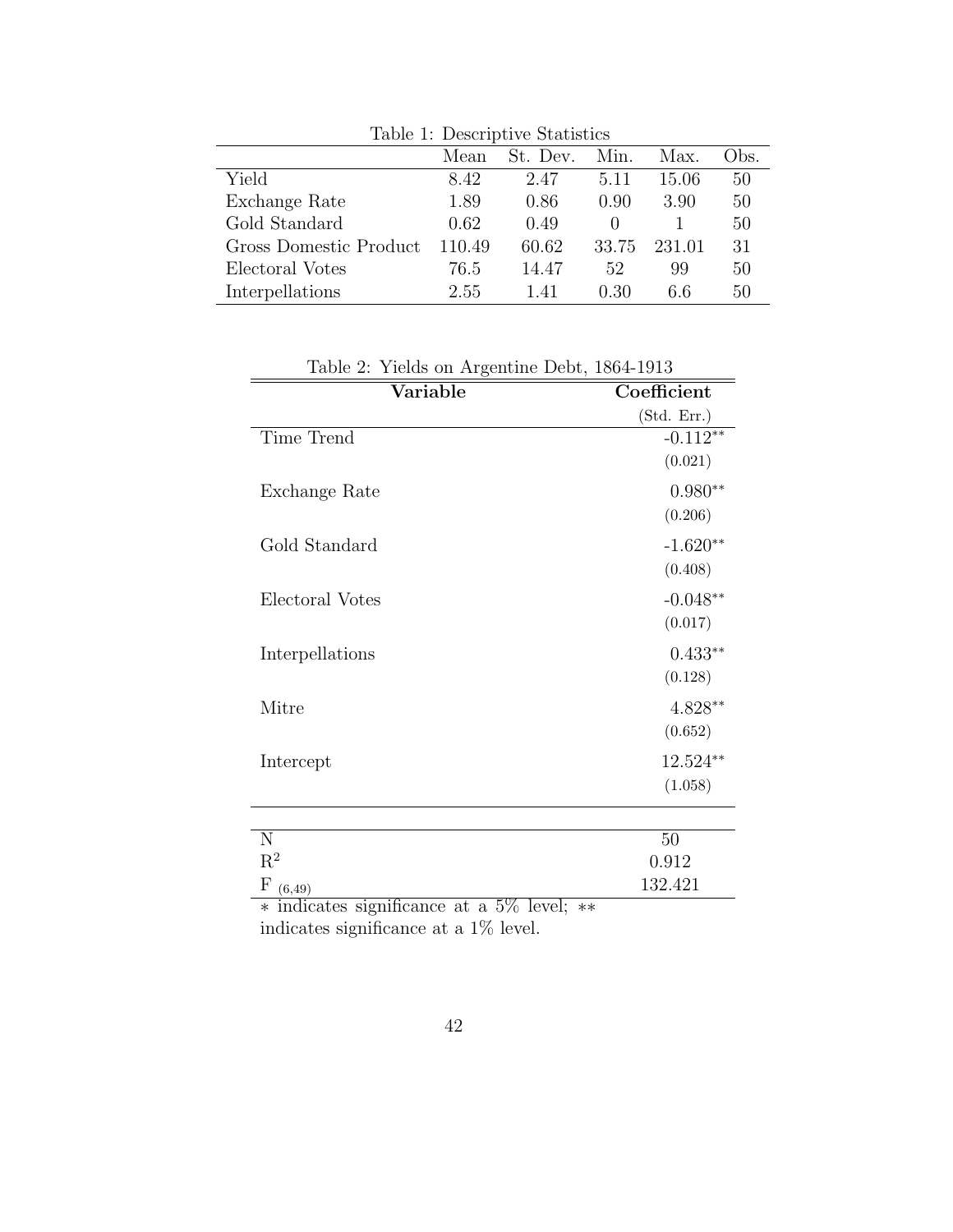| Table 3: Yields on Argentine Debt, 1884-1913         |             |  |  |  |
|------------------------------------------------------|-------------|--|--|--|
| Variable                                             | Coefficient |  |  |  |
|                                                      | (Std. Err.) |  |  |  |
| Gross Domestic Product                               | $-0.017**$  |  |  |  |
|                                                      | (0.003)     |  |  |  |
| Exchange Rate                                        | $1.029**$   |  |  |  |
|                                                      | (0.137)     |  |  |  |
| Gold Standard                                        | $-0.810*$   |  |  |  |
|                                                      | (0.295)     |  |  |  |
| Electoral Votes                                      | $-0.037*$   |  |  |  |
|                                                      | (0.014)     |  |  |  |
| Interpellations                                      | $0.226**$   |  |  |  |
|                                                      | (0.078)     |  |  |  |
| Intercept                                            | $9.613**$   |  |  |  |
|                                                      | (0.880)     |  |  |  |
|                                                      |             |  |  |  |
| N                                                    | 31          |  |  |  |
| $\mathbf{R}^2$                                       | 0.928       |  |  |  |
| $_{\rm F}$<br>(5,30)                                 | 100.793     |  |  |  |
| $\ast$ indicates significance at a 5% level;<br>$**$ |             |  |  |  |

indicates significance at a 1% level.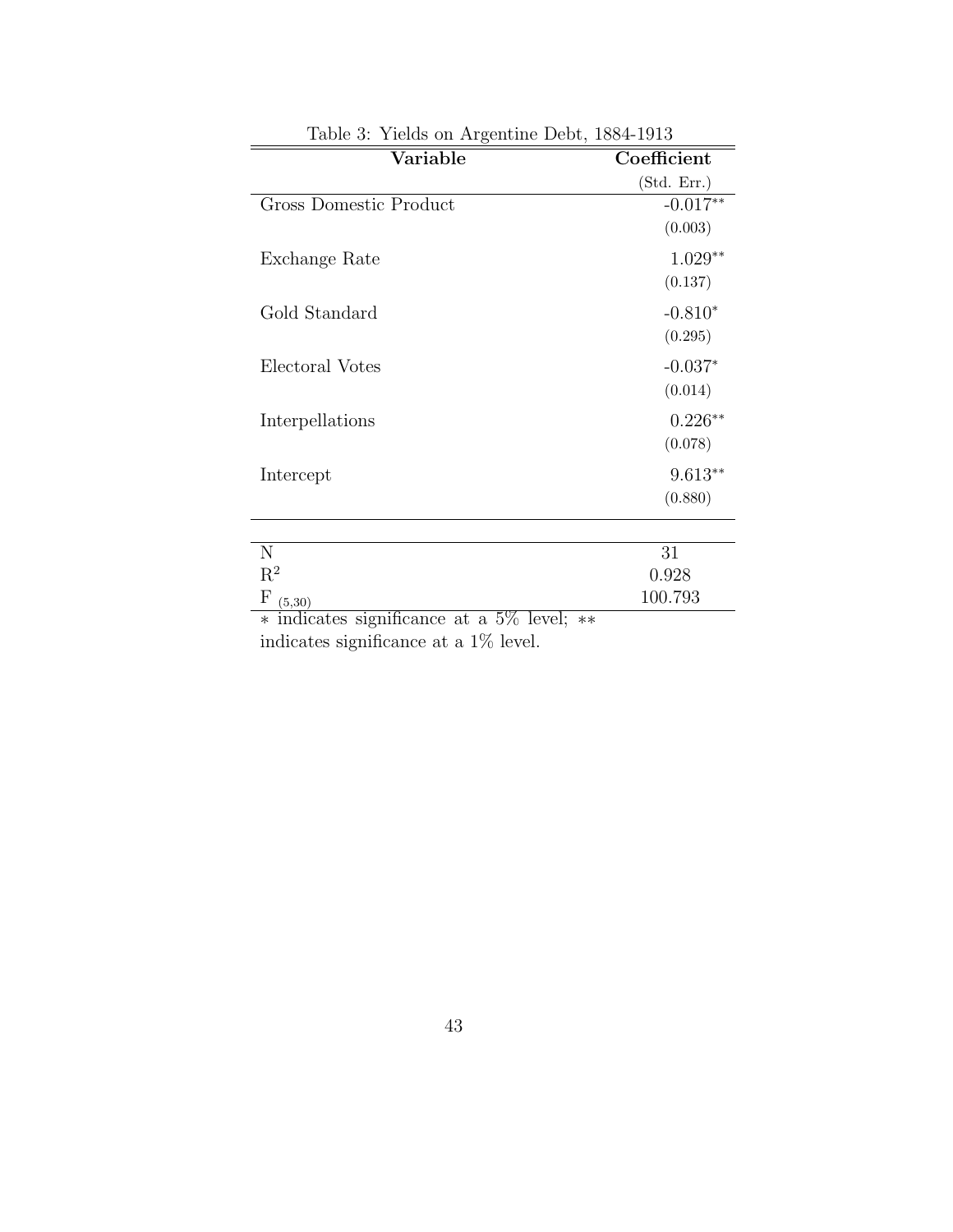

Figure 1: Bond Yields: Argentina versus UK and Emerging Markets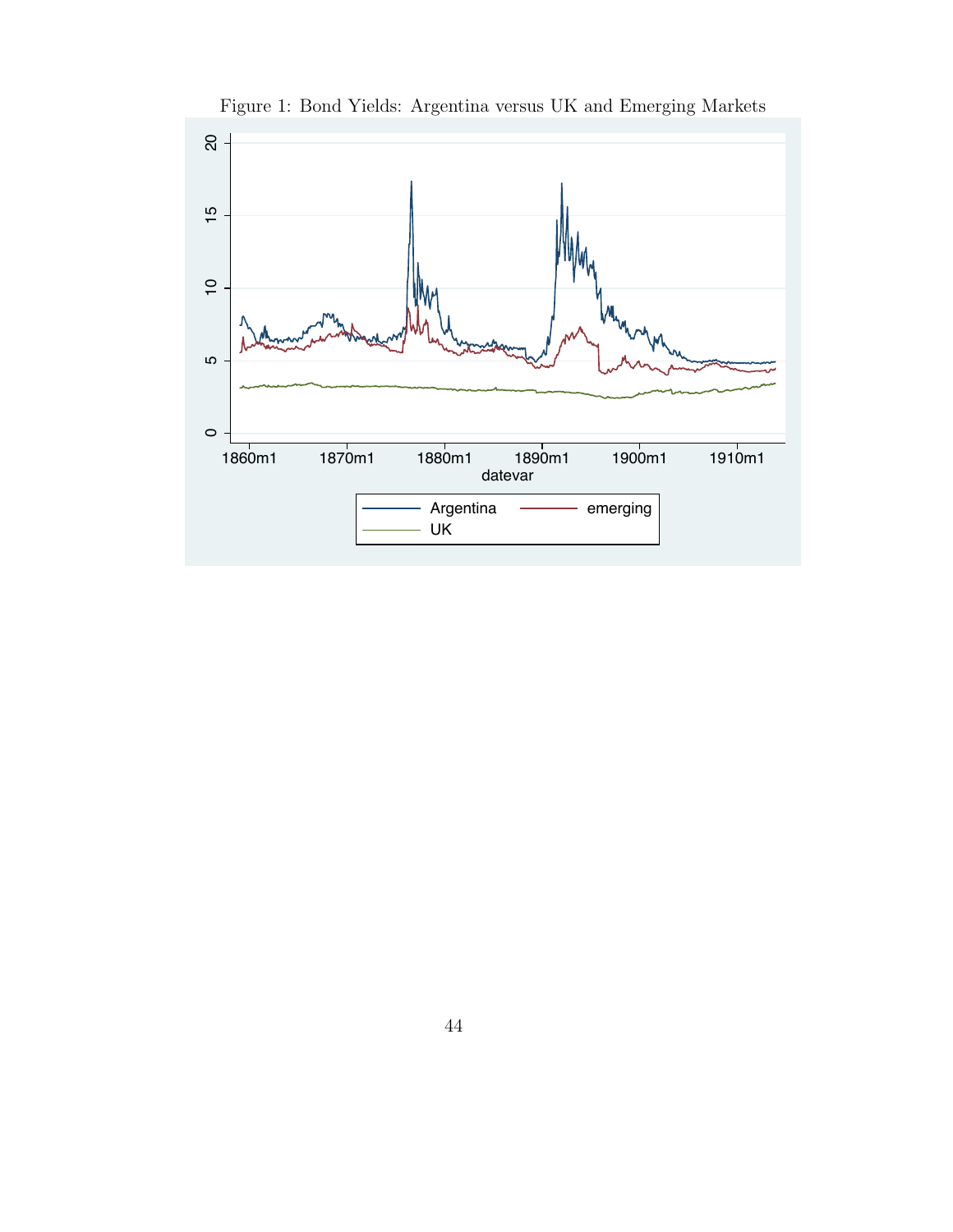

Figure 2: Bond Yields: Argentina versus Emerging Markets